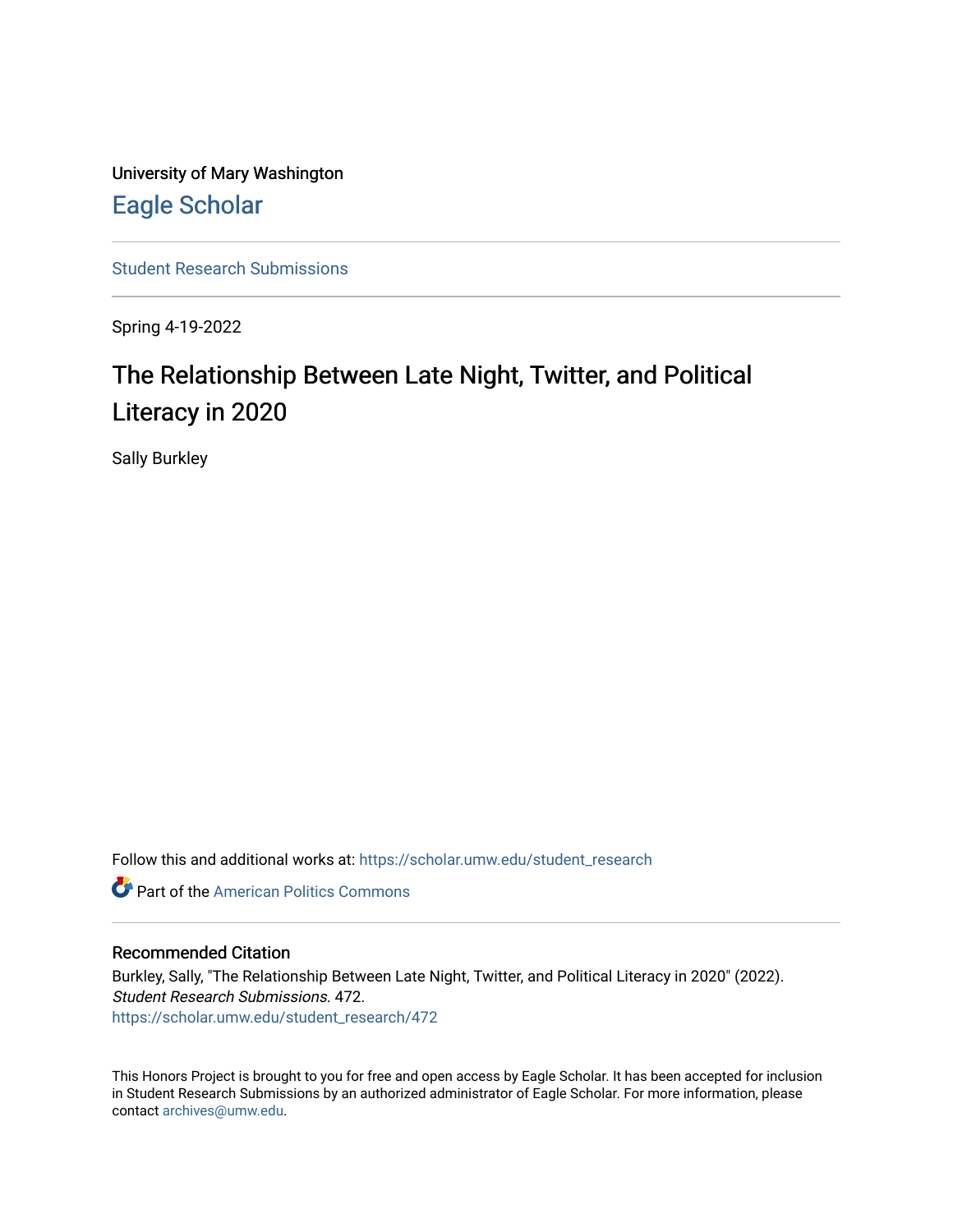## **The Relationship Between Late Night, Twitter, and Political Literacy in 2020**

Sally Burkley

#### **Abstract**

Political humor has played a role in politics since ancient Egypt, Greece, and Rome. From plays to newspaper comics to late night comedy, these bits of political criticism and commentary on current events have been there to provide the public with relief, reinforcement of views, and in some cases information. Since the late 2000s, social media started to take on a similar role of providing reactions to political commentary, but rather than a television network and professionally crafted scripts, it is any person who possesses an account and may write up to 280 characters. Previous research has looked at political literacy and Twitter, but there are inconsistencies in findings as Twitter is a fast-paced media with the potential to be ever changing in influence. This project aims to reveal whether humorous political communication on Twitter follows similar patterns and content as late-night comedy and clarify Twitter's role in political literacy. It does so through comparing past literature on late night comedy and Twitter, conducting a content analysis of late-night comedy and tweets during the 2020 U.S. election, and analyzing political literacy data from 2020 to see whether there are any trends from the past literature to now. There are many similarities between the two forms of political humor with their main differences coming from the openness of participation and lack of market drive on Twitter. From this, it is evident that Twitter humor is an extension of late-night humor as late night television was of newspaper comic humor. Twitter humor is more extreme and prone to false information, which leads it to be potentially more negative impacts on political knowledge and cynicism than late night comedy.

**Keywords:** Political communication, social media, humor, Twitter, late night comedy, 2020 election, political knowledge and literacy

#### **About the Author**

Sally Burkley is a Senior Political Science and Communications and Digital Studies student at the University of Mary Washington. She has done previous research on political communication, late night comedy and politics, elections and media, COVID-19 and advertisements, crisis communication and humor, and policy strategies.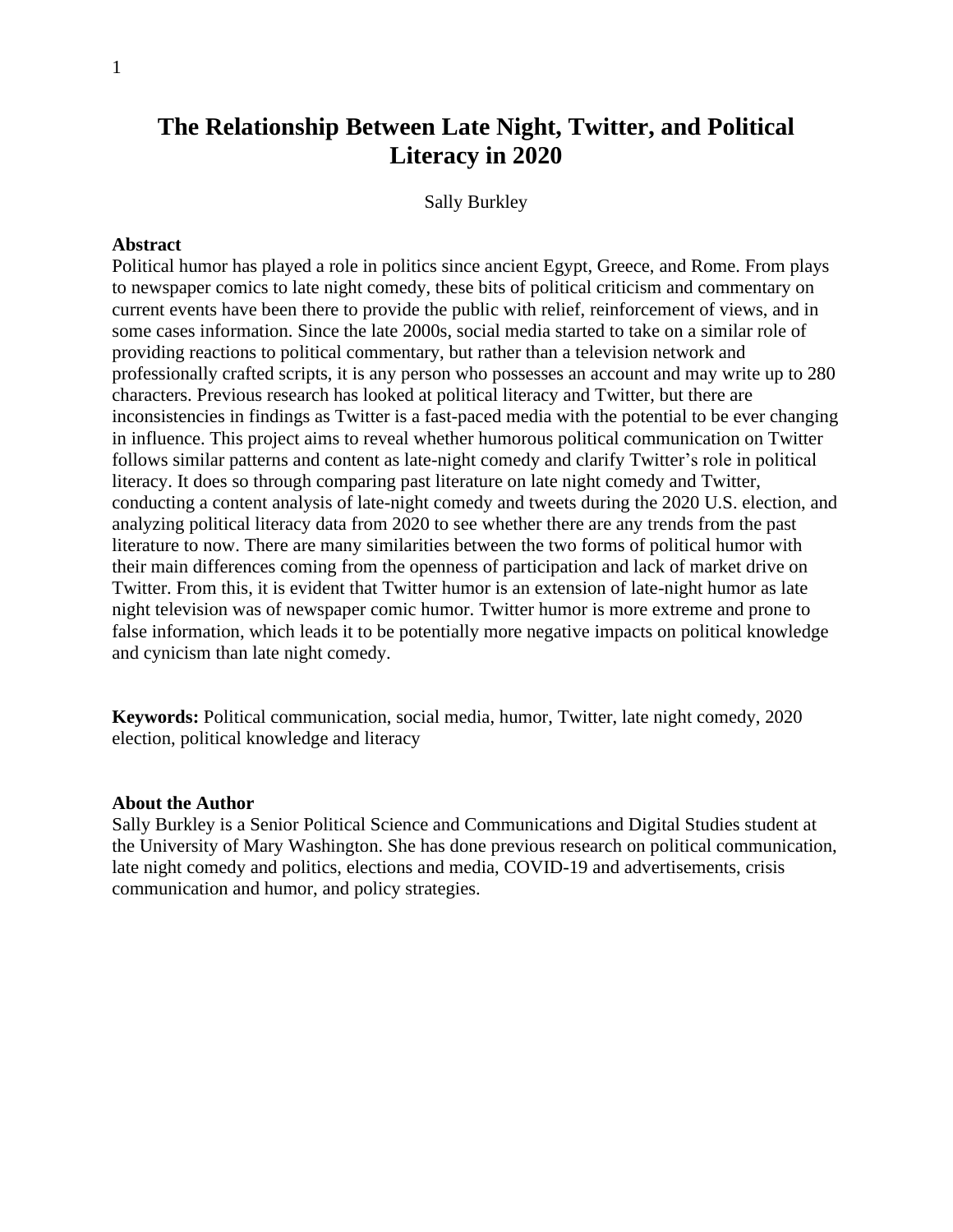# **The Relationship Between Late Night, Twitter, and Political Literacy in 2020 Introduction**

Political humor has played a role in politics since the days of ancient Egypt, Greece, and Rome. From plays to newspaper comics to late night comedy, these bits of political criticism and commentary on current events provide the public with comic relief, reinforcement of existing views, and in some cases new information about candidate character or policy shortcomings. Despite the fact that *Saturday Night Live* was creating a caricature of President Trump, or *the Daily Show with Trevor Noah* mocks real news networks, they were still focused on major news events (Farnsworth and Lichter, 2019). Even if viewers did not pick up the newspaper or turn on NBC, they would get part of what was happening in their political system from watching late night comics joke about recent events. This is evident as late night comedy was the third most common source of campaign news for individuals age 18-29 in 2012 (Pew, 2012). The University of Mary Washington's 2021 Virginia statewide survey found that 25% of respondents utilize late night comedy for newsgathering (University of Mary Washington, 2021).

Since the late 2000s, social media has started to take on a similar role of providing reactions to political commentary. Rather than a television network with professionally crafted scripts, Twitter allows any person with an account to write up to 280 characters. This provides the potential for information from these posts not only to be partisan and short, but also blatantly incorrect. Twitter particularly has had an increasing role in shaping news, political discourse, and elections in recent years (Molyneux and McGregor, 2021). News outlets now look to Twitter for information on current events (Molyneux and McGregor, 2021), President Trump rallied his supporters over Twitter, and the social media platform had around 37 million active users in the United States as of November 2021 (Statista, 2021). In a democratic system, it is important to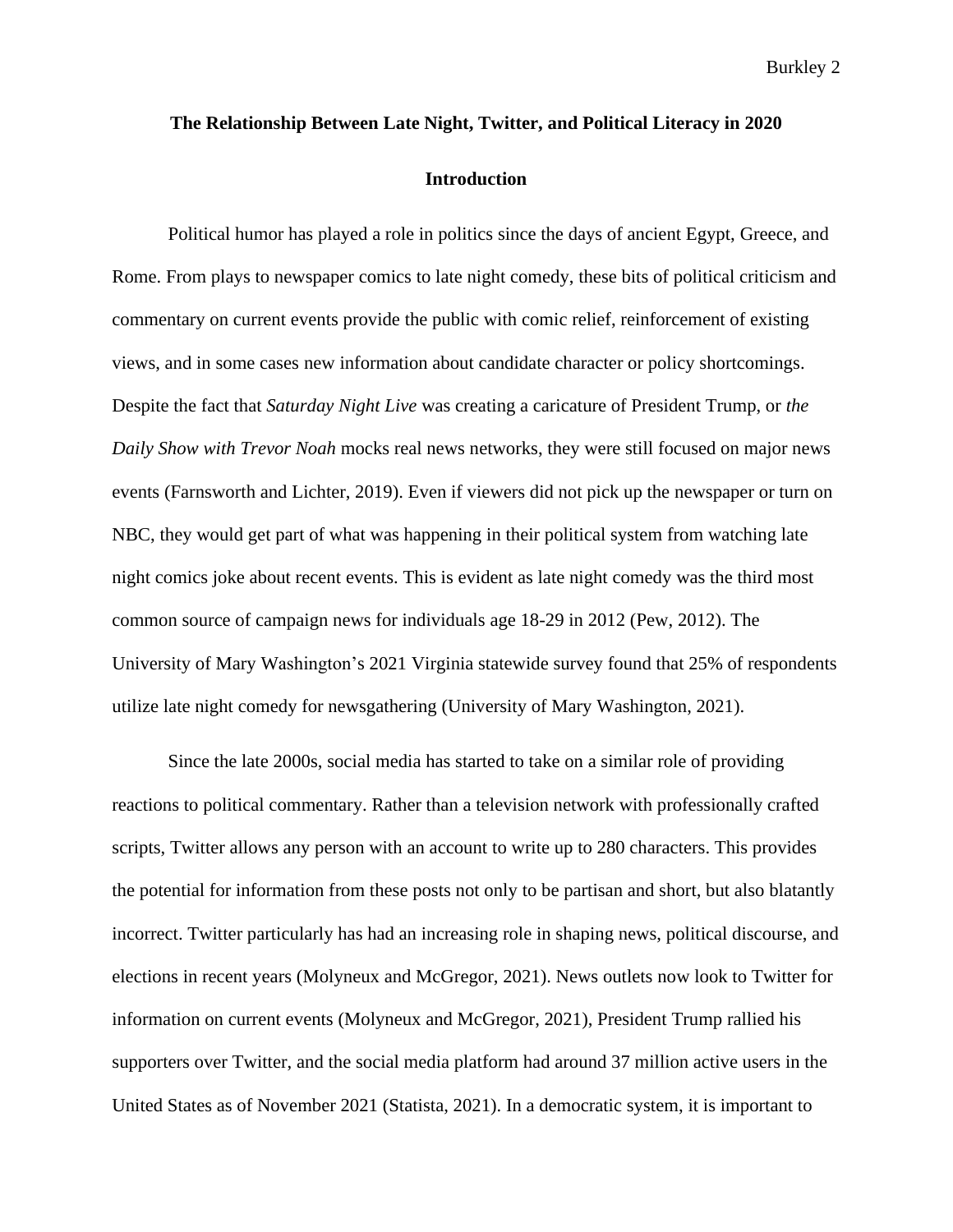have not only active voters, but informed voters. Thus, it is imperative to understand how citizens are getting their information and what impacts new technologies have on their political literacy. Any time politics is a topic, it is an opportunity to learn, but also to misinform.

The risk of misinformation also plays into worries about the younger generation's political knowledge and participation. The majority of users of late night comedy and Twitter for news consumption are Democratic leaning Americans ages 18-29 (Farnsworth and Lichter, 2019; Mitchell et al., 2020a). Thus, both mediums receive criticism of fostering cynicism and antipathy towards politics in young individuals but offer positive potential for sparking civic engagement and interest (Kolluri, 2015; Penney, 2020).

There is little research on Twitter humor and politics specifically, despite its prevalence as a comedic outlet. When registering for a Twitter account, the site askes what some of the user's interests are and they offer a selection entitled "Funny Tweets" which provides the user with an algorithmic feed of pre-determined "funny" Tweets. Humor is also a part of political discourse on Twitter (Davis et al., 2018) and, thanks to Twitter's format, humor is more likely to be retweeted and appropriated by other accounts and thus live longer than other Tweets (Highfield, 2015).

This project follows previous research on social media and grassroots campaigns, social media algorithms influence on elections, late night comedy and election humor, and internet humor being used for messaging amidst the chaos of COVID-19. This background in media and humor studies provides this project with the foundation to now look at Twitter's specific role in political humor and news.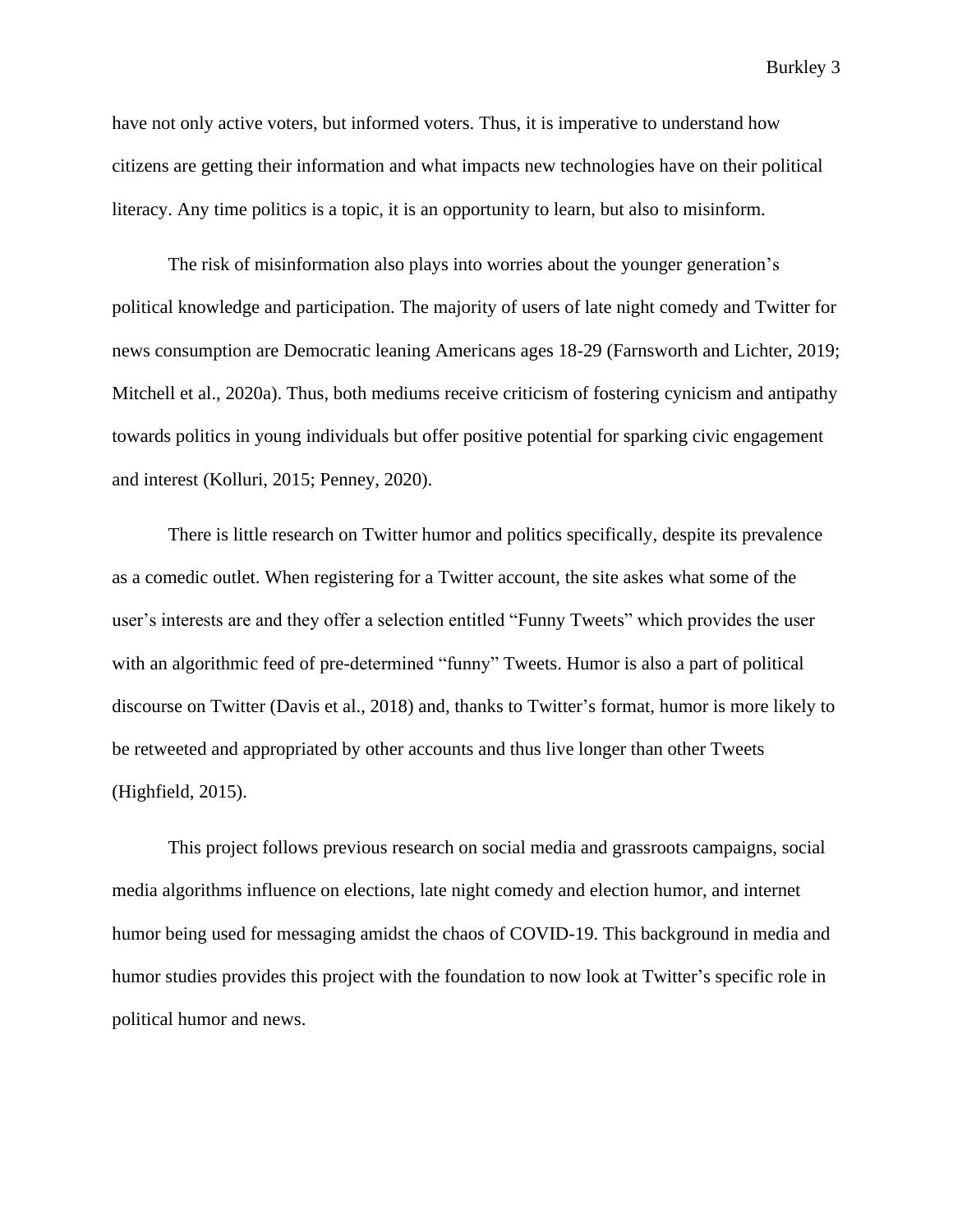With these apparent similarities from recent events, previous studies of media and humor, and evidence of prevalence of Twitter in politics, the need to dig deeper into the relationship between Twitter and late night comedy was evident. This research aims to reveal whether the Twitter-verse of information and humor is a new phenomenon, or whether it is a rendition of late night comedy with reactions and mocking of political events. With that, if Twitter is a new generation's late night comedy, then do they both negatively affect political literacy in the same way due to bias, cynicism, and false information despite the positive effects of engaging younger individuals in politics?

Furthermore, does Twitter's participatory nature exacerbates both sides? To investigate the similarities, late night comedy and its political influence will first be discussed, and then the paper offers current research on Twitter's role in political discourse. Then a comparison of the two will be drawn through a content analysis of humorous tweets and late night jokes during the 2020 election to analyze whether Twitter posts originate and operate in a similar manner to late night comedy through previous literature. With those results, a content analysis of the humorous Twitter data for false information is conducted to understand the possible implications of Twitter humor on political literacy and knowledge.

#### **Literature Review**

#### **Late Night Humor**

Political humor and commentary develop as responses to dysfunctions in the political information environment (Young, 2020). They also develop in a partisan manner, generally latenight comedy leans towards liberal views and talk radio and talk TV on Fox News, such as *the Sean Hannity Show* and Tucker Carlson, offer conservative content. An exception to this pattern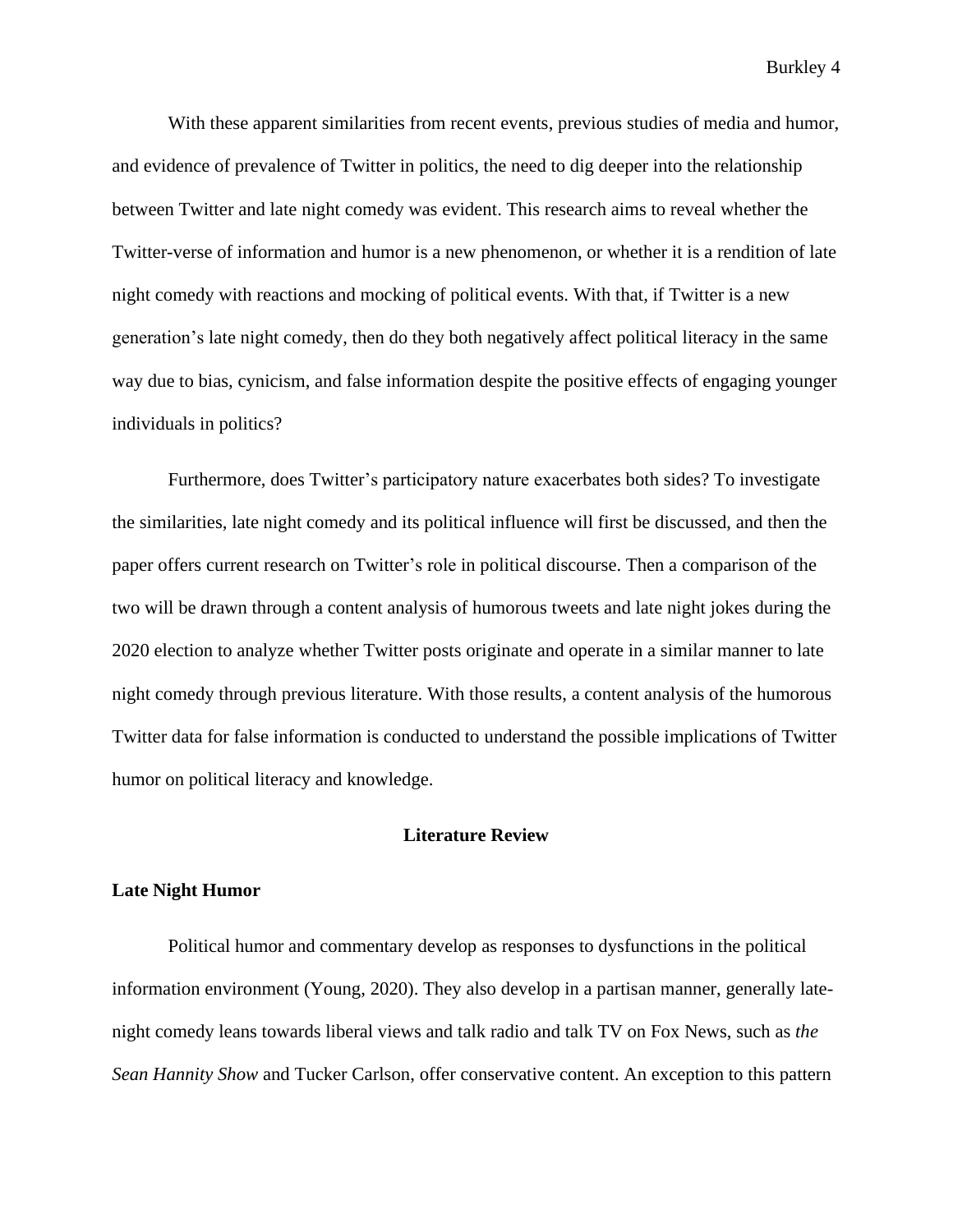is Fox's late-night comedy show *Gutfeld,* which has been on the air relatively briefly thus far. Late-night comedy shows create a spectacle designed to appeal to the views of their target viewer. This reinforces the partisanship of the viewer as there are not generally opportunities for critical thought in a one-liner and there is a lack of cross-party criticism in most monologues. This was seen in the 2020 election cycle as late night comedy shows, *The Tonight Show* and Stephen Colbert, featured only 49 jokes about President Biden in contrast to 1,618 jokes about former President Trump (Farnsworth et al., 2021). Political humor on late night specifically tends to appear in three categories, superiority-oriented (laughing at others), catharsis (release of tension in a situation), and incongruent humor (unexpected but acceptable resolution). These all tend to be used for not only entertainment but therapeutic purposes. When citizens feel that they do not have control over government decisions, they can release stress or discomfort by watching late night shows and thereby laugh out their frustrations (Farnsworth and Lichter, 2019).

While the audience does not make the jokes, late night comedy is still participatory as their jokes are often enthymemes, which require the audience to understand the unmentioned context of the joke for the joke to have meaning (Young, 2004). Especially when it comes to incongruent humor, the listener has to be able to bridge the gap in information provided within the joke to understand it. With that comes a need for late night comedy jokes to be accessible, familiar, and based on the expected audience's level of political knowledge to succeed (Young, 2004). Late night also encourages the acquisition of political knowledge so the viewer can understand the context of the jokes made. Late night comics strategically craft their jokes from experience and expertise to give themselves latitude to make a statement. They remain in the "safe place" between the lines of funny and critical without going "too far" and offending a politician or the audience.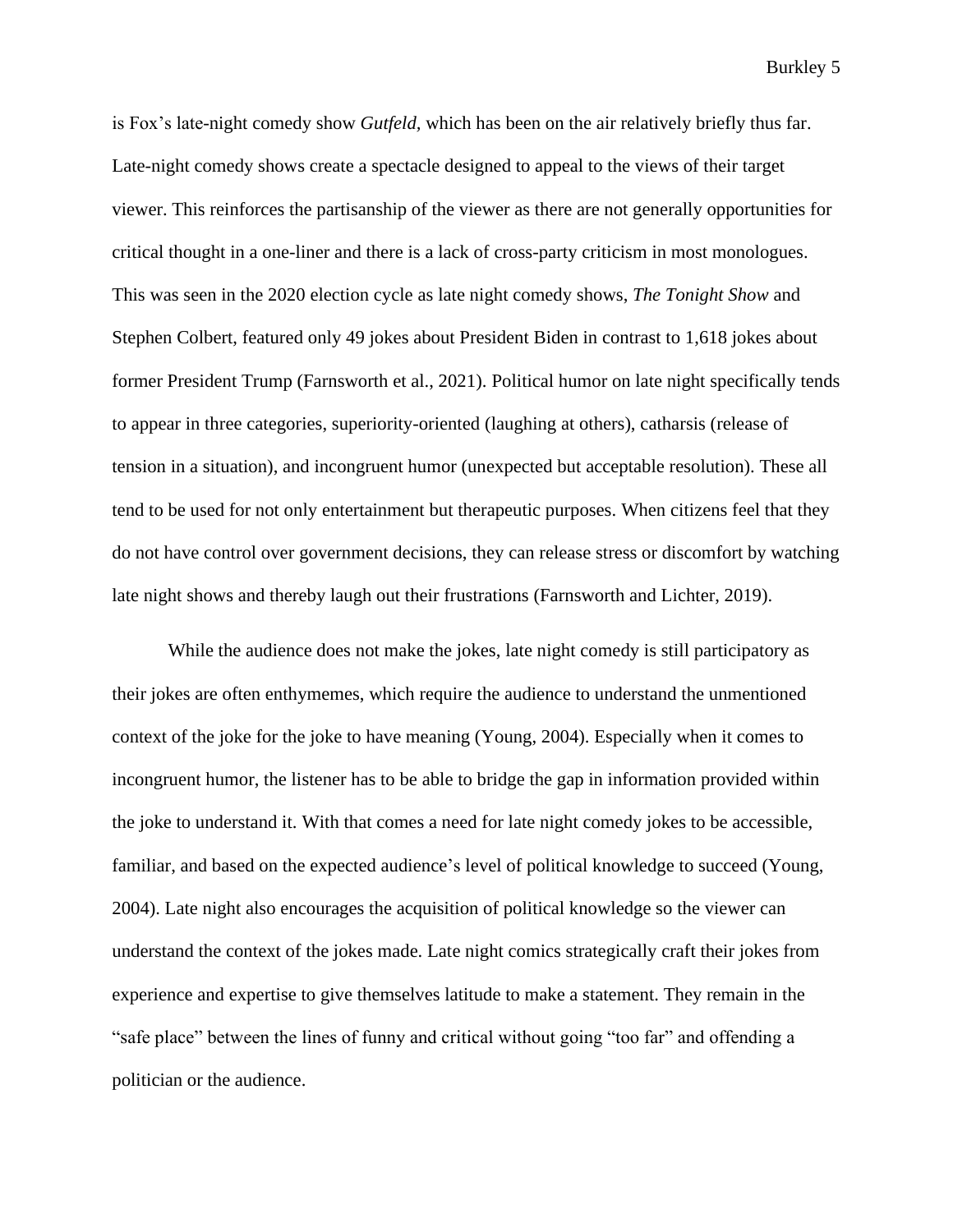Late night comedy is known for its mocking and parody one-liners, and tapping into comedy surrounding not-so-substantive matters. Such as pretending the fly on Pence's head during the VP debate was President Biden supporting Vice President Harris (*Saturday Night Live*, 2020). More substantive issues are more often covered in a mock newsroom fashion with critical humor. For example, *Last Week Tonight with John Oliver* (2020), which specializes in policy deep dives, covered the mail in ballot controversy during the 2020 presidential election via lighthearted pop culture references.

When citizens use late night comedy as news, the comedic content shapes their preferences and their views of the political system as well. Negative criticism of Vice President Al Gore and George W. Bush during the 2000 election caused less knowledgeable viewers to assess the candidates more negatively. Critical political humor also lowered public assessment of the system in general and the candidates who were targeted by jokes (Farnsworth and Lichter, 2019, 114). Late night comedy is also critiqued as fostering cynicism and antipathy in their primarily younger viewers, but supporters argue that it allows for younger voters to connect with the issues and stay engaged in politics and public service (Kolluri, 2015).

In 2012, 15% of for individuals age 18-29 used late night comedy making it the third most common source of campaign news for young voters (Pew, 2012). In comparison, 12% of young adults used national nightly network news (Pew, 2012). This trend continues into 2016 with 6% of respondents age 18-29 reporting late night comedy as the most helpful source of information (Farnsworth and Lichter, 2019). Most recently in 2021, 25% of Virginians surveyed utilized late night comedy for newsgathering (UMW Survey, 2021). Late night comedy also appeals more to Democratic voters (Young, 2004). Lastly, in 2016, 29.0% of viewers who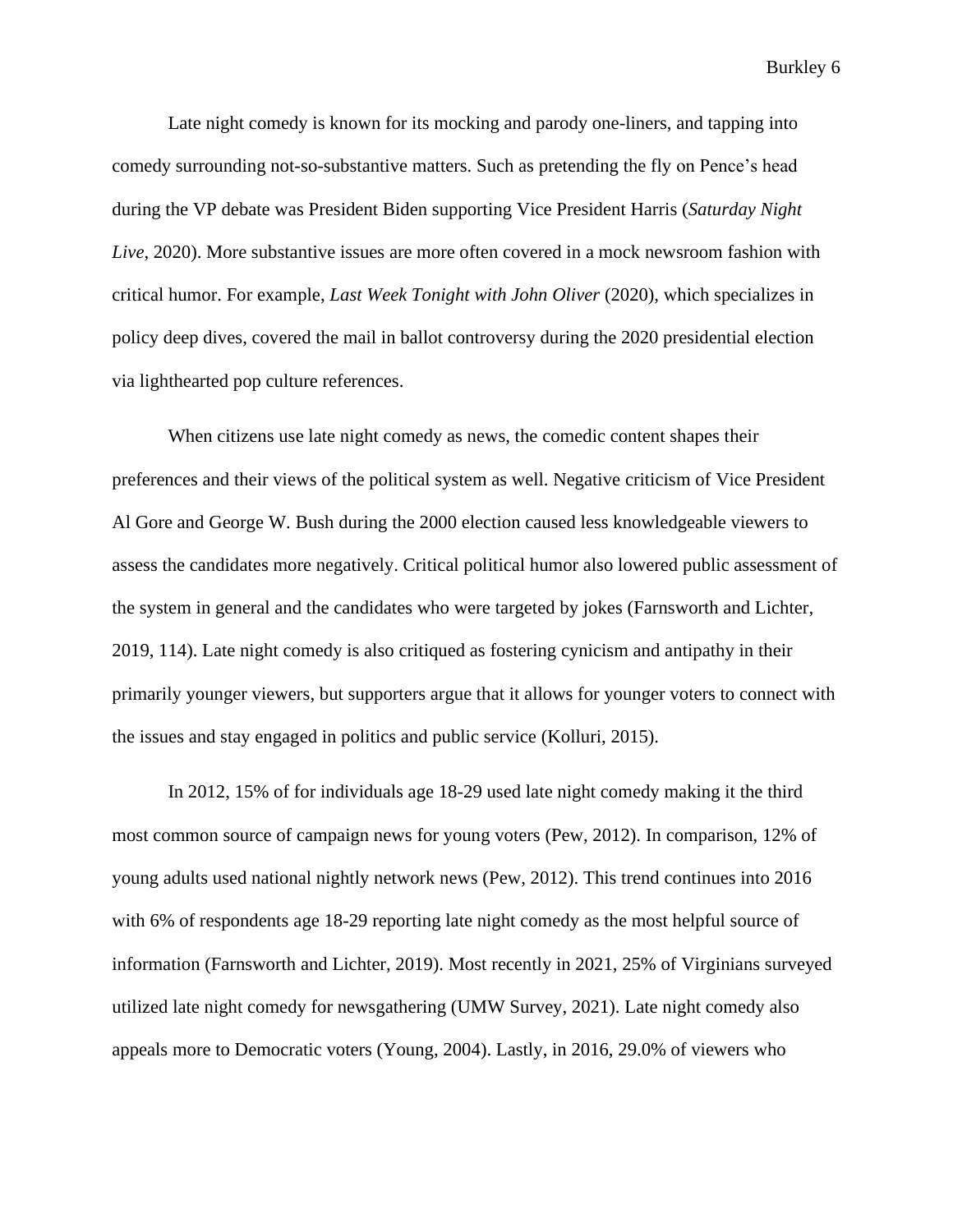classified themselves as Democrat or leaning Democratic said they learned from the programs while only 13.5% of Republicans did (Farnsworth and Lichter, 2019).

#### Late-Night Comedy and Fake News

Late-night comedy was called "fake news" back in the late 1990s and early 2000s by comics themselves prior to the rise of social media and Trump's appropriation of the term (Li and Su, 2020). At first, the term was used to label genres that use irony and humor while imitating the style of traditional news to implicitly critique politics and social issues. This definition stemmed from Jon Stewart's *The Daily Show* where he called his own show "fake news" (Young, 2020). While the most common use of the term "fake news" in recent years is Trump's discrediting label, these shows were not debased as the term was referring "fake" to their mimicry rather than falsehood, and the label as "news" being validating. Jon Stewart was even called one of the most admired journalists in America by survey respondents in 2007 during his run as the host of *The Daily Show* (Baumgartner and Morris, 2011).

Individuals were also found to claim that transcripts from *The Daily Show with Jon Stewart* are equally credible with news transcripts whether the name was associated with it or not (Shanks, 2010). Therefore, despite comics calling themselves "fake news", individuals see some late night comedy shows as credible sources of news and use it as such. Hosts also tend to connect the policy dots more than they let on, leading them to be more credible than casual viewers may think.

The term "fake news" was weaponized by Trump starting in 2016 to discredit a traditional news source, like the *New York Times* or CNN, or a political opponent. Utilizing it for his campaign, he stirred distrust in the media with his discussion of bias and credibility (Li and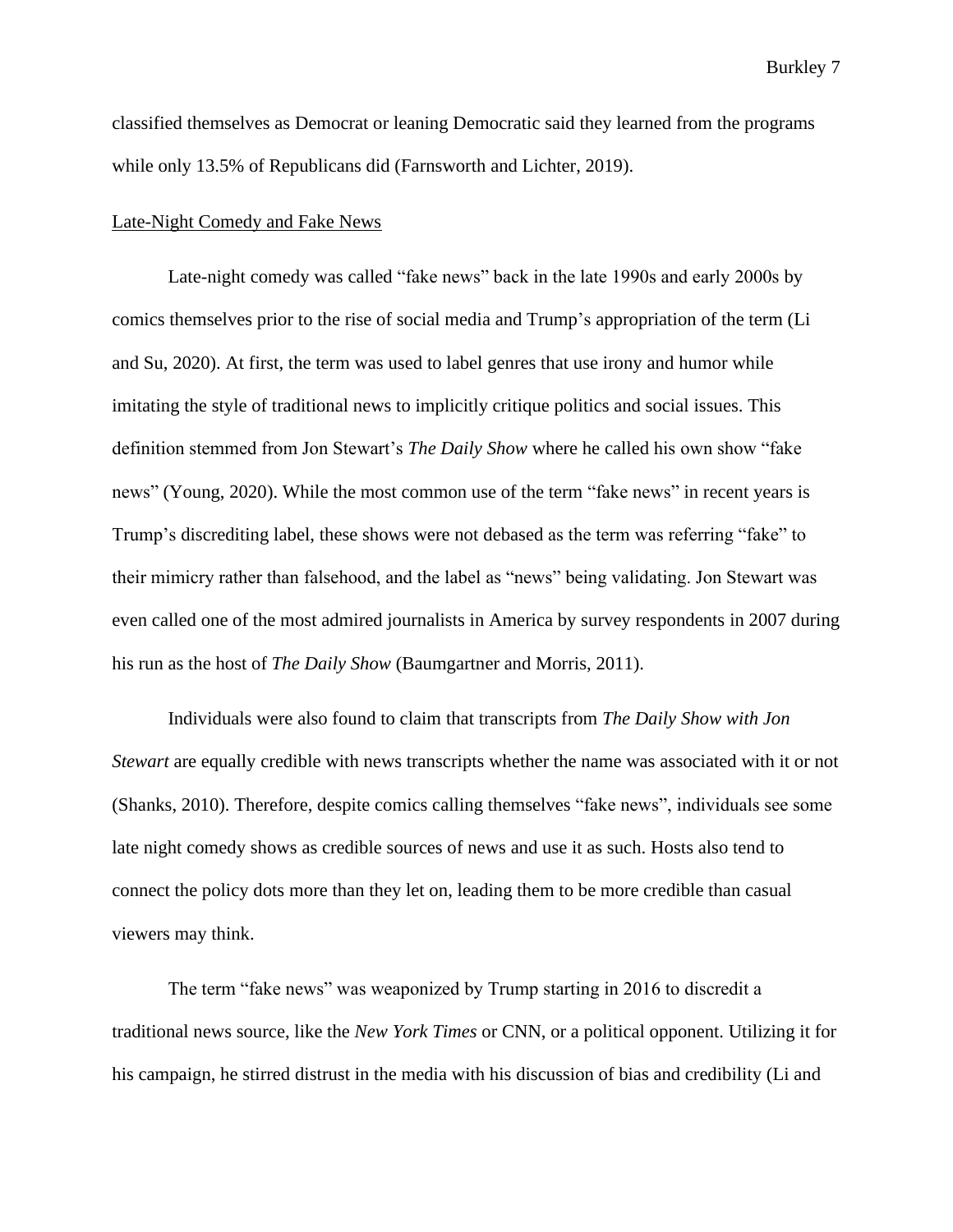Su, 2020, 2). Following Trump's weaponization of the phrase, the opposition also decided to use the term against him. The American left would call Trump "fake news" and media such as *The New York Magazine's* would report a "fake news list" which generally included conservative leaning media outlets (Li and Su, 2020, 2). This led the way for Russian propaganda on social media to take hold as Americans did not know what to trust (DiResta et al., 2019). Now Americans on both sides of the aisle utilize the term "fake news" against each other, often without basis.

Despite its critics, late night comedy remains a reactive release of stress which has been and is favored by younger and Democratic voters. Late night comedy maybe is faulted by some for fostering cynicism, antipathy, and framing politics and its figures in a negative light, but comedic content has also created civic action and attention (Kolluri, 2015).

#### **Twitter**

In the 2012 election, social media began influencing political information, preferences, and community in a profound way (Garrett, 2019). But it was not until the 2016 election that researchers began to focus intently on these potential influences (Penney, 2020). Twitter entered the limelight thanks to its use by candidate and then President Trump. In 2017 67% of individuals reported using social media to get at least some of their news, which was up from 62% in 2016 (Shearer and Gottfried, 2017) and 49% in 2012 (Gottfried and Shearer, 2016). This volume of use has only slightly decreased since President Trump's banning from Twitter in 2021, Facebook whistleblowers, and Twitters self-aware algorithmic research. According to Pew Research surveys in 2021, 48% U.S. adults get their news from social media often or sometimes (Walker and Matsa, 2021). Furthermore, 19% of Americans get news on social media often. In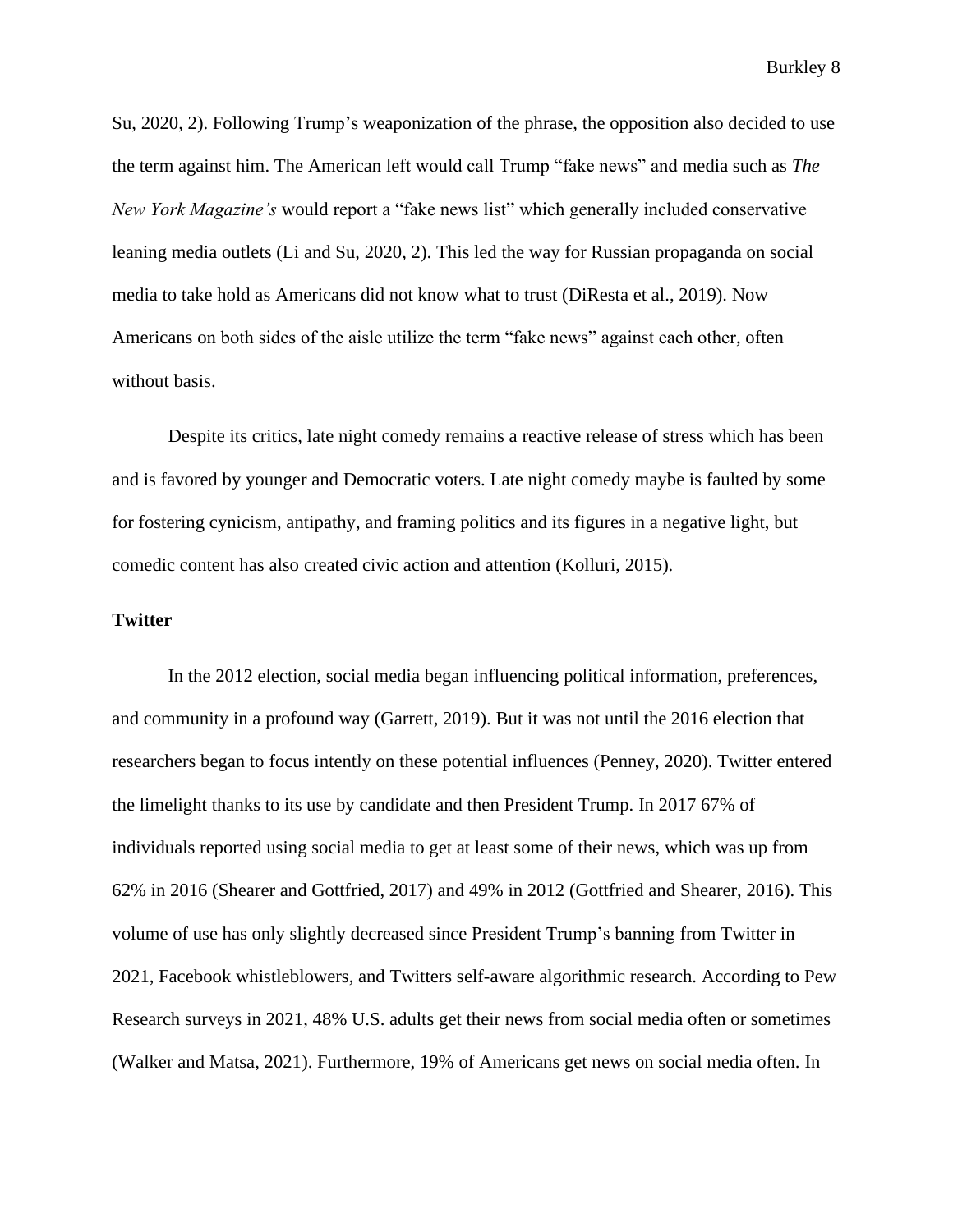that study, 23% of the interviewees used Twitter and 13% used it for news, thus 56% of those who use Twitter also use it for news (Walker and Matsa, 2021).

In "Seriously funny: The political work of humor on social media," Jenny Davis, Tony Love, and Gemma Killen (2018) debate whether the intersection of humor and politics on social media provides meaningful information, discourse, or civic action or if it is purely just for laughs. To do so, they searched Twitter data from the 2016 US presidential election focusing on references to Hillary Clinton referring to Trump supporters as a "basket of deplorables" and Donald Trump calling Hillary Clinton a "nasty woman" during a televised debate. That fall, nearly 70% of their data revealed meaningful political engagement, specifically defined as discrediting the opposition, identifying as political subjects, and exercising civic support through voting, fundraising, and other collective action (Davis et al., 2018, 15). They also acknowledge that this research is important because of the shift in communication power in political news towards social media and attention from other news sources (Davis et al., 2018, 2-3). Less than a third of Americans (27%) reported watching television news content daily in 2021, compared to 37% in 2020 (Watson, 2021). In the post-broadcast dominant era, elites and journalist no longer have control of the cascade of information. Rather, citizens may get involved to create and distribute their own narratives to fellow citizens over social media.

#### Forms of Persuasion

Joshua Troy Nieubuurt analyzed memes as the new generation of leaflet propaganda in "Internet Memes: Leaflet Propaganda of the Digital Age" (2021). He found that social media humor utilized ideology appeal, personal gratification appeal, communal values-focused appeal, and information dissemination akin to South and North Korean leaflet propaganda (Kim and Haley, 2018; Nieubuurt, 2021). Nieubuurt also claims that their "success and failures are highly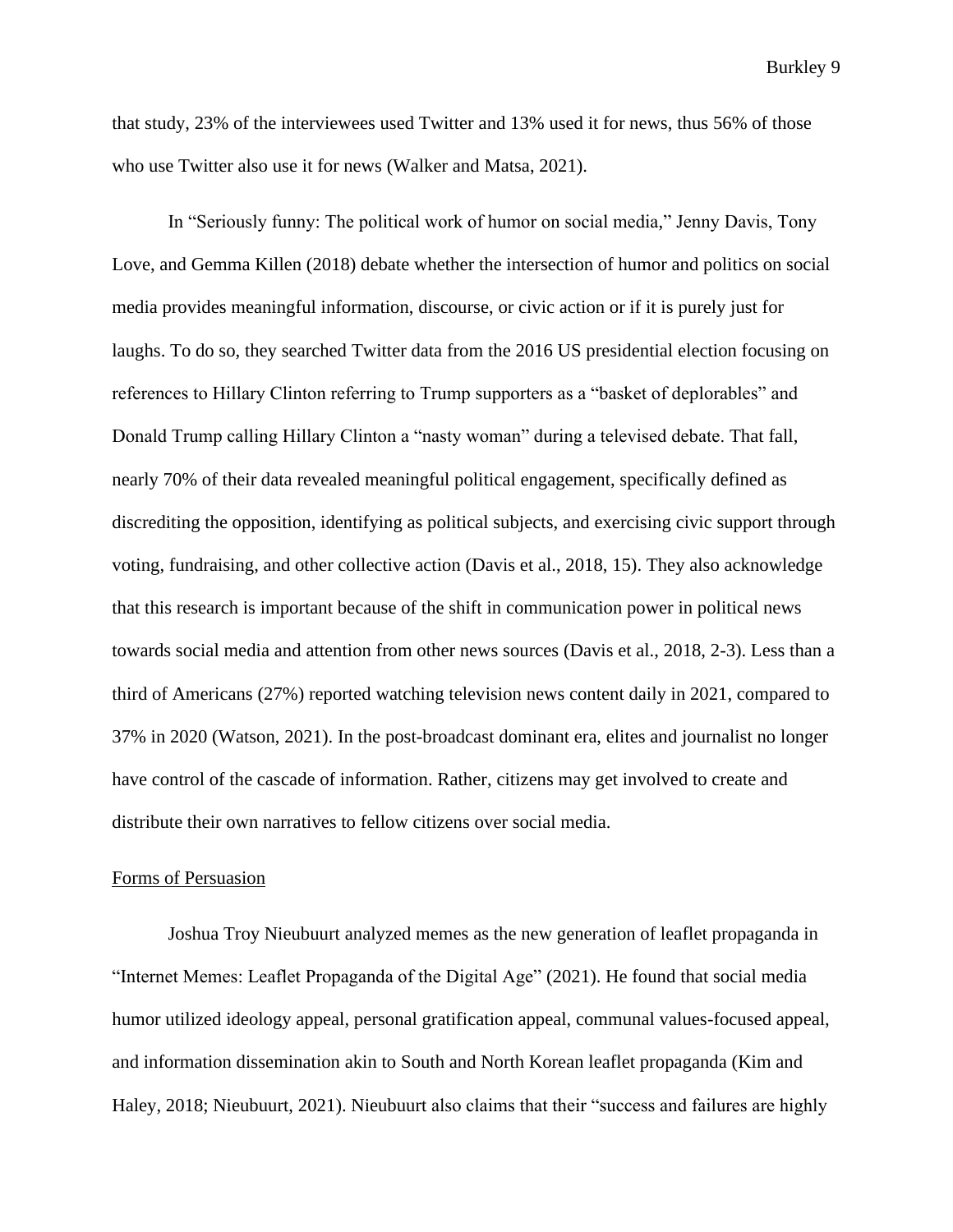dependent upon the cultural and linguistic limits of their targeted audience" (Nieubuurt, 2021). He continues on to elaborate on the human understanding of memes as we increasingly communicate faster and faster. Internet memes and information rely on confirmation bias, homogeneity bias, and popularity bias to tap into the desire to understand information quickly. Therefore, social media humor taps into viewers' cognitive biases and reinforces them.

Utilizing biases to connect with media consumers is not a new tactic, but political knowledge is negatively impacted when the public does not question the information presented to them, especially when these are created by peers and accounts that do not represent certified news networks. There is conflicting research on this subject. Two thirds of Pew survey respondents reported that they check the facts of news stories themselves and 32% reported publicly flagging or reporting a story that they thought was made up (Mitchell et al., 2019). But Geeng, Yee, and Roesner in "Fake News on Facebook and Twitter: Investigating How People (Don't) Investigate" (2020), found quite the opposite in practice, through a usage tracking experiment and a post-experiment survey.

Geeng et al. (2020) found that Twitter users tended to trust information based on their relationship with the poster, political affiliation of the information, and like and retweet numbers. They found most did not question the fake news stories due to political burnout, lack of interest, time consumption, challenges of mobile searching, and overconfidence that they would immediately recognize misinformation. The users did not consult the "verified" tag and some tried to retweet the fake news. Researchers also found inconsistencies with choosing to investigate and claims of truth. One participant said they did not trust the source but did take the post at face value because it was not "critical information" (Geeng, et al., 2020, 8). Between Geeng et al.'s (2020) and Mitchell et al.'s (2019) studies, it seems that Twitter users had a more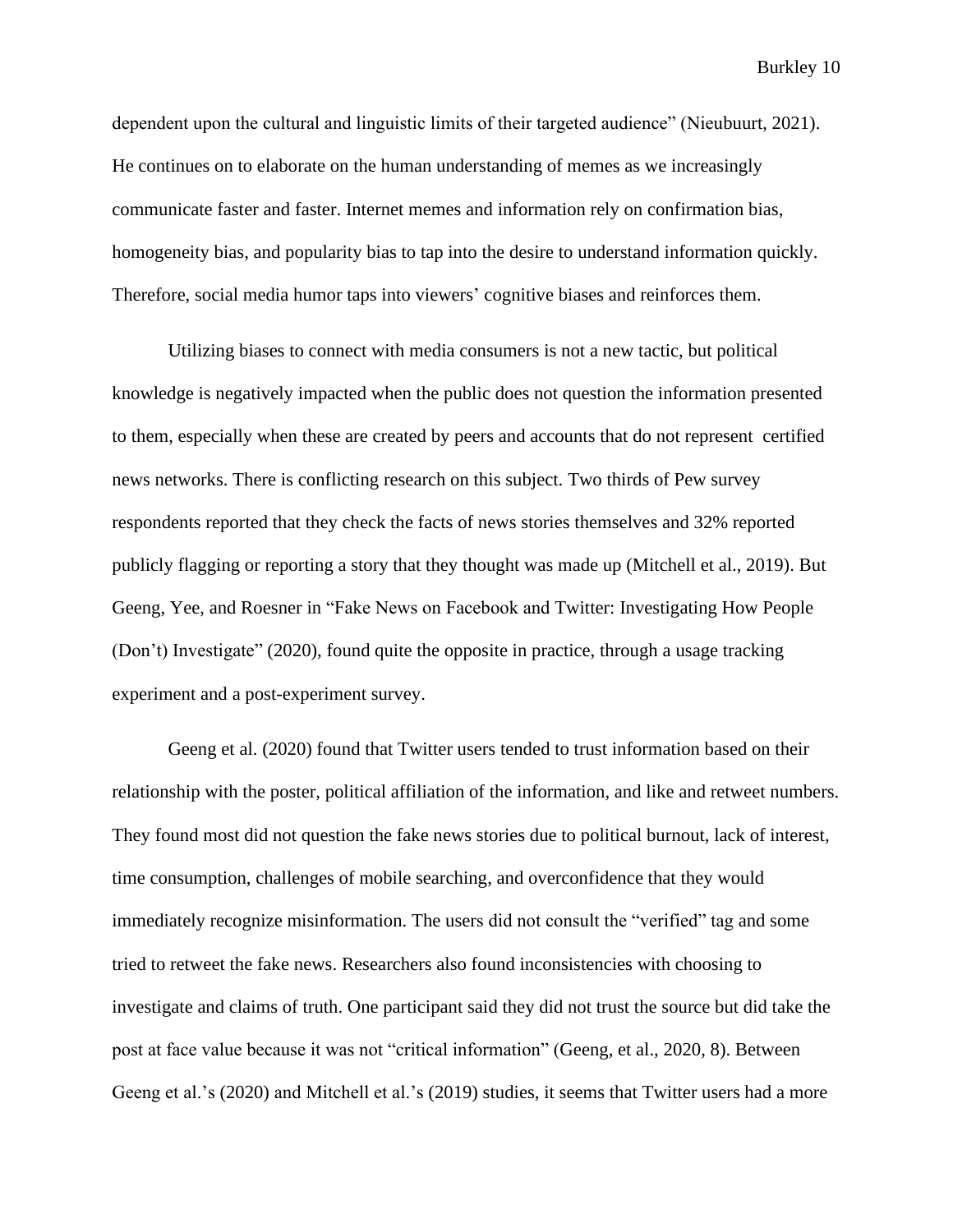positive assessment of their Twitter news use practices than they actually practiced and were more influenced by the content than they thought. The results are comparable to a third person effect, where consumers believe other news consumers are the ones swayed by news content (Conners, 2005).

This discrepancy between what twitter users say they do and what they actually do begs the question of whether the public uncritically trusts information on Twitter despite their claims to investigate and avoid misinformation. The muddle between true information and misinformation from Twitter accounts has led the public to cross specific outlets off their list of providers and reduce the amount of news they get on their feeds in general (Mitchell et al., 2019). Furthermore, of the 76% of Americans who reported ever getting news through social media, half have blocked a news source because they thought it was posting made-up news or information, the same proportion who say they have blocked someone they know for that reason.

Renee DiResta, Kris Shaffer, Becky Ruppel, David Sullivan, and Robert Matney (2019) reported that the Internet Research Agency, a Russian company who engages in online persuasion for Russian political interests, utilized the bias tactics discussed by Nieubuurt (2021) effectively through 109 news-related Twitter accounts. From 2014 through 2017, they gained following, support, and ultimately their information was shared by previously viable media outlets as well. Furthermore, they demeaned long standing news networks such as CNN and Fox (DiResta et al., 2019, 66-67). The IRA is also evidence of Nieubuurt's (2021) concept of online humor reflecting leaflet propaganda. Their accounts frequently used memes, text including "lol", and sarcastic comments about the investigation into their involvement to gain follows, retweets, and believers (DiResta et al., 2019, 73-74).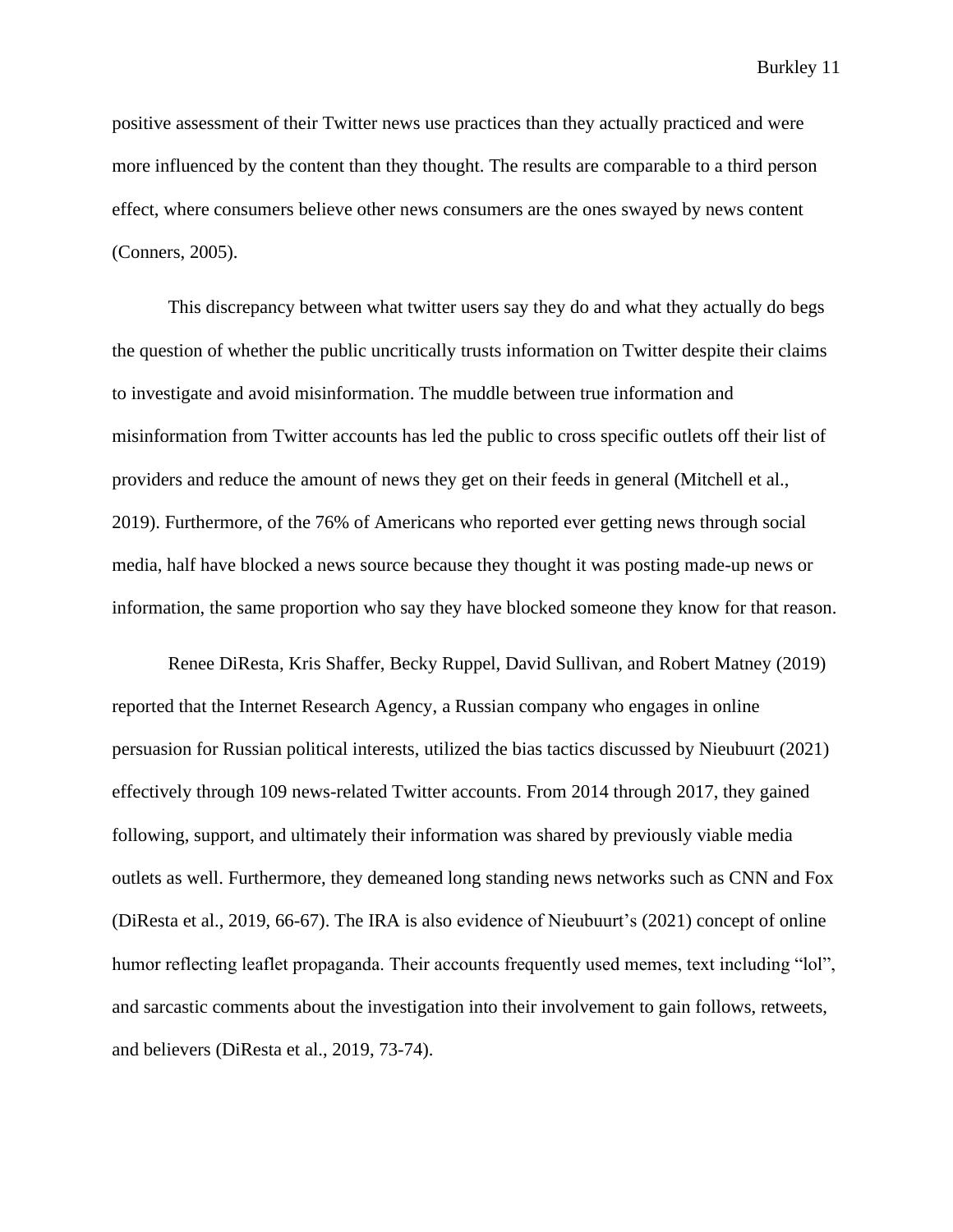Political Tweets thus influence the public by tapping into biases, partisanship, and personal trust, but it is highly debated whether the validity of the information consumed plays a role. This is evident in the case of the Internet Research Agency, which the fake Twitter accounts were trusted based on partisanship (DiResta et al., 2019), and in research findings on when, why, and how individuals decide to investigate social media content (Geeng, et al., 2020).

#### Potential Influences

Li and Su (2020) look at how Twitter users construct and interpret conversations about "fake news" through a social identity framework and whether an "us against them" rhetoric is perpetrated. They used the Twitter Premium Search API to see when participants interacted with Tweets containing the phrase "fake news" from October 8, 2016 to January 20, 2018, 234,893 Tweets, and then looked for identity language such as ""we," "our," "they," and "their" and conducted a sentiment analysis of the entire tweet. The definition of this use of "fake news" is claiming false information is masquerading as the truth (Li and Su, 2020) rather than late night's self-mockery use. Over the time span, they found an increase in use of the identity language towards the out-group, "they" and "their", and they had the sentiment of contempt, blame, and hatred with absolutist language. Thus, a very negative in-group and out-group rhetoric was reinforced through Tweets that utilized the terms "fake news" generally containing news information.

Kelly Garrett, in "Social media's contribution to political misperceptions in U.S. Presidential elections" (2019), looks into misperceptions caused by false information shared on social media during the 2016 election. Garrett acknowledged the potential for division and misinformation due to social media use for news but found surprising results regarding political literacy. Garrett conducted a pair of three-wave panel surveys during the 2012 and 2016 U.S.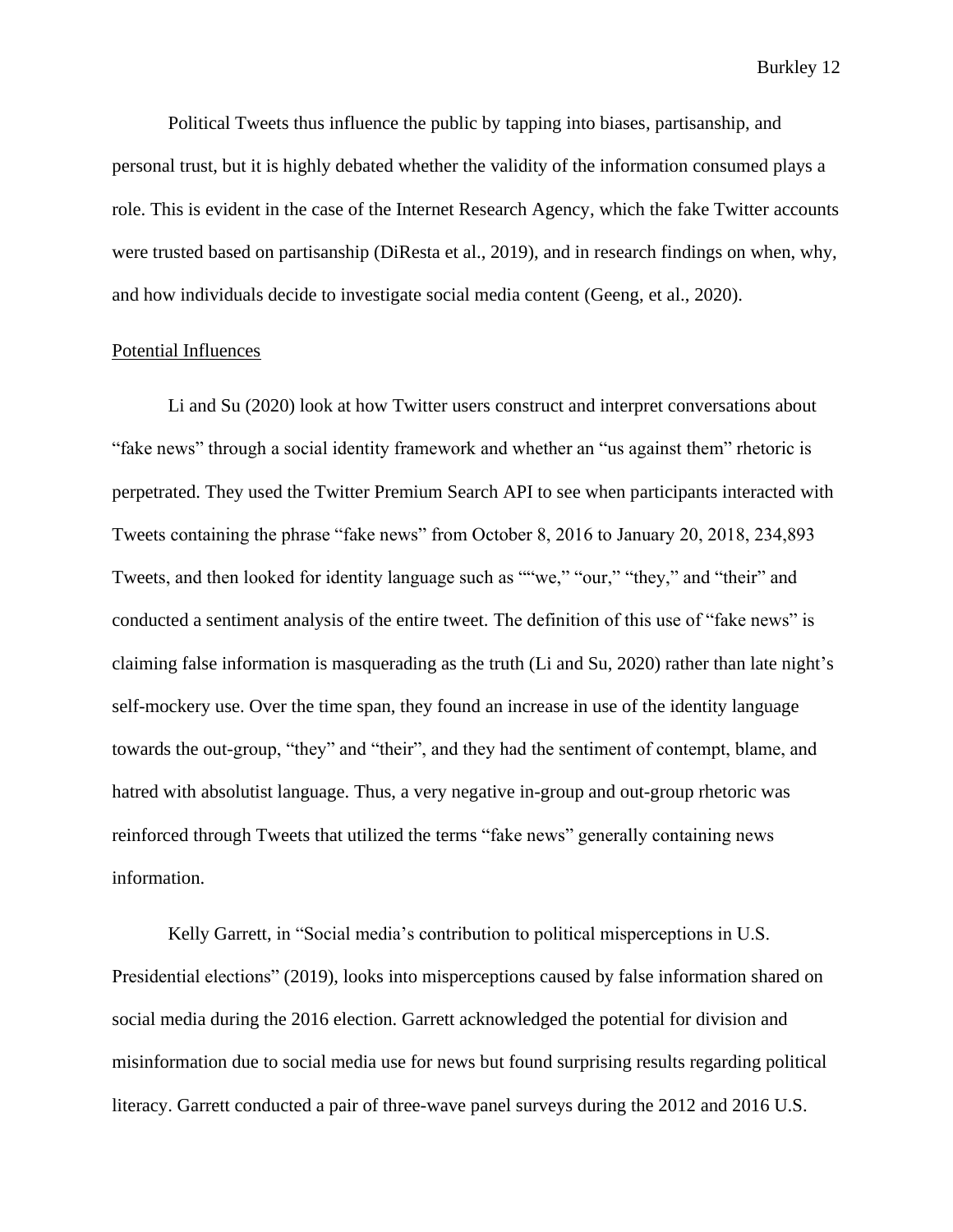Presidential Elections on social media use and belief accuracy of candidate and issue information for those two years respectively. Garrett found that an increase in social media use came a decrease in belief accuracy of information surrounding President Obama, and this also revealed that Republicans tended to hold less accurate beliefs about President Obama than Democrats. Despite a decrease in candidate belief accuracy, Garrett (2019) found an increase in accuracy with use of social media which suggests a potential for social media to benefit political knowledge. But they noted that Republicans tend to be less accurate, especially when the issue is a key part of Republican campaigns. This research revealed that social media does have an influence, potential bad or good, and that other external factors, such as partisanship, play a stronger role in information accuracy than scholars previously thought.

The tie between the in-group and out-group nature of political discussion of news on Twitter and political literacy is furthered by findings that there was only a very small proportion (4.02%) of Twitter users who engaged in cross-retweeting from the opposite political view (Li and Su, 2020). Partisans stick to their viewpoints through choice in retweet and choice of following despite the Twitter algorithm not considering partisanship in feed display (Chowdhury and Belli, 2021). Thus Twitter users tend to follow and share information that they already politically agree with rather than gaining exposure to other viewpoints. This has the potential to lead to more polarization as they further grow an "in-group" environment around political beliefs.

Twitter as participatory media also allows for a larger sheer quantity of news information which may causes the burnout and lack of interest (Geeng et al., 2020). Potentially caused by the information overload, surveys show that those who rely most on social media for political news are less likely than other news consumers to closely follow major news stories, such as the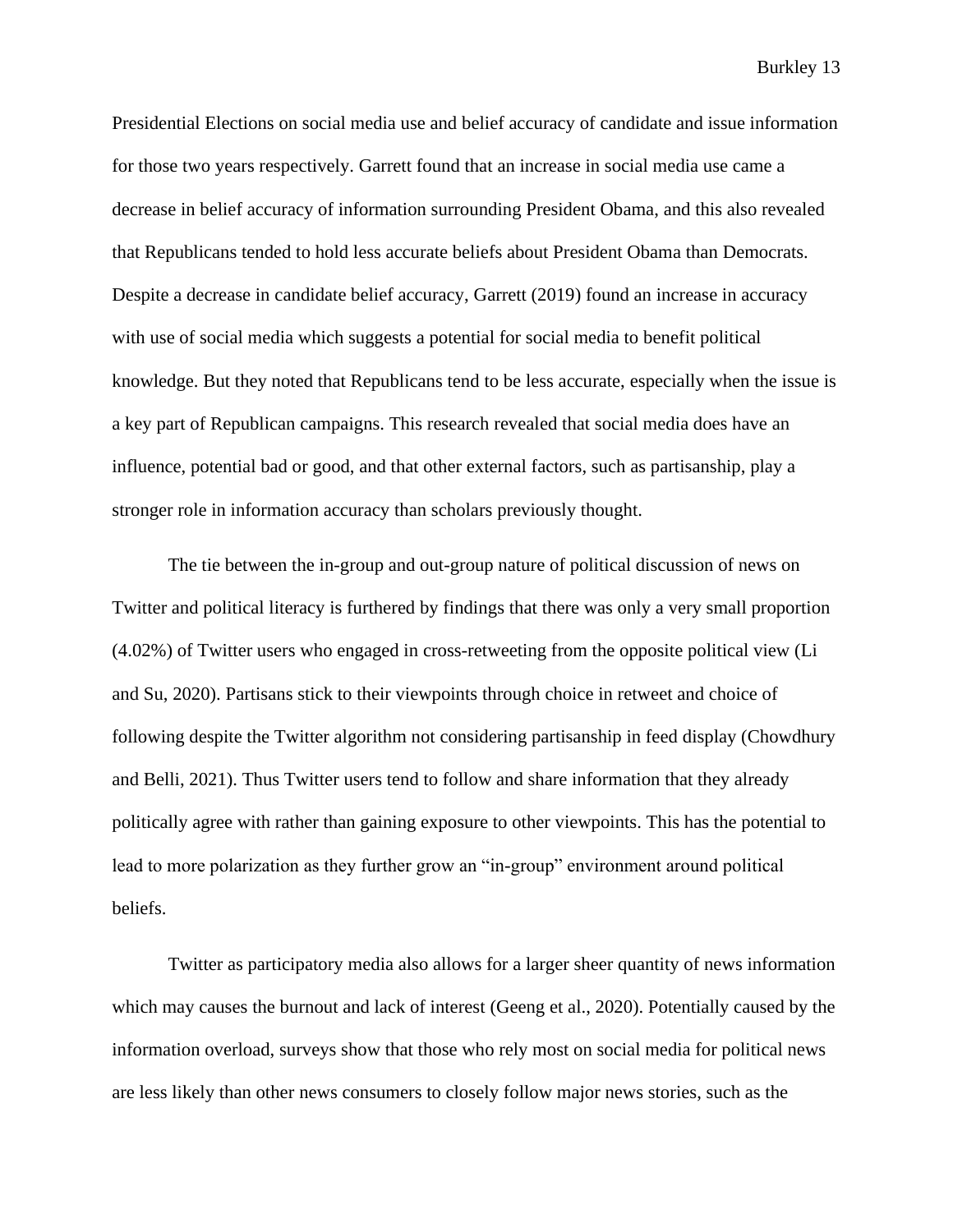coronavirus outbreak and the 2020 presidential election (Mitchell et al., 2020a). And, perhaps tied to that, social media news consumers also tend to be less knowledgeable about these topics. As of early June 2020, just 8% of U.S. adults who get most of their political news from social media say they are following news about the 2020 election "very closely," compared with about four times as many among those who most often use cable TV (37%) and newspapers (33%) for news (Mitchell et al., 2020a).

#### Humor and Twitter

Like traditional news and late night comedy, Twitter also has entered the political comedy world in a participatory and responsive manner. Humorous political content is more retweeted and liked than non-humorous content (Davis et al., 2018), given more attention (Geeng et al., 2020), and humorous-news mixed Tweets that were from non-news accounts have a longer attention lifespan (Highfield, 2015). "Together, these theories of politics on the internet point to humor as a widely used and highly valued practice within political deliberations as they take shape through intersecting social platforms" (Davis et al., 2018, 3).

Twitter humor tends to be one-liners that mock, parody, and/or "talk back to" the opposite party, candidate, or news producer (Davis et al., 2018). After a salient news release, political debate, campaign speech, or even a random, unplanned happening, Twitter lights up with opinions and commentary. During the 2020 presidential election, when a fly landed on former Vice President Mike Pence's head during the debate, images and jokes flooded Twitter, and "'The Fly' was a top trending term on Twitter before the debate ended, with more than 400,000 Tweets shared containing the term during the event" (Williams, 2020).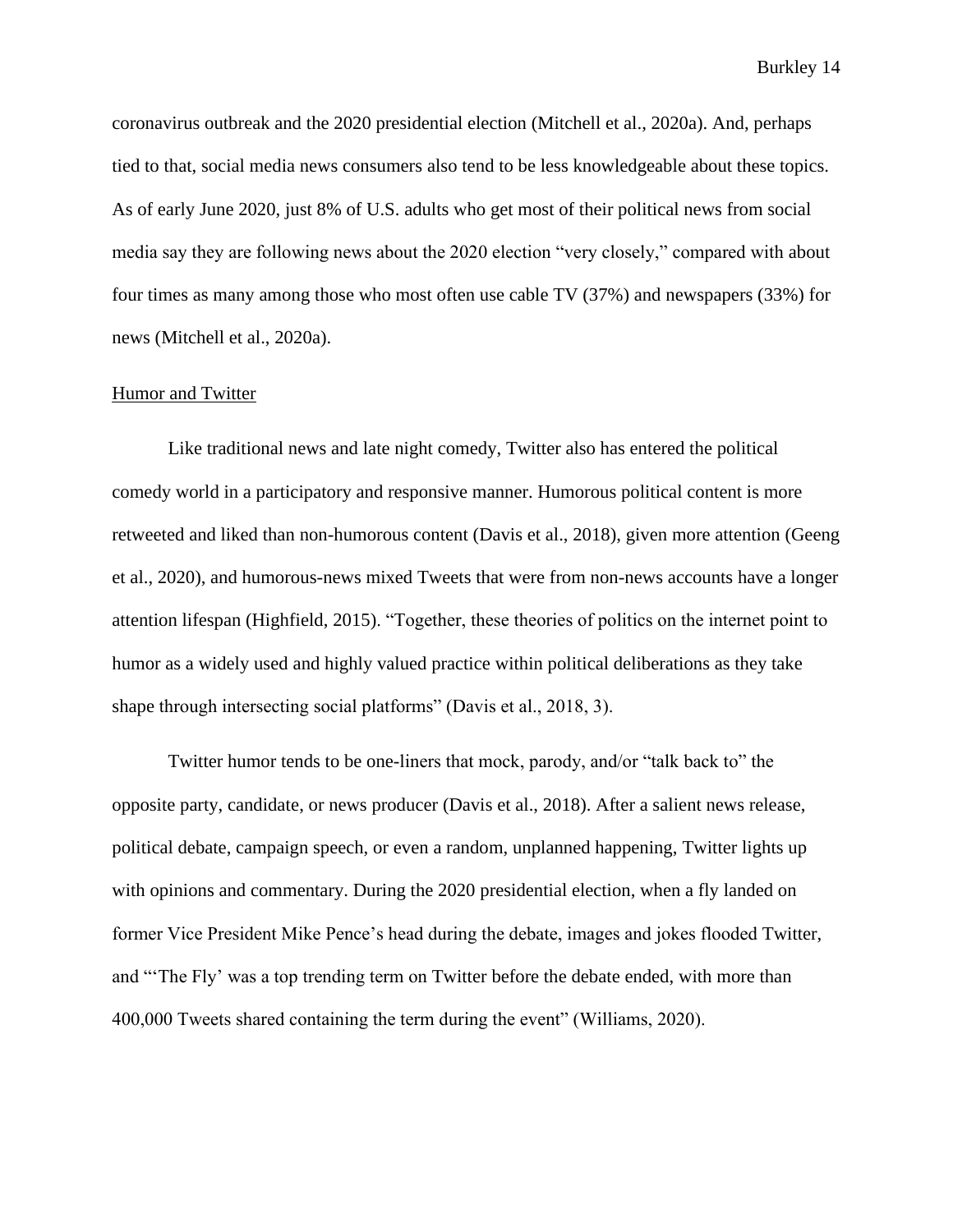Davis et al. (2018) also found that about 68% of humorous Tweets maintained a political agenda and noted that tones of relief or release of tension/anger and superiority were frequent when discussing the opposition. One Tweet they supplied as an example of anger and superiority stated, "What half of #LoserDonald Trump supporters are REALLY pissed off about is that they had to look up what "deplorable" means" (Davis et. al., 2018, 11). They found that two thirds of the Tweets contained humor aimed at discrediting the opposition through mocking, parody, and talking back. Highfield also found that news-humor Tweets may have a longer lifespan because they are more likely to be appropriated or plagiarized, where a follower finds it funny and creates their own Tweet with near-alike content. Thus a joke can keep a political development trending for a longer period of time.

In comparing Twitter humor to other social media platforms, humorous images on Twitter specifically were only slightly different from those on Facebook, Tumblr, and Instagram. They tended to be a bit more partisan, invoke more masculine stereotypes in portrayals of candidates, and were less likely to use emotionally evocative content (Belt, 2018). Belt found that across social media platforms there was a lack of policy information and jokes were primarily attacks.

Penney also discusses political internet humor and specifically the use of it by younger demographics. The positive outlook presented by their focus group included enhancing participation, bonding with peers and developing community identities, coping with political issues, and accessibility. The negative outlook looked at political internet humor as opposed to informational content, trivialization of political issues, and detracting from exchange of factual knowledge.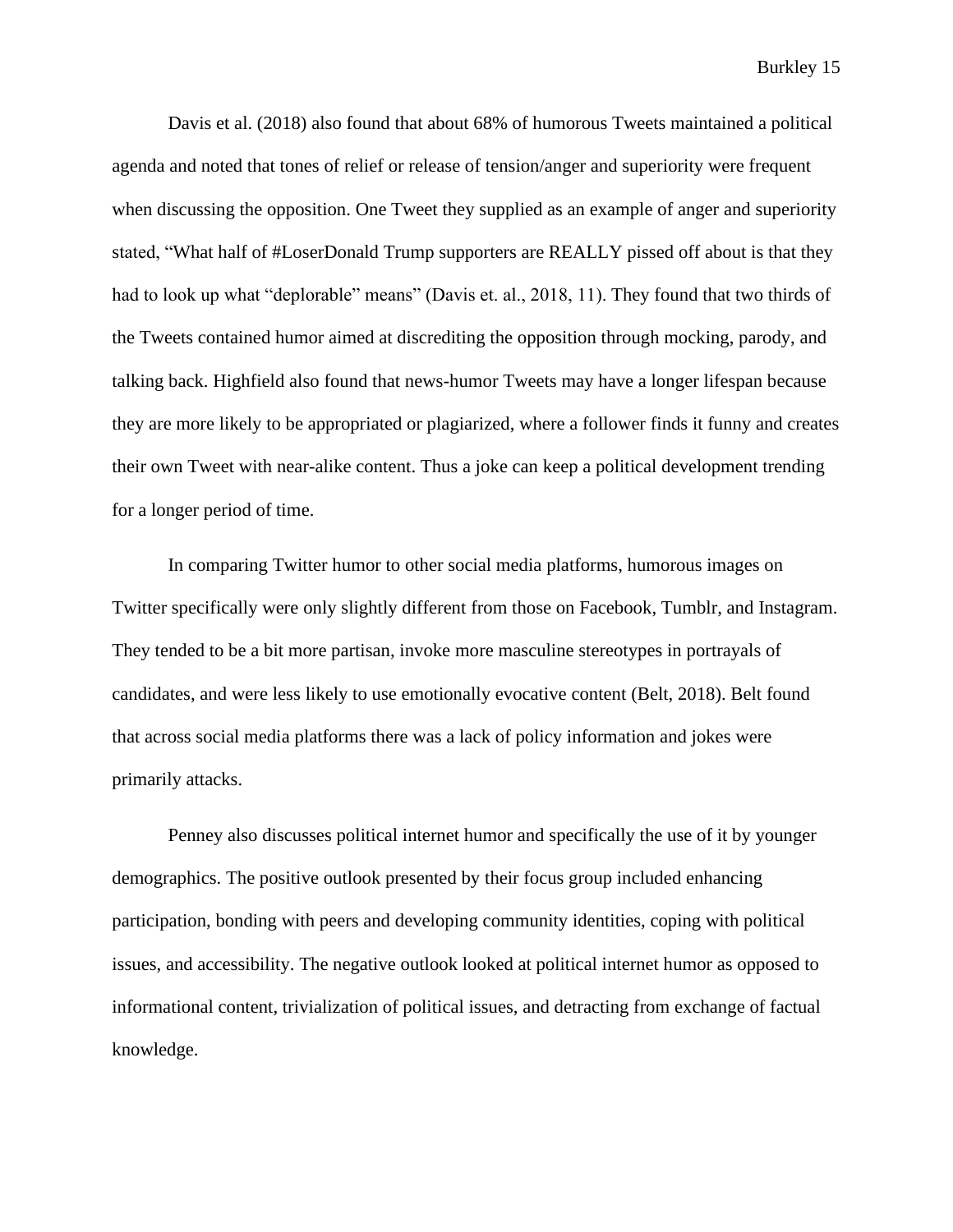Since Twitter is participatory and available for anyone to use, from politicians to news sites and companies to individuals, there is also the risk of political humor on Twitter going too far or being offensive, rather than being innocently funny. Political discourse is one of the most common contexts for offensive language to arise on Twitter (Mansour, 2017) and is used to degrade candidates, such as President Trump, in forms of civic protest as well (Graefer et al., 2018). Insulting jokes, personal attacks, and simple mistakes are more likely on Twitter than on late night comedy since there is not a check system involved. Late night comics are concerned with viewership, profit, and any potential risk to their careers. They also have Federal Communications Commission guidelines and corporate requirements to follow. Many Twitter humor creators do not have comparable market pressures or regulations to follow and in fact are often rewarded with likes and shares for being more offensive. There are community guidelines which may delete or suspend accounts (Twitter, 2021), but these are enforced only for extreme cases. In the case of a Twitter ban, anonymous accounts can simply be recreated. Anonymity allows for mistakes and greater hostility, whereas comics are not afforded such latitude. Performer Kathy Griffin was ostracized, fired, and put on the no-fly list for holding a likeness of a severed head of Donald Trump (Rosman, 2022).

Highfield (2015) and Davis et al. (2018) each utilized manual qualitative coding to determine whether a tweet was humorous based off of content and intentions. They looked for jokes, sarcasm, wordplay, irony, and mockery, and overall "feel" of the Tweet. Highfield used a smaller dataset while Davis et al. divided a larger dataset amongst more authors. Overall, Twitter humor is found to be highly shared, offensive, emotional, and "talk backs" to current events. Twitter humor lacks restrictions that late night comedy faces, potentially trivializes of politics, and has more accessibility to participate in creation and reaction.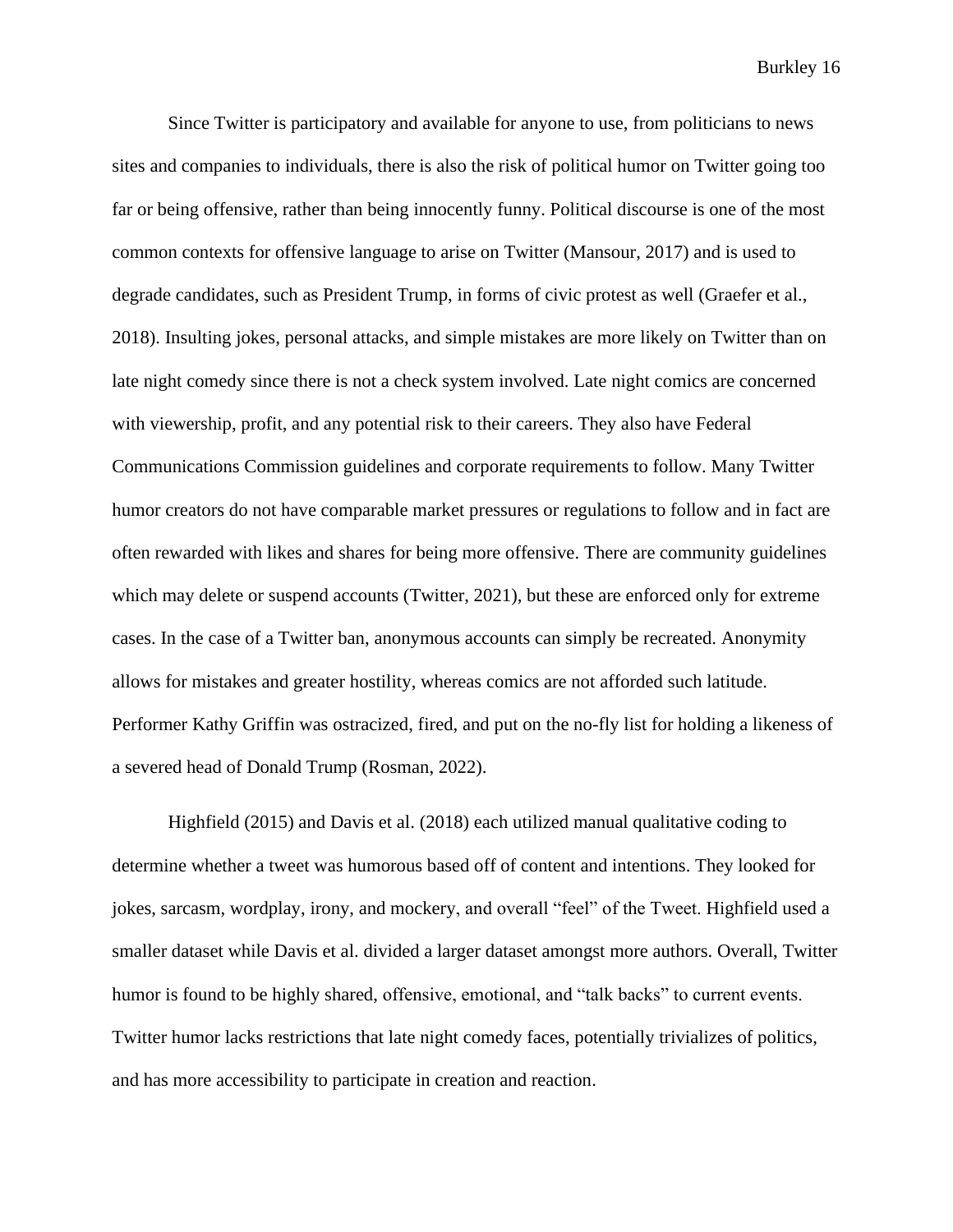#### Demographics of Twitter Users

Twitter users may be divided into three groups: users, creators, and consumers. These groups are not distinct, as oftentimes they overlap since the format is designed to be highly participatory. All creators and consumers are users, but not all users are the latter two. For the sake of this paper, the definitions are as such based on Pew Research Center's data:

Users: uses Twitter.

Creator: creates original political news content.

Consumers: views, reads, likes, and/or retweets said political news content.

*Users*

As of 2019, 22% of Americans reported using Twitter ever (Hughes and Wojcik, 2019). According to a Pew survey in 2018, Twitter users are nearly three times as likely to be younger than 50 (73%) as to be 50 or older (27%). 42% of users have at least a bachelor's degree and 41% report having a household income above \$75,000 (Wojcik and Hughes, 2019). Twitter users also tend to be more Democratic, especially within younger demographics. "Nearly two-thirds (63%) of Twitter users ages 18 to 49 identify as Democrats or lean toward the Democratic Party, compared with the 55% of 18- to 49-year-olds who identify the same way," (Wojcik and Hughes, 2019). Older users see slimmer but similar trends with 53% of users age 50 or older identifying as Democrats or lean Democratic while the general public at this age range is 47%. That being said, their views as a whole are more distinctively Democratic as well.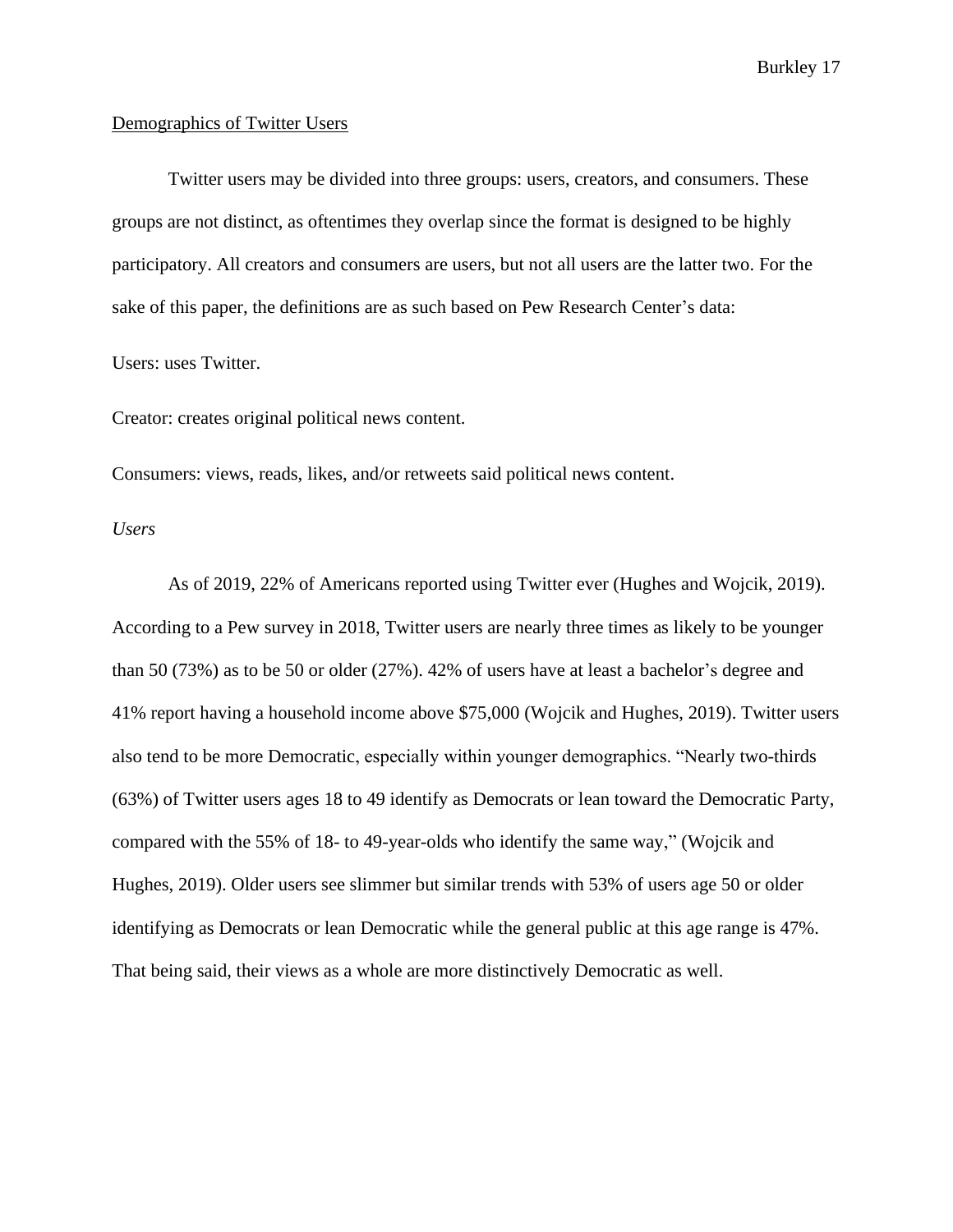#### *Creators*

In this 2018 survey, they also found that creators reportedly post more about political issues than other users. "Fully 69% of the top 10% most prolific Tweeters say they have Tweeted about politics, compared with 39% of Twitter users generally. And 42% say they have Tweeted about politics in the last 30 days, compared with just 13% of other users," (Wojcik and Hughes, 2019). Over the course of the study, 97% of Tweets from U.S. adults that mentioned national politics over the study period came from just 10% of users. Those who strongly disapprove of Trump created the most Tweets, with 80% of all Tweets from U.S. adults and 72% of Tweets mentioning national politics containing negative content about Trump.

Those who Tweet about politics also extend their political activity beyond rallies and contacting elected officials more than users who do not engage in political Tweeting (Hughes et al., 2019). Despite Twitter's largely younger demographic of users, creators who are 50 and older contribute to 73% of Tweets about national politics, while those age 18 to 29 create only 4% of political Tweets. Creators also tend to have a more negative view of opposite party members and are more likely to follow accounts who share political views. 48% of creators expect the news they see on social media to be largely accurate, while 51% expects it to be largely inaccurate (Hughes et al., 2019). These trends are consistent going into 2020, with 10% of users creating 92% of all Tweets from U.S. adults from November 2019 to September 2020, and 69% of them identify as Democrats or Democratic-leaning independents (Shah et al., 2020). This statistic may be impacted by a growing number of fake accounts or "bots", that do not post. 15% of Twitter accounts were deemed bots in 2017 (Varol et al., 2017).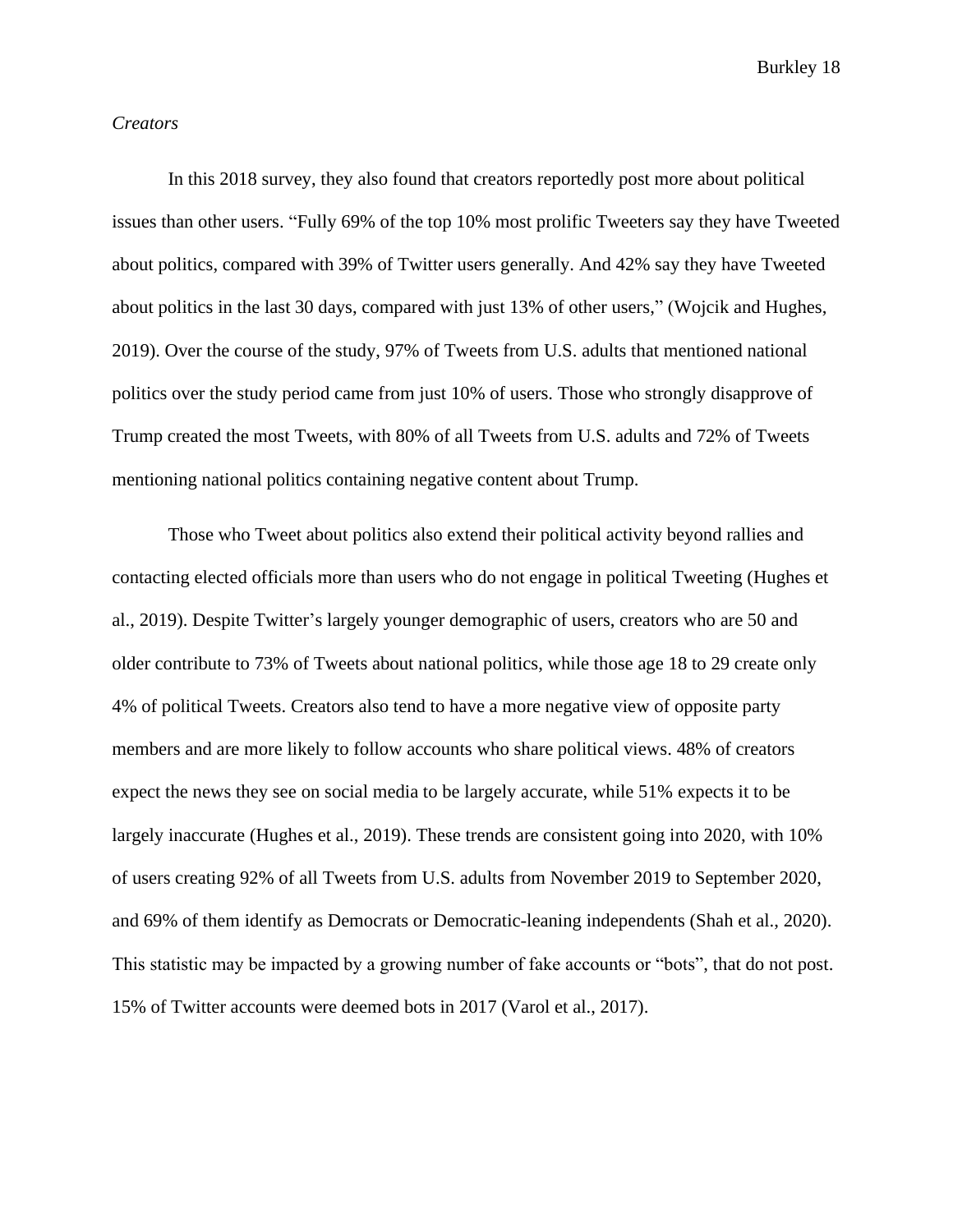#### *Consumers*

In the United States, more than half of Twitter users are consumers and get news on the site regularly. 13% of Americans were surveyed and 55% of Twitter users get their news from Twitter regularly in 2021, down slightly from 59% in 2020 during the presidential election (Walker and Matsa, 2021). The remaining number of Twitter users do not use the platform to look for news or political information and may rely more on another outlet. They tend to be younger individuals, ages 18-49, with some college education or more. 51% of Twitter news consumers are white and 67% are Democrats or lean Democratic – consistent with prior analysis of Twitters average users.

In Reuters Institute Digital News Report 2021, surveyed American Twitter users said that they gave most of their attention to mainstream news outlets (37%), politicians and political activists (26%), ordinary people (13%), and celebrities (10%). When asking consumers in all markets, personalities such as celebrities and influencers increased in attention to match the same amount as politicians (18%) (Newman et al., 2021).

"U.S. adults who rely most on social media for news tend to be younger, are less likely to be white and have lower levels of education than those who mainly use several other platforms," and pay less attention to the news in general (Mitchell et al., 2020a). Only 8% of those who consume news on social media said they were following the 2020 election closely. When asked 29 different fact-based questions on a range of topics related to the news, 57% of social media news consumers scored with "low political knowledge" and only 17% scored in "high political knowledge" (Mitchell et al., 2020a). They are also more likely to have heard about a number of false or unproven claims but are less worried about the impact of false information on the 2020 election.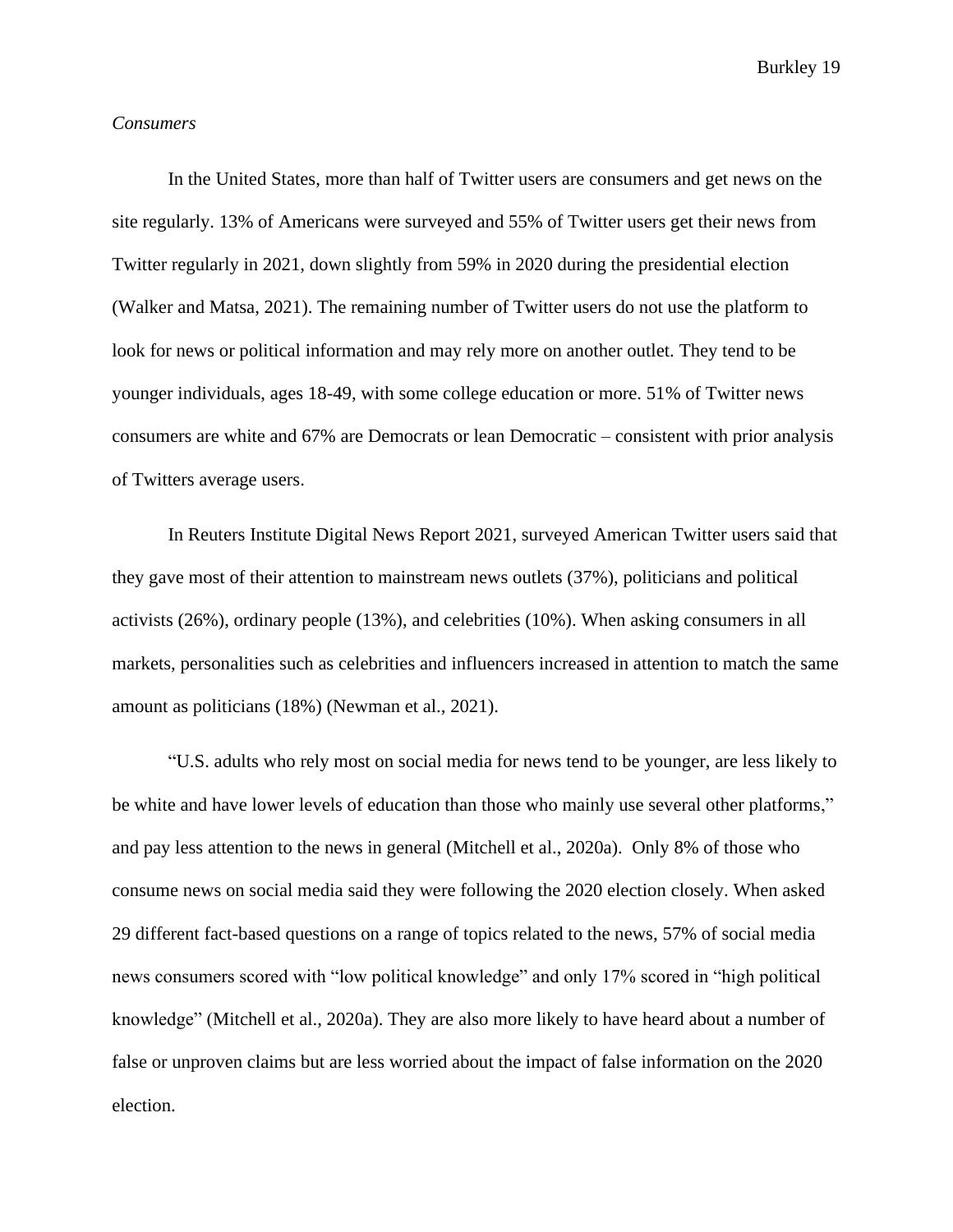

## WHO PEOPLE PAY MOST ATTENTION TO WHEN USING EACH **SOCIAL NETWORK FOR NEWS - USA**

Q12 Social sources. You said that you use <social platform> for news ... When it comes to news on <social platform> which of these do you generally pay most attention to? Base: Randomly selected Twitter/Facebook/YouTube news users: 167/399/307.

*Source: Newman et al., Reuters, 2021, pg. 54*

## Demographic profiles and party identification of regular social media news consumers in the U.S.

|                     | Facebook | YouTube | Twitter           | Instagram         | Reddit         | <b>TikTok</b>     | LinkedIn          | Snapchat       |
|---------------------|----------|---------|-------------------|-------------------|----------------|-------------------|-------------------|----------------|
| Men                 | 35%      | 56      | 56                | 36                | 67             | 30                | 54                | 40             |
| Women               | 64%      | 43      | 43                | 63                | 31             | 68                | ΔΔ                | 59             |
| Ages 18-29          | 23       | 27      | 43                | 44                | 44             | 52                | 25                | 63             |
| 30-49               | 41       | 40      | 38                | 37                | 47             | 34                | 46                | 132            |
| 50-64               | 122      | 22      | $\blacksquare$ 14 | $\blacksquare$ 13 | $\mathbb{R}^8$ | $\blacksquare$ 12 | $\blacksquare$ 20 | $\overline{3}$ |
| $65+$               | 14       | ∎11     | 15                | 15                | 1              | $\overline{2}$    | ∎8                | 1              |
| High school or less | 41       | 37      | 125               | 33                | 26             | 42                | 18                | 50             |
| Some college        | 31       | 35      | 31                | 36                | 33             | 40                | 24                | 35             |
| College+            | 28       | 28      | 43                | 30                | 41             | 17                | 57                | 14             |
| White               | 60       | 46      | 51                | 36                | 54             | 38                | 45                | 31             |
| Black               | 11       | 16      | 14                | 20                | $\vert$ 7      | 18                | 18                | 21             |
| Hispanic            | 20       | 24      | 22                | 33                | 21             | 34                | 20                | 37             |
| Asian*              | 5        | 10      | 9                 |                   | 15             | 8                 | 13                | $\blacksquare$ |
| Rep/Lean Rep        | 44       | 41      | 30                | 33                | 23             | 32                | 41                | 32             |
| Dem/Lean Dem        | 52       | 54      | 67                | 62                | 74             | 63                | 54                | 61             |

% of each social media site's regular news consumers who are ...

\*Asian adults were interviewed in English only.

Note: Twitch and WhatsApp not shown due to small sample size. White, Black and Asian adults include those who report being only one race and are not Hispanic; Hispanics are of any race.

Source: Survey of U.S. adults conducted July 26-Aug. 8, 2021.

"News Consumption Across Social Media in 2021"

#### PEW RESEARCH CENTER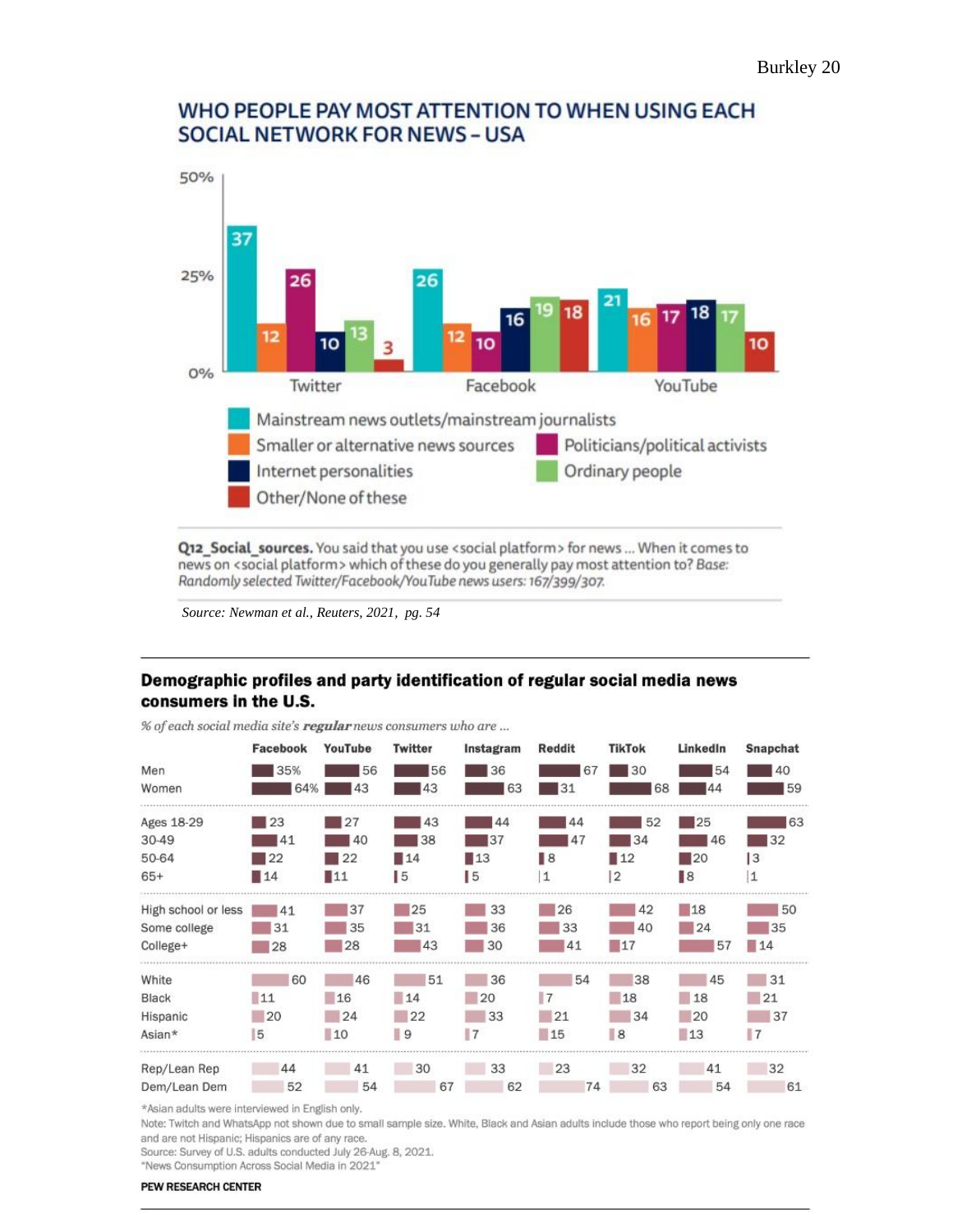#### **Summary of The Literature Review**

Twitter graced the political media landscape in 2012 and came to into greater prominence in 2016. It is used by mainstream news sites, political officials, and the public alike. Its primary users are younger, more Democratic individuals with a college education and a moderately high income. Consumers tend to be younger and Democratic as well, but have lower levels of education. Those who create political Tweets (creators) are generally older than 50 and constitute only 10% of users. Creators are also more politically active, anti-Trump, Democratic, and view the opposite party more negatively than other users.

As noted, literature on political literacy and Twitter is limited and inconsistent. Social media users report fact checking their information and, in the past, have had increased issue accuracy, but when analyzed are found to not fact check stories and tend to push away politics all together. Pew also found lower levels of political literacy in Twitter news consumers, but Reuters found that Twitter users primarily reported looking at mainstream news more than ordinary people (Newman et al., 2021). Internet humor and Twitter posts are reactionary, utilize biases, and create a "us vs. them" rhetoric.

This begs the question of whether the phenomenon of political humor on Twitter is new or a continuation of what is seen in late night comedy. Late night comedy research finds democratic leaning, cynicism, and jokes about themselves being fake news but also trust and policy education. Meanwhile Twitter research finds more propaganda-like biases, in-grouping, and false information but also still the same qualities of democratic leaning and cynicism. Connecting Twitter humor to late night comedy may reveal more clarity in how Twitter impacts the public as it grows as a base for news consumption.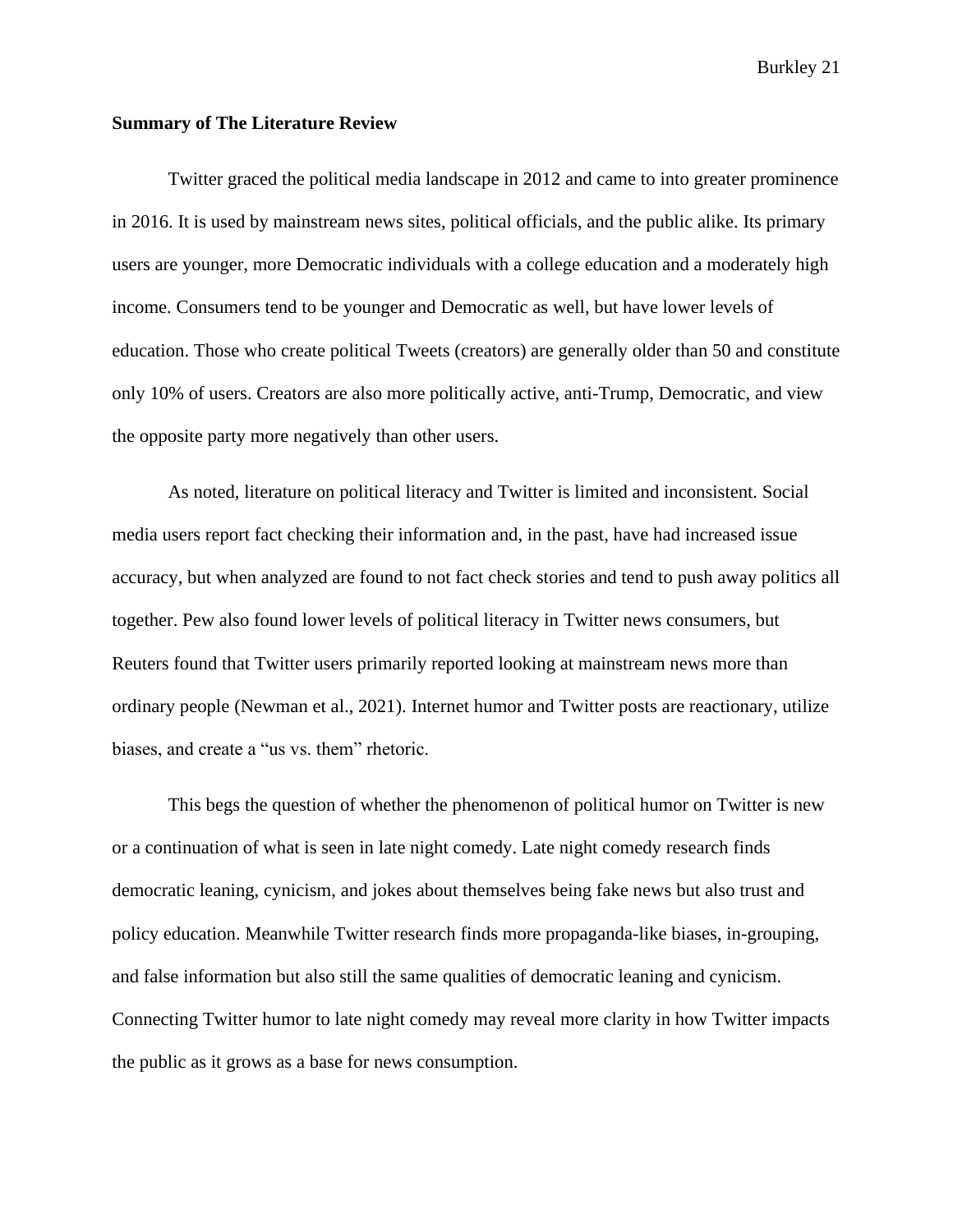#### **Research Questions**

- 1. Are political Tweets focusing on the personal, emphasizing the same news events, and following similar topics and patterns as late-night comedy?
- 2. If they are similar in content, are Tweets impacting political literacy in the same way as does late night comedy? Are people more informed, views reinforced, or more misinformed? Is there more bias/polarization and cynicism?

#### **Comparison Analysis**

To answer these questions, this research project compares late night comedy humor and Twitter humor during the 2020 election to determine whether they originate and operate in a similar manner as partisan, reactive, therapeutic entertainment. To do so, this research utilizes data from Stephen Farnsworth et al. (2021) who quantitively analyzed two late night shows, *The Late Show with Stephen Colbert* and *The Tonight Show Starring Jimmy Fallon,* throughout the 2020 election cycle. This data consists of who their jokes targeted and whether they were policy or personal focused. These definitions were based on the text of the joke and which candidate was mentioned.

To find the variables of target candidate, humor, and topic focus of Tweets during the 2020 election, two methods will be used – large quantitative data analysis and smaller qualitative data analysis. Amir Karami, Spring B. Clark, Anderson Mackenzie, Dorathea Lee, Michael Zhu, Hannah R. Boyajieff, and Bailey Goldschmidt (2021) provide data on Twitter usage during the course of the 2020 election in "2020 U.S. Presidential Election: Analysis of Female and Male Users on Twitter." They analyzed 300,000 tweets posted by individuals in swing states from June 1, 2020 until November 3, 2020 using computational, human coding, and statistical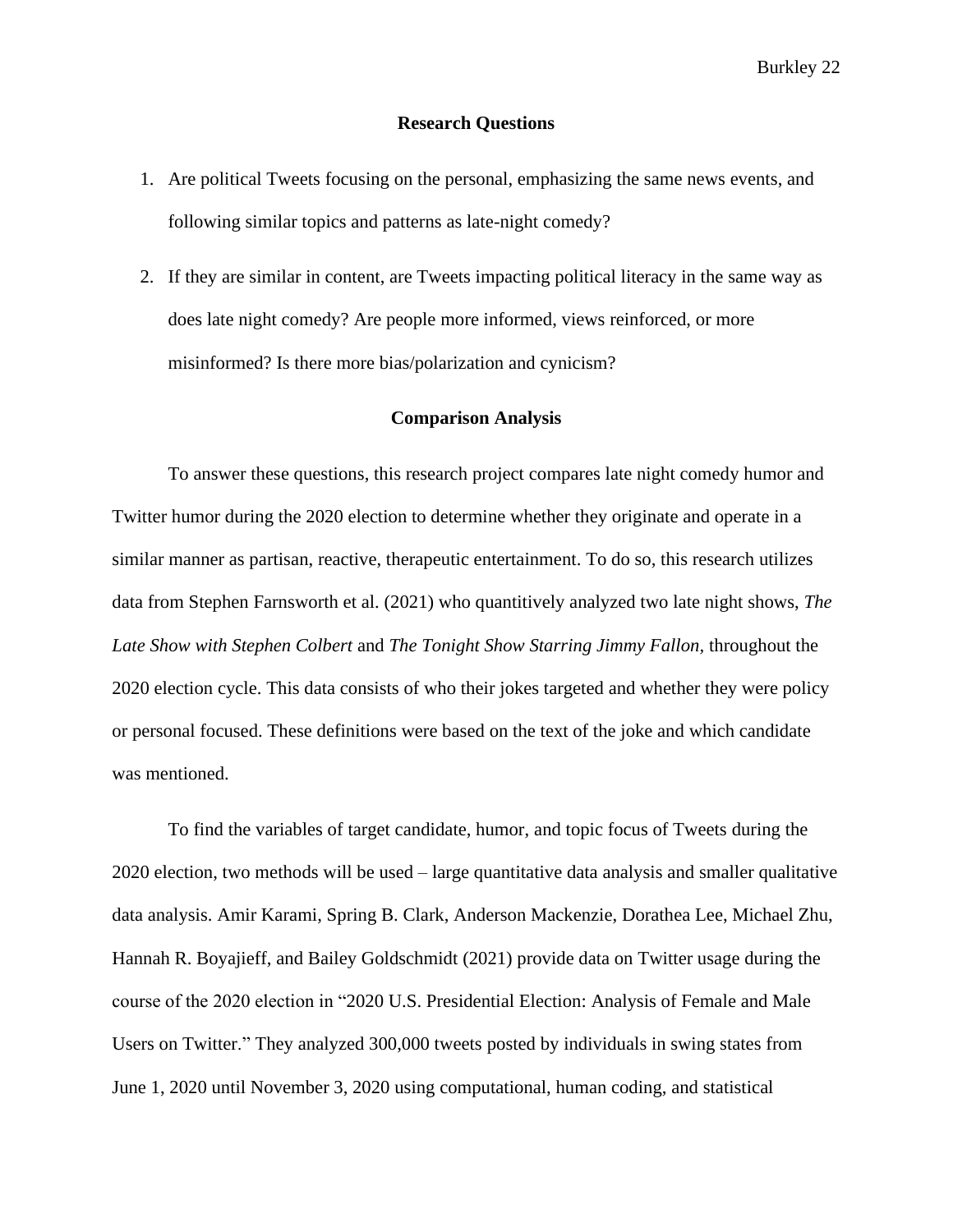analyses to identify the topic and weight (amount of interaction and popularity of use of the topic) of each political tweet.

This previous study somewhat different this project's purpose because Karami et al. does not focus specifically on humorous tweets. To focus on humorous tweets, this study employs a manual human coding process on unique, not deleted or suspended, election related tweets from October 10, 2020 provided by GitHub data (Chen, Deb, and Ferrara, 2020). While it would be ideal to analyze all the tweets collected for humor and content across the fall campaign, this study is limited by time and resources. October 10, 2020 and October 11, 2020 are selected as the days of tweets being analyzed here as it is prior to formal election day and after the first Presidential and Vice Presidential debates. With an unprecedented number of early ballots (54% voted in person early, 46% voted by absentee or mail-in ballot, 27% voted in person on election day according to Pew Research Center (2020)), tweets were even more influential early on but after the debates rather than right before Election Day.

This is also around the time Americans begin to start paying attention to the election due to the debates and approaching Election Day. By October 2020, 75% of individuals claimed they plan to follow the election results whereas in September 66% said they planned to do so (Mitchell et al., 2020b). To further narrow the analysis to a manageable size, this research looks at the first 20,000 tweets of October 10, 2020 at 7:00pm EST and the first 20,000 tweets from October 11, 2020 at 4:00pm EST for mentions of the presidential candidates. The two different times account for the different time zones in different parts of the country. In the search for humor, the number is further reduced to the first 500 of each set of 20,000 to account for timeconsuming manual coding. In summary, 40,000 tweets were analyzed for counts of mentions of Biden and Trump and 1,000 tweets were used for analysis of humor.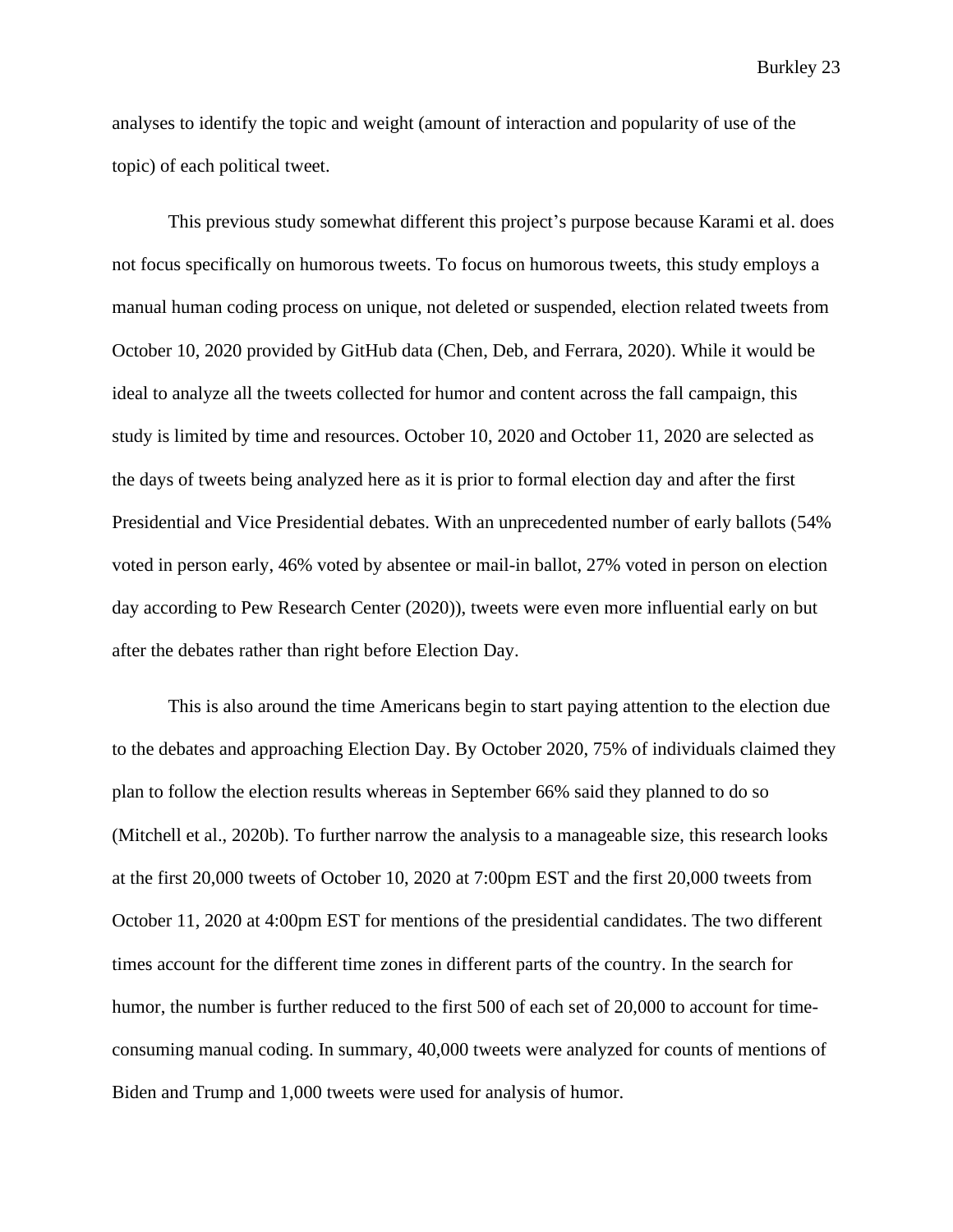To access the data, a machine learning process was used. The data was transferred to a CSV (Excel accessible file) by a program provided by Documenting the Now on GitHub (2021). This program read the tweet IDs and then listed the tweets' content in rows. That information was then went through a machine learning program which organized the data into columns of: creation data, hashtags, urls, favorite count, id, possibly sensitive (true or false), retweet count, text, tweet url, user id, user description, user favorites count, user followers count, user friends count, user listed count, user location, user name, user screen name, user statuses count, and user verified (true or false). The program then parsed the data for mentions of Trump and Biden. See the appendix for further details on the programming of this process.

To analyze the 1,000 tweets, this research will follow the same method as its predecessors, Highfield (2015) and Davis et al. (2018), employing a manual qualitative coding to look for humor based off of content and intentions and a quantitative analysis of text. Items such as jokes, sarcasm, wordplay, irony, and mockery will be the main focus and then considering feel and responses to the Tweet. To reaffirm the Tweets are considered humorous, two students from the University of Mary Washington with opposing political views were asked to read the text of the Tweets and mark them as intended to be funny or not. The quantitative portion will look for mentions of candidates and topics once the Tweet has been defined as humorous. I will then take this data and compare it to that of the Karami et al. (2021) and the late night comedy data for patterns and similarities. Taking these three sets together, this research will see if the topics and presidential candidate focus are similar or not across late night comedy and Twitter.

#### **Political Literacy and Knowledge Analysis**

With those results, an analysis of data on political literacy and knowledge of Twitter users during 2020 is conducted to understand the possible implications of Twitter humor on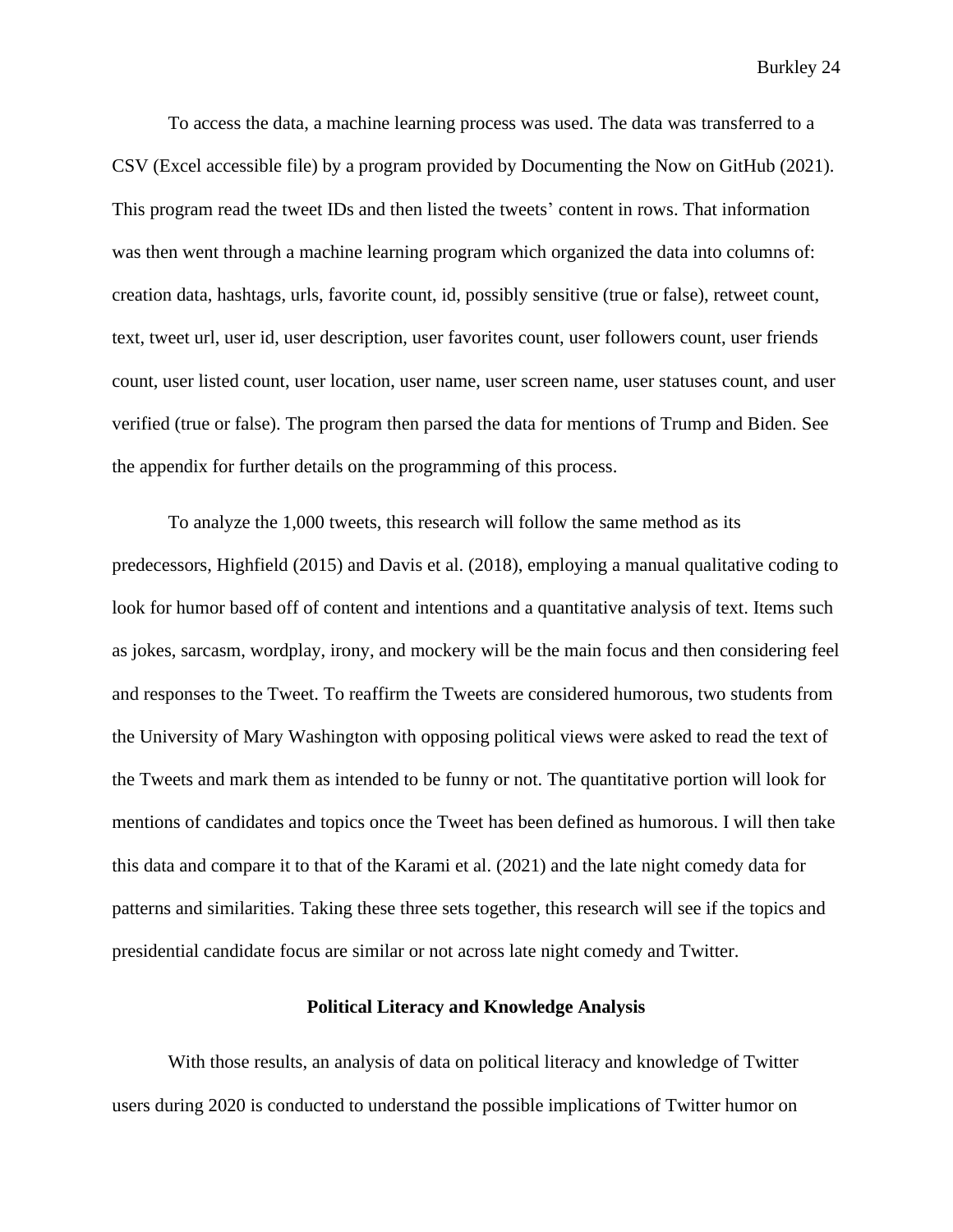political literacy. In "Characterizing Online Engagement with Disinformation and Conspiracies in the 2020 U.S. Presidential Election", Karishma Sharma, Emilio Ferrara, and Yan Liu (2021) use the same dataset that this research utilizes (Chen, Deb, and Ferrara, 2020) and looks for engagement such as replies, retweets, and quotes of content from June 20, 2020 to September 6, 2020. They then look at whether that material is false information by cross referencing the tweets with fact checkers such as Media Bias/Fact, NewsGuard, and Zimdars (Sharma, Ferrara, and Liu, 2021, 3). To analyze the impact of this on political literacy, they looked at the retweets for similar political leaning and thus furthering dissemination of false information to a supporting crowd. This research utilizes their results, cross referenced with the findings of this project's humorous tweet analysis, to see whether the humorous material contains the same information and whether it received more retweets/replies or not.

These findings will be related to past literature to understand how political humor on Twitter may have affected political literacy during the 2020 election and whether it is consistent or reveals any change. They will also be considered in comparison with late night comedy's impacts on political knowledge discussed in the literature to uncover whether Twitter humor's impact is overall new or just an extension or a new version of television humor impacts.

Taking it all together, the potential political literacy impact of Twitter humor will be shown through combining prior research on the same dataset and the humorous comparison analysis with the context of why people choose to spread information. Lastly, the discussion will consider whether these findings are similar to the impacts of late-night comedy on political literacy, how users interact with humorous political material, and whether these findings are consistent with previously discussed literature or not.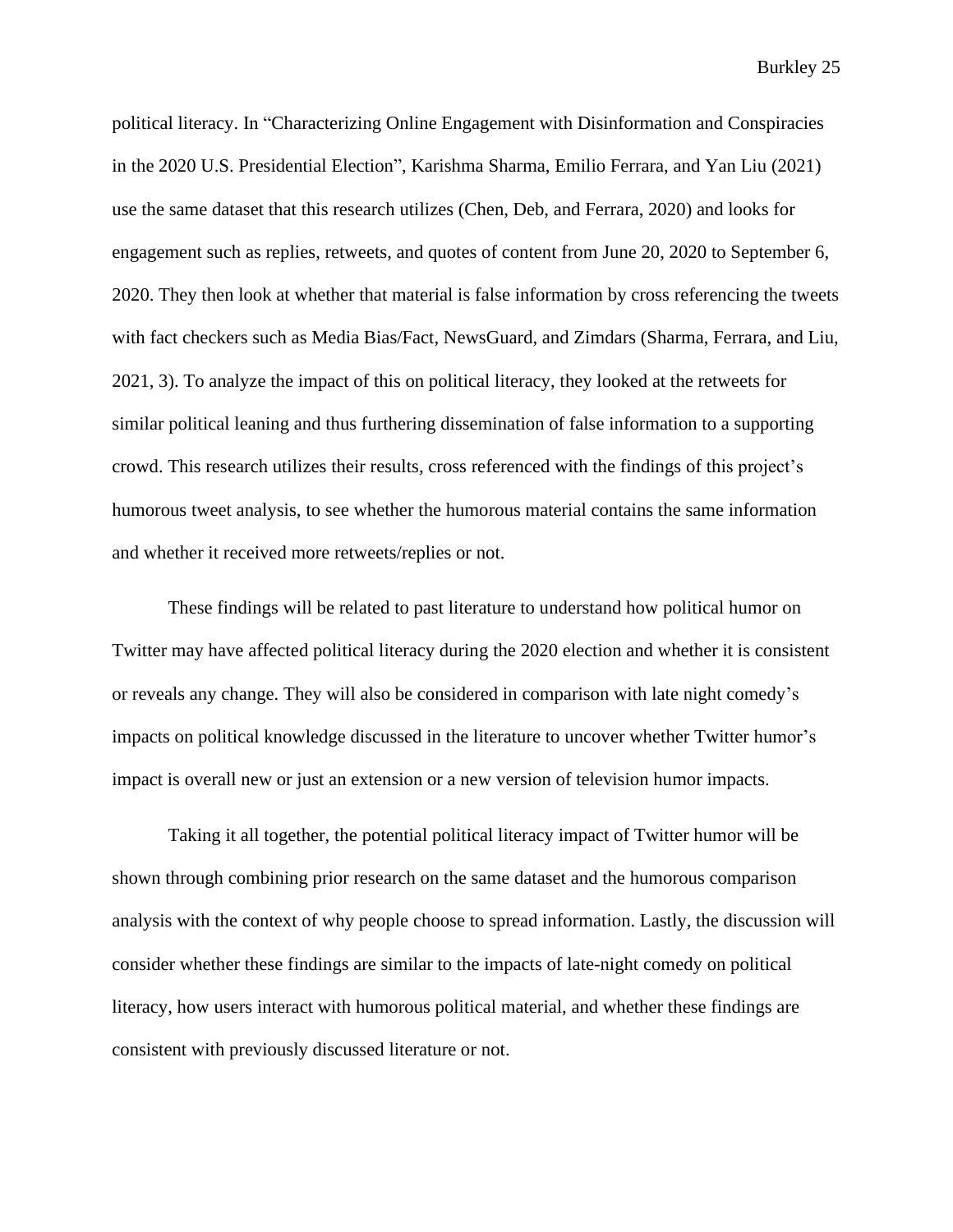#### **Findings**

#### **Twitter Data**

#### *October 10, 2020 and October 11, 2020*

Starting with the data from October 10, 2020 and October 11, 2020, of the 40,000 election related tweets 21,153 mentioned President Trump and 7,784 mentioned candidate Biden. The remaining 11,063 mentioned the election but not explicitly include the candidates' names. The divide between the two different times also came out relatively equal with 10,273 and 10,880 mentions of Trump and 3,362 and 4,422 mentions of Biden from 10/10/20 7:00 PM and 10/11/20 4:00 PM respectively.

Entering into the specifically humor data analysis, of the 1,000 Tweets, 102 were deemed humorous by the primary coder. The two additional coders agreed that 56% of the 102 tweets intended to be funny, but the Biden supporter found 96 of the 102 tweets identified by the author as intended to be funny (94%) while the Trump supporter found only 60 intended to be funny (58%). The different assessments of the tweets by these outside evaluators serves as a reminder of the partisan dynamics of humor. Looking at the author-identified humorous Tweets, Trump was the target for the majority of tweets, 77 to be exact. Biden is the target of 23 and both are the target of 2 tweets.



*Source: Author Data*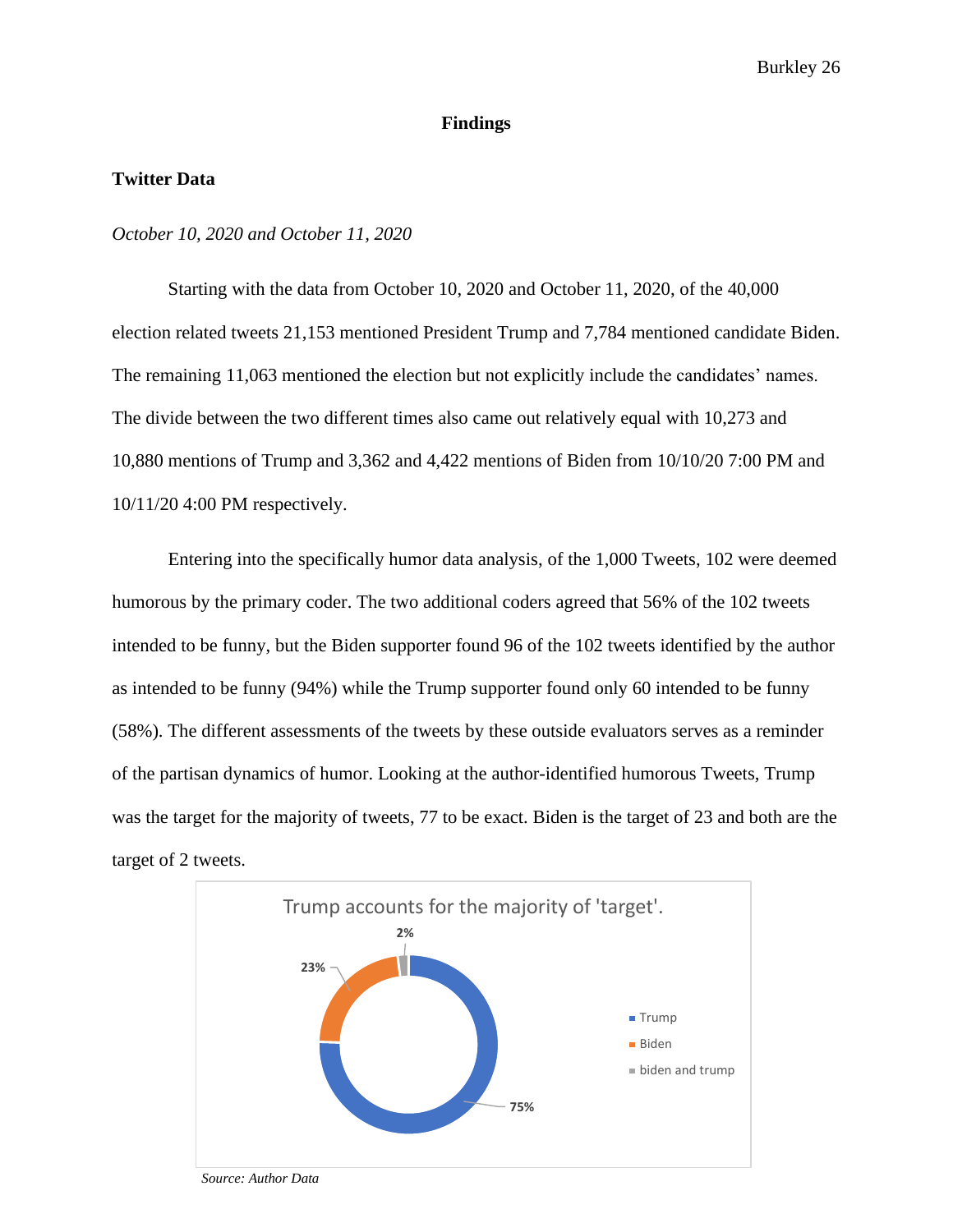70% of the humorous tweets were directed at personal issues rather than policy issues, and the most common types of humor were satire, irony, visual humor (memes), hyperboles, and sarcasm.



The primary topic of these tweets was COVID-19 and the President's relation to it (25) and following behind it was endorsements of the presidents, the Republican party, their personalities, and their mental capacities. Despite being a policy topic, the majority of COVID-19 mentions, 17 of 26, were about the President personal connections to COVID-19. Such as, "*Trump's superhero name is #CaptainCovid. Pass it on,*" (@Alyssa\_Milano, 2020) with a retweet count of 8,092.



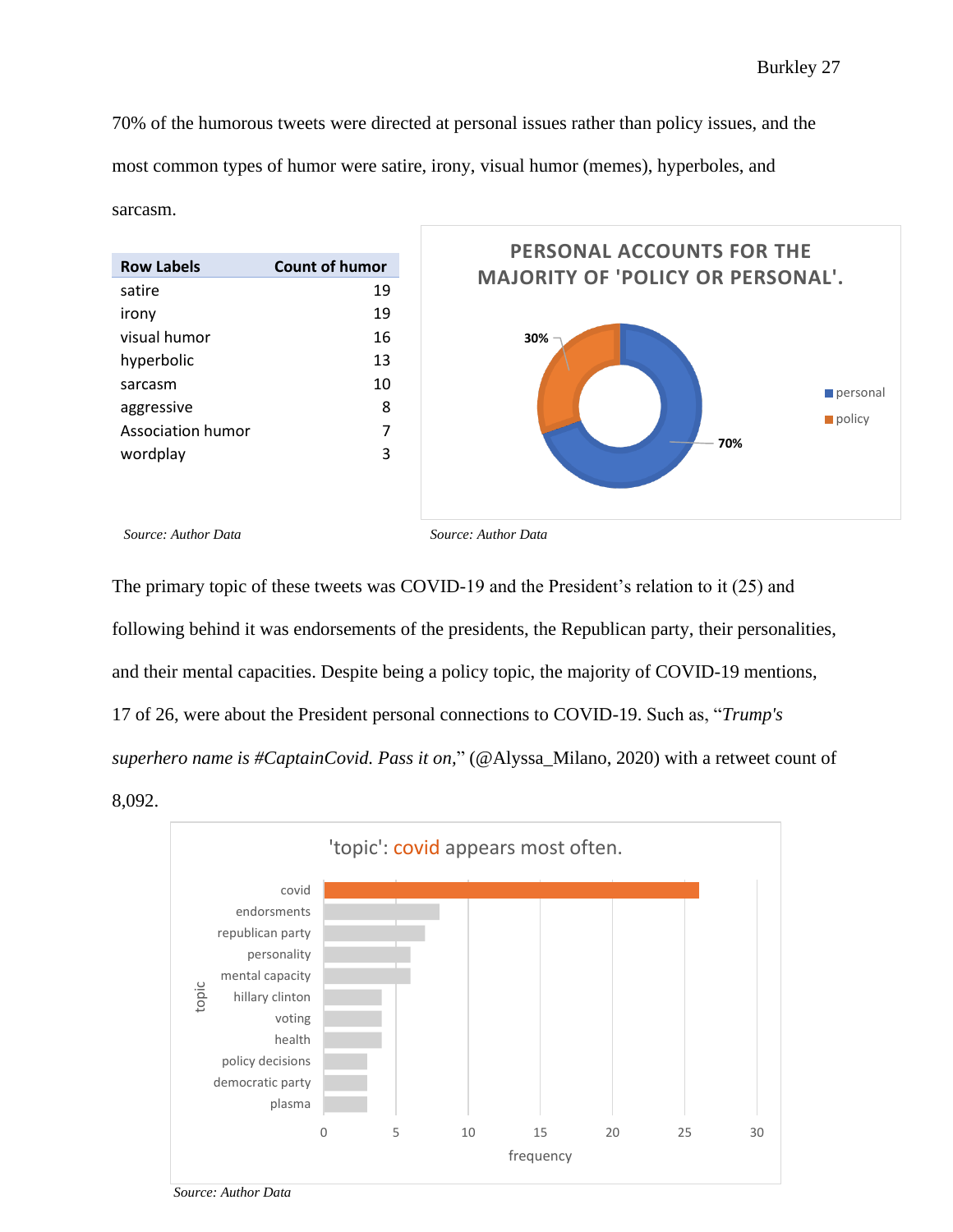#### *June 1, 2020 - November 3, 2020 (Karami et al.)*

Karami et al.'s (2021) data reveals the most common topics on Twitter in swing states throughout the 2020 election. From their analysis they found that "the top-3 most popular topics indicate that users were very interested to follow polls, promote their candidate, and talk about how Trump administration responded to COVID19," (Karami et al. 2021, 6). After polls, candidate promotion, and COVID-19, the next most popular topics were Trump's behavior, anti-Trump, vote for Trump, election analysis, taxes, pro-Trump, and left Democrats (Karami et al. 2021).

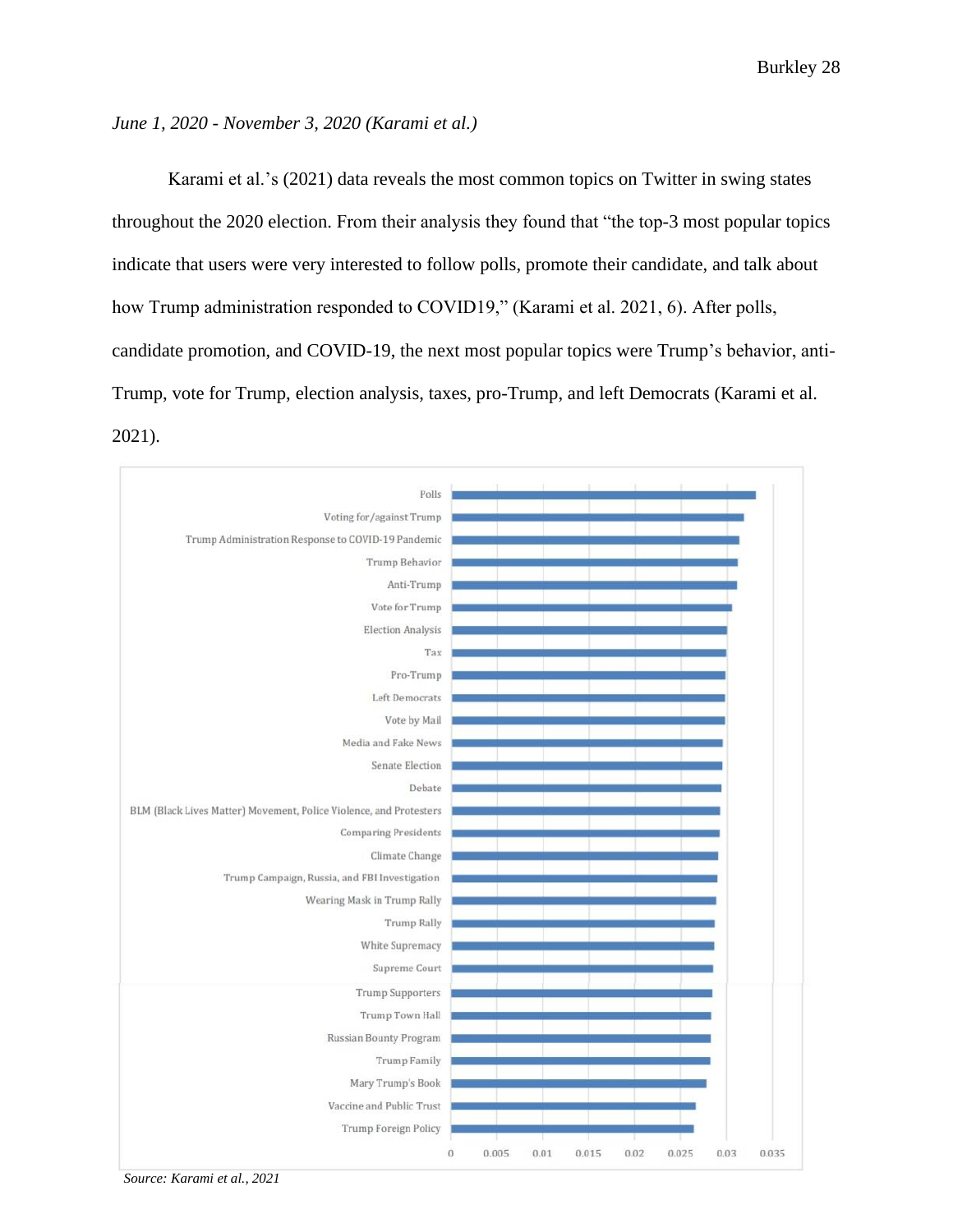#### **Late-Night Comedy Data**

Late-night comedy followed the same pattern. Trump was the target for the majority of jokes on the *The Late Show with Stephen Colbert* and *The Tonight Show Starring Jimmy Fallon* based on data collected by Farnsworth et al. (2021). This margin is much larger than that of Twitter's, as 97% of jokes were about Trump and only 3% were about Biden throughout the entire election.

With regards to personal or policy focus, 254 of the jokes were focused on political policy issues while 1407 were non-political personal focus of 1688 total jokes. For affiliation, the majority of the jokes focus on Republicans at 96% and the remaining 4% focus on Democrats. The topic of jokes on late night comedy followed recent events relatively closely. This includes main focuses on COVID-19 updates, the debates, Trump catching COVID-19, Trump rallies, and the Supreme Court nomination. A separate study of the once-a-week comedy shows revealed similar patterns of political humor. On *Saturday Night Live*, *Full Frontal with Samantha Bee*, and *Last Week Tonight with John Oliver*, they focused aggressively on calling Trump racist, incompetent, and on mocking his appearance (Farnsworth et al., 2021). Meanwhile, Biden was rarely mentioned and while the programs joked about his mental capacity and old age, it was done in a softer supportive manner (Farnsworth et al., 2021).

Looking at the late night jokes from just October  $9<sup>th</sup>$ , as there were not episodes on the 10<sup>th</sup>, the trend remains the same. All of the jokes were about Trump (23), and none were about Biden. Furthermore, none of the jokes during this timeframe were policy focused. The topics of jokes on *The Late Show with Stephen Colbert* (*LSWSC*) on October 9<sup>th</sup> followed Twitter relatively closely but did not touch on the more niche topics. The episode the day before the start of this study of Twitter Humor opened with a skit entitled "The West Wing" – similar to the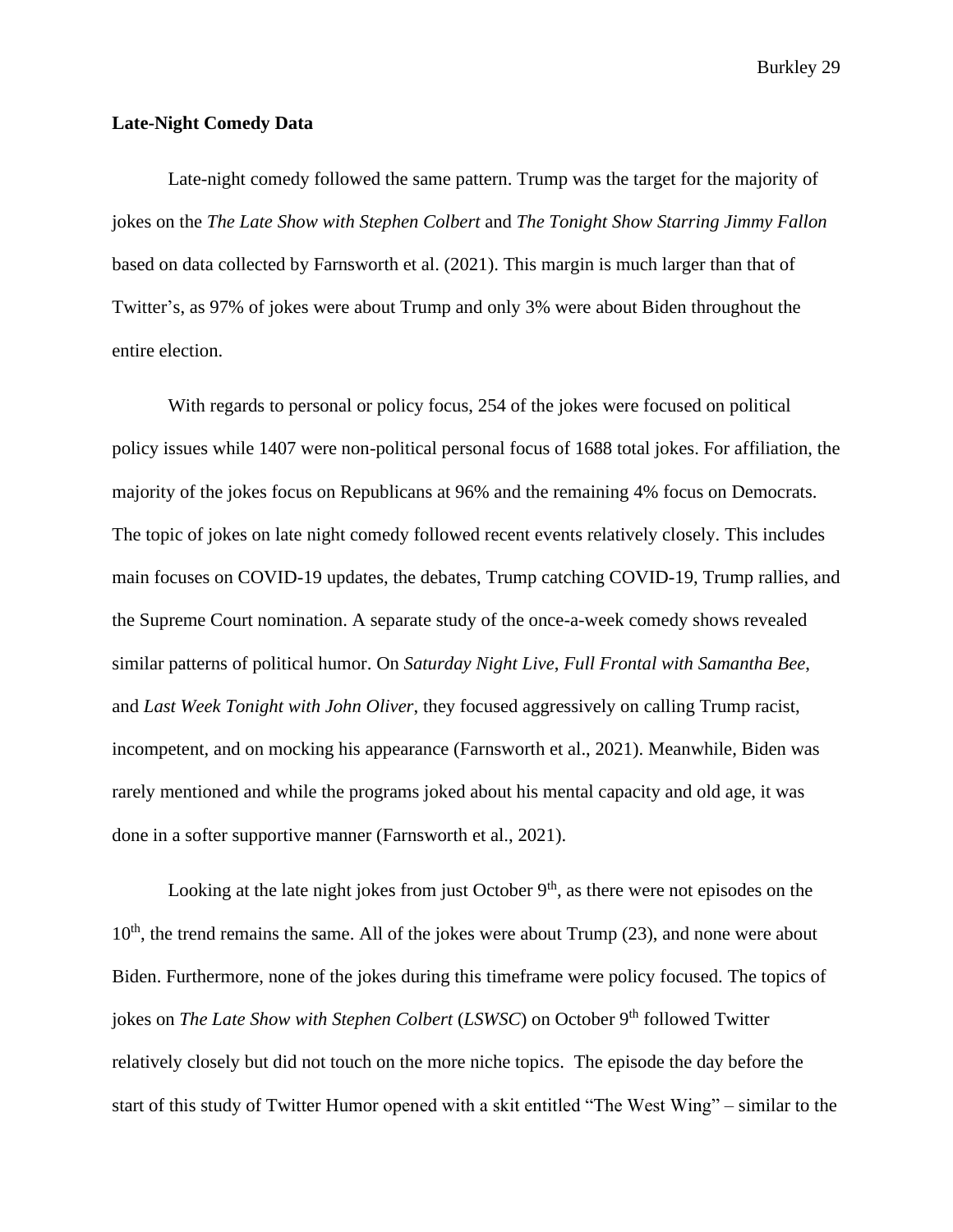television show – and calling Trump the "corona-virus in chief". The jokes were focused on Trump's mental capacity, COVID-19, supporters, lies, and health. There were no jokes targeting Biden and mentions of the Democratic candidate were in a positive light.

#### **Political Literacy and Knowledge**

When looking at the research done by Karishma Sharma, Emilio Ferrara, and Yan Liu (2021), out of 1.2 million active Twitter accounts, 610,430 of the accounts were left leaning and 500,804 right-leaning. Of the tweet cascades, groups of tweets based on topic, 3,162 were found to be unreliable or conspiracies, 4,320 were reliable, and 192,103 were undeterminable. They found that the main topics for false claims were mail-in voter fraud, COVID-19 and pushing hydroxychloroquine as a cure for COVID-19, and protests concerning law enforcement and Black Lives Matter (Sharma, Ferrara, and Liu, 2021, 6). Other topics included specific candidates and entities, such as social media platforms censoring accounts, conspiracies and allegations against former president Obama, or targeting the democratic party, and misleading claims about jobs and economy. The rest of their findings were related to QAnon conspiracies.

In their pursuit of looking for spread of disinformation, they also focused on keywords used by QAnon. They found that 92,065 accounts had used QAnon associated words and 7,661 were left leaning, for 10,085 undetermined, and the remaining 74,319 were right leaning. 65.58% of active accounts had some type of interaction with QAnon tweets. They found that overall, "82.17% of left-leaning in 1.2 million have not retweeted/quoted QAnon accounts, but only 28.35% of right-leaning have not endorsed content from QAnon accounts" (Sharma, Ferrara, and Liu, 2021, 8). But, they found that QAnon did have active conversations with left-leaning accounts through replies.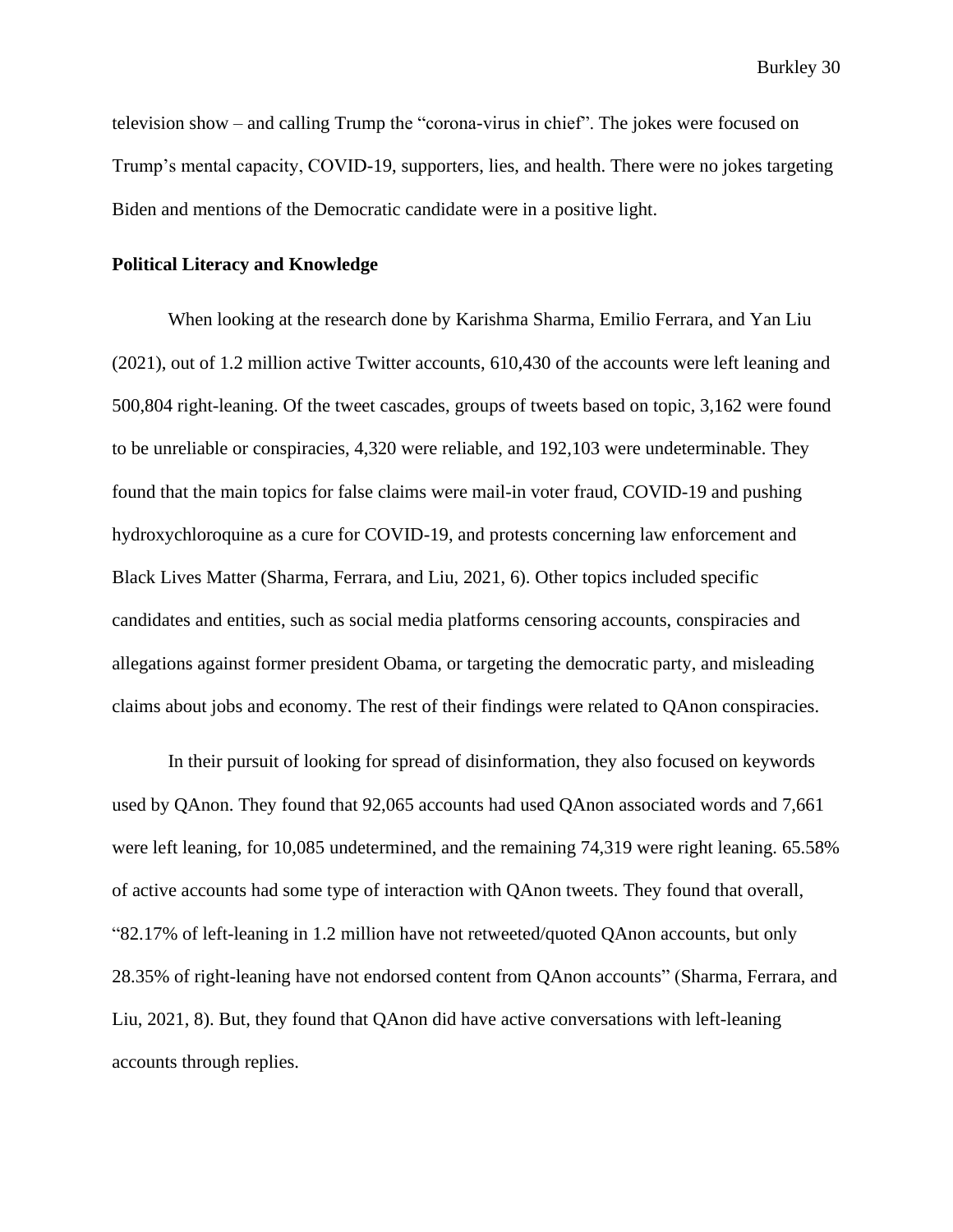When looking at the humorous data, there is a large amount of topic overlap, especially COVID-19 and specific candidate/party attacks. This may be due to the saliency of COVID-19 and the imminent election. To look at the humorous tweets for similar misinformation, the same approach is used: looking for references to false stories/new sources and keywords connected to QAnon.

Cross referencing the stories referenced in the tweets with fact checkers, 46 of the humorous tweets featured partially or completely false narratives and 30 featured truths. The remaining 26 were undeterminable as they were simply opinions or random statements such as "*@realDonaldTrump But your a MAJOR LOSER TOO ! Guess it takes one to know one huh…*" (@ScholtensAlbert, 2020). Name calling and random statements are not necessarily false, but are not politically productive either. The false narratives largely surrounded the two candidates' health, debates, and the more niche stories such as plasma donation and endorsements. Including, "*Retweet if you think the reason Trump cancelled the debate is because he can't have a chance to infect Biden*," (@ReallyAmerican1, 2020). This is an original statement which sparks an idea for Trump's reasoning with no supporting information.

When it came to accurate information, many of the jokes were an extreme or sarcastic take. For example, "*Attention: next POTUS super spreader event featuring Typhoid Donny! The chills! The coughs! The aches! Come one! Come all!*" (@BrianKarem, 2020). President Trump was planning to host a rally, but to call it a super spreader and Trump "Typhoid Donny" is a sarcastic partisan take.

There was little overlap in the Twitter humor with the QAnon reported list from the timeframe and parameters collected. There were two jokes about mail-in voting which followed the views of QAnon spread information – the polls are rigged against Trump and that Europeans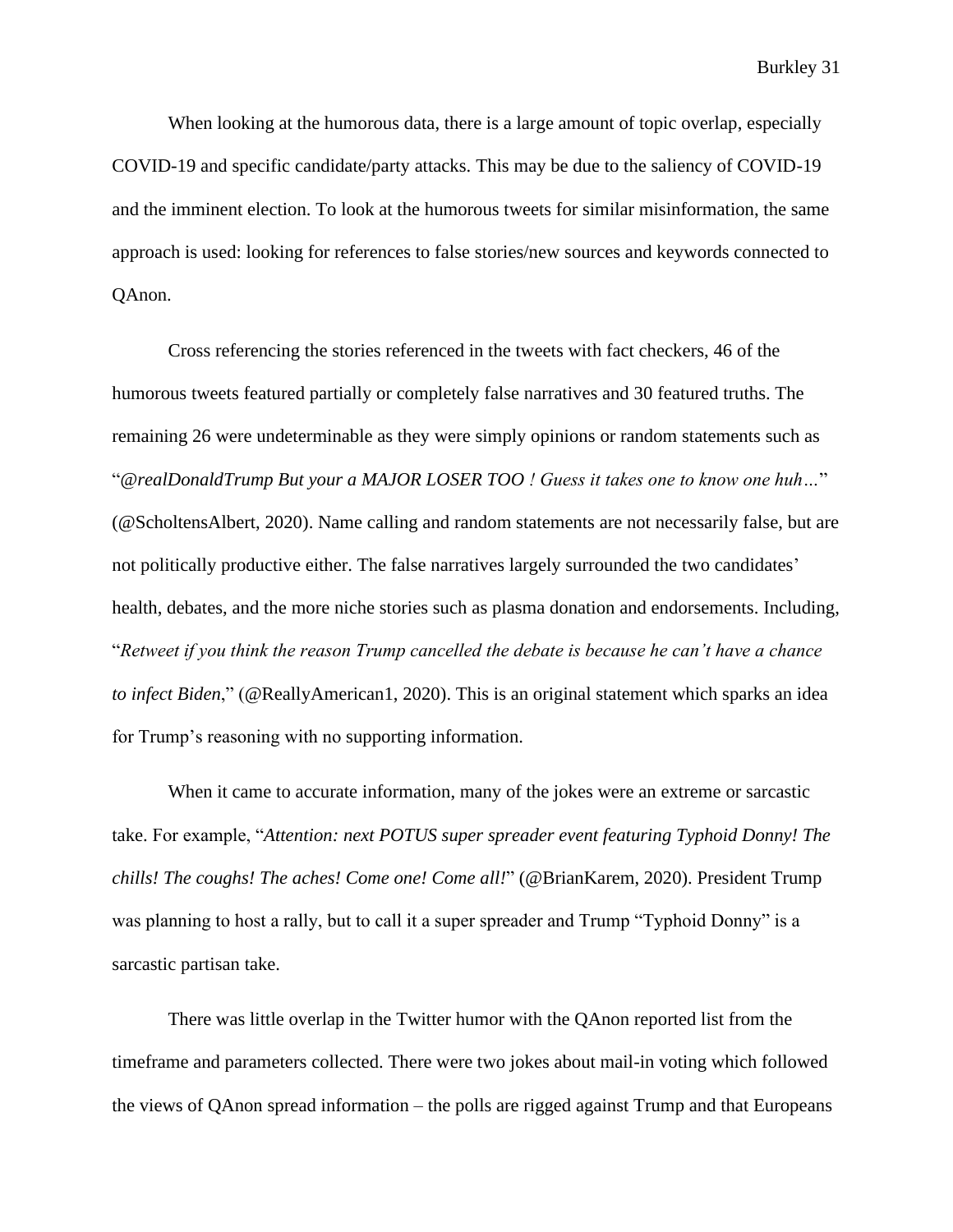are voting through the mail-in process for Biden. Other right-leaning false jokes were centered around Biden's mental capacity and the Democratic party plotting to replace Biden with Harris through the 25th Amendment. As most of the humorous tweets were targeted at Trump in general, the false or primarily inconclusive narratives surrounding him included his plasma donation, his nomination for the Nobel Peace Prize, and Taliban endorsement.

With respect to the target, both candidates had more false than true narratives being spread. False narratives accounted for 48% of jokes about Trump and 39% for jokes about Biden. In terms of spread of information, the true statements had a higher total of retweets (91,347), but a tweet by Pete Buttigieg accounted for 37,100 of those retweets. The false narratives received fewer retweets overall (54,334) but had more retweet distribution with the third highest having 6,666 retweets but coming from an anonymous account named Angry Staffer (@angry\_staffer).

Therefore overall, there were more false jokes directed at Trump, but proportionally there was an even amount directed at each candidate. True information was more highly retweeted, but accounts without fame received more retweets for false information than true. All of the jokes were short and extreme whether true, false, or random.

#### **Discussion**

# 1. Are political Tweets focusing on the personal, emphasizing the same news events, and following similar topics and patterns as late-night comedy?

From this analysis there is an apparent correlation between the mentions of presidents from Twitter to late-night comedy. Throughout the three data sets, Trump was the most mentioned candidate. But, on Twitter, there were more jokes targeting Biden and Pro-Trump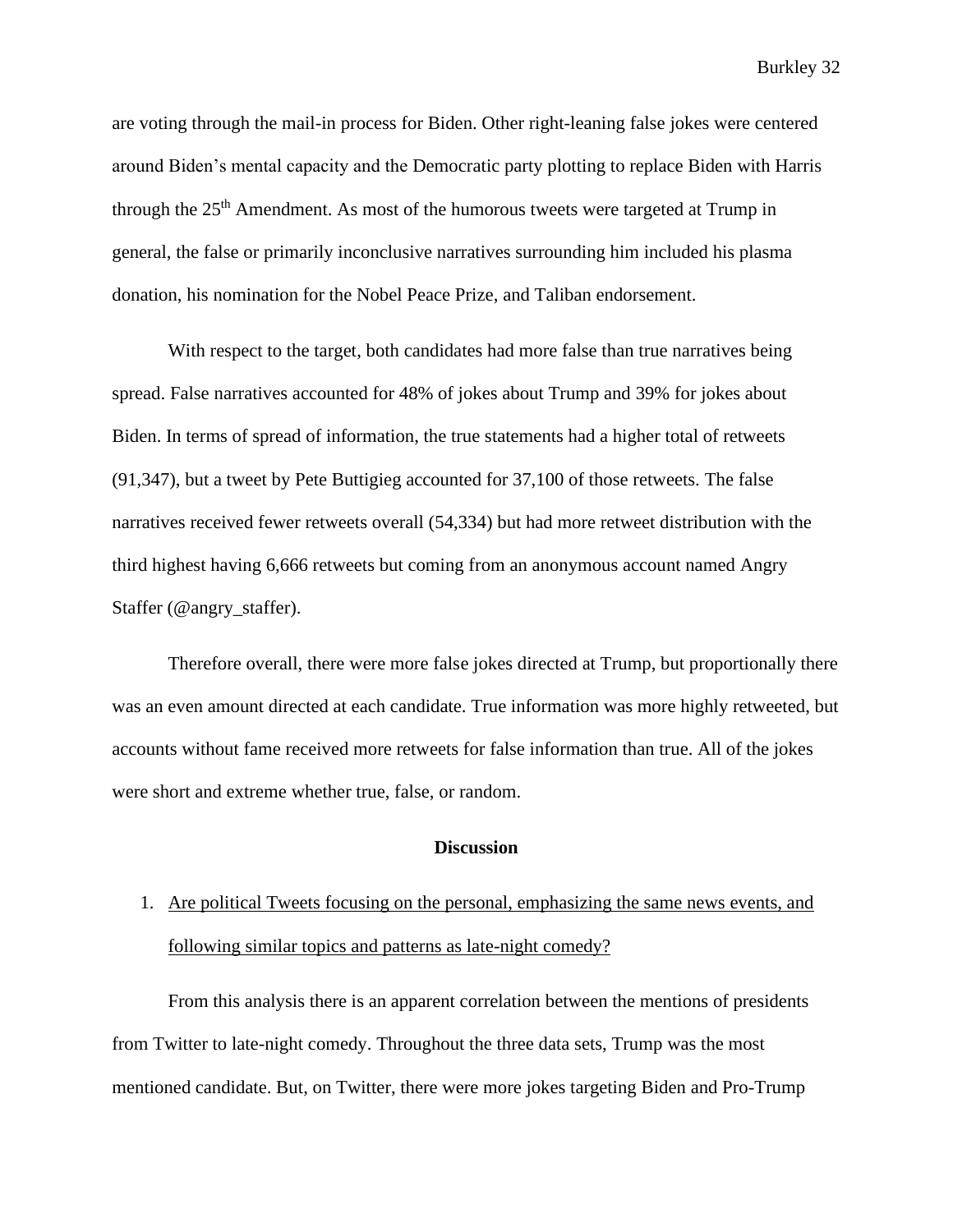material than in the late-night comedy shows. While Trump is by far the most frequent target, 23% of the jokes on Twitter were about Biden while only 2% of the jokes on late night comedy shows were.

Looking at the demographics of who uses Twitter versus who views late night comedy, both are generally young, Democratic individuals. The key difference is the availability for creation of content and need for audience appeal. Late-night comics know their key demographics, left leaning young adults, and thus appeal to them to gain viewership and success. Meanwhile, Twitter, as a participatory media, does not encourage the need to appeal to primary users and anyone can create a joke. Creators of tweets are more polarized, older, follow accounts with their same views, and 69% identify as left leaning. They only have to appeal to their followers if they would like to rather than the majority of overall users. Thus, more jokes about Biden, which almost exactly matches the proportion of not left-leaning creators, is seen.

Another clear correlation of data is that the majority of the issues were focused on personal behavior, appearance, and health despite surrounding recent news topics. Response to COVID-19 topped the charts of all three datasets, but for the overall look at Twitter rather than just at humor they saw a more polling focused crowd. Neither late night nor Twitter comedy focused on polls, but Twitter humor honed in on three topics that general Twitter and late night comedy did not – Trump donating plasma, Trump vying for a Nobel Peace Prize, and endorsements of the two presidential candidates.

There were 8 humorous tweets about the Taliban endorsing Trump or Greta Thunberg endorsing Biden. The story cited by tweets regarding the Taliban was a CBS interview with Taliban spokesman Zabihullah Mujahid (Yousafzai, 2020). While it is a news story, the editor made a note the following day stating that it was incorrect in referring to Mujahid in stating the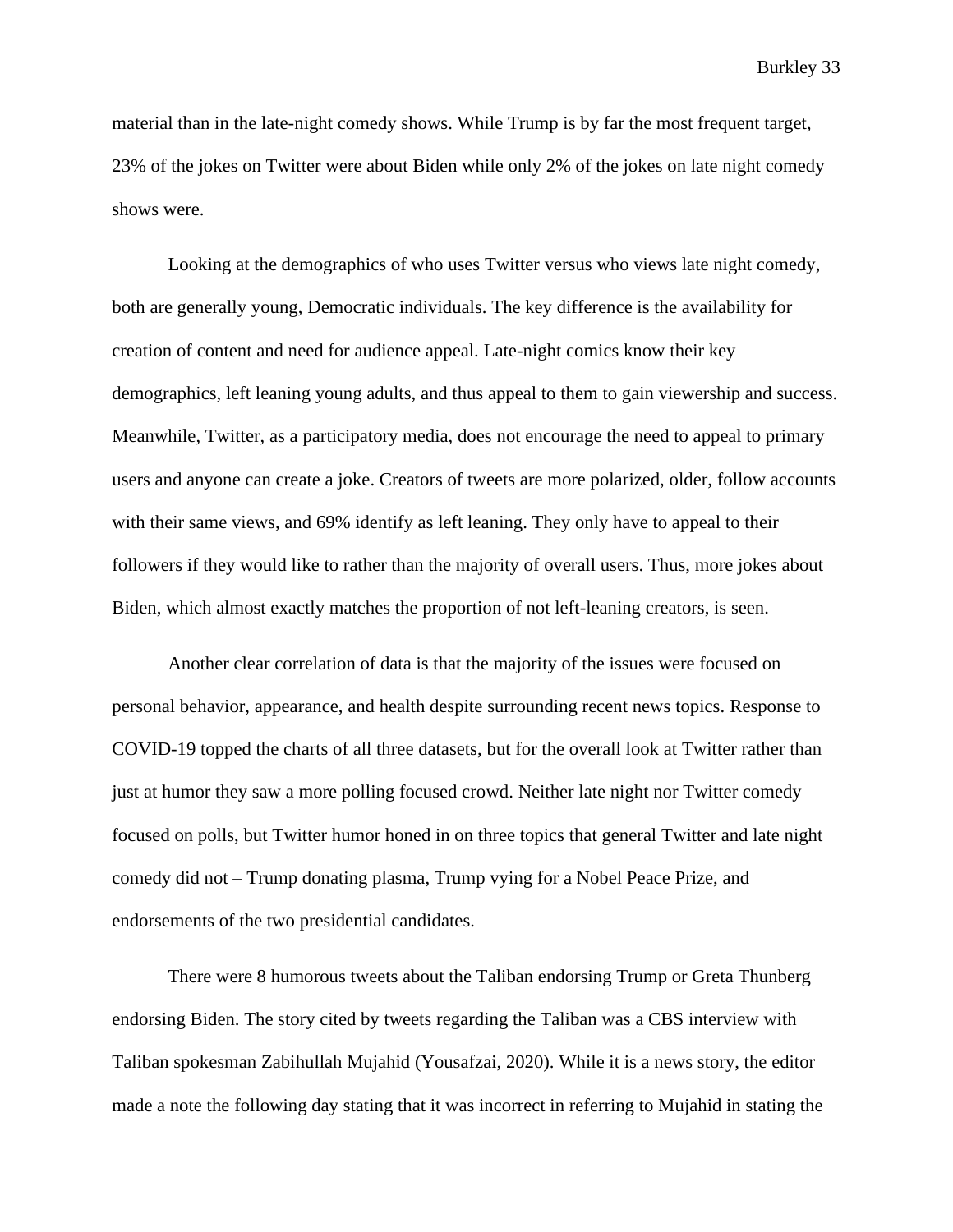Taliban's support for Trump. The story also included statements from the President's team disavowing any support from the Taliban. Those two reasons and lack of prevalence of the story are most likely reasons for late night comedy's choice to not react to it. After all, late night comedy requires the viewer to understand the context for the jokes to land successfully (Farnsworth and Lichter, 2019), therefore the event or news story must be prominent enough for mass familiarity. Furthermore, false information is avoided, as late night comics are professionals. Endorsements of Biden from Ms. Thunberg were used in support of him and against him, "*Greta Thunberg endorsed Joe Biden today while Donald Trump was endorsed by the Taliban. Tells you all you need to know*" (@Weinsteinlaw, 2020), "*Brat who lives in another country; isn't even old enough to vote endorses Biden. Riveting*," (@stclairashley, 2020).

The jokes surrounding the Nobel Peace Prize and donating plasma were both sowed in anti-Trump sentiment. Neither of these stories were featured on late night comedy, also potentially due to lack of knowledge, niche appeal, and potential for falsehood. Trump shared with Fox News that he intended to donate his plasma to save other COVID-19 patients (Ankel, 2020). Twitter users latched on to it quickly, but as it was a singular statement to one news outlet with no bearing of validity rather than an event or speech, late night comedy did not. Similarly, Trump was nominated for a Nobel Peace Prize in September of 2020, but so was Biden (Folley, 2020). Twitter users joked only about Trump saying things such as "*It's not enough that Trump didn't win a Nobel Peace Prize. They should have awarded him the dumbbell violence prize*" (@davematt88, 2020). In contrast, late night comedy and the rest of Twitter largely left the Nobel Prize nomination topic alone.

A possible explanation for late night comedy's and the Twitter dataset's difference from Twitter comedy in topic percentages is the timeframe. For Twitter comedy, one day was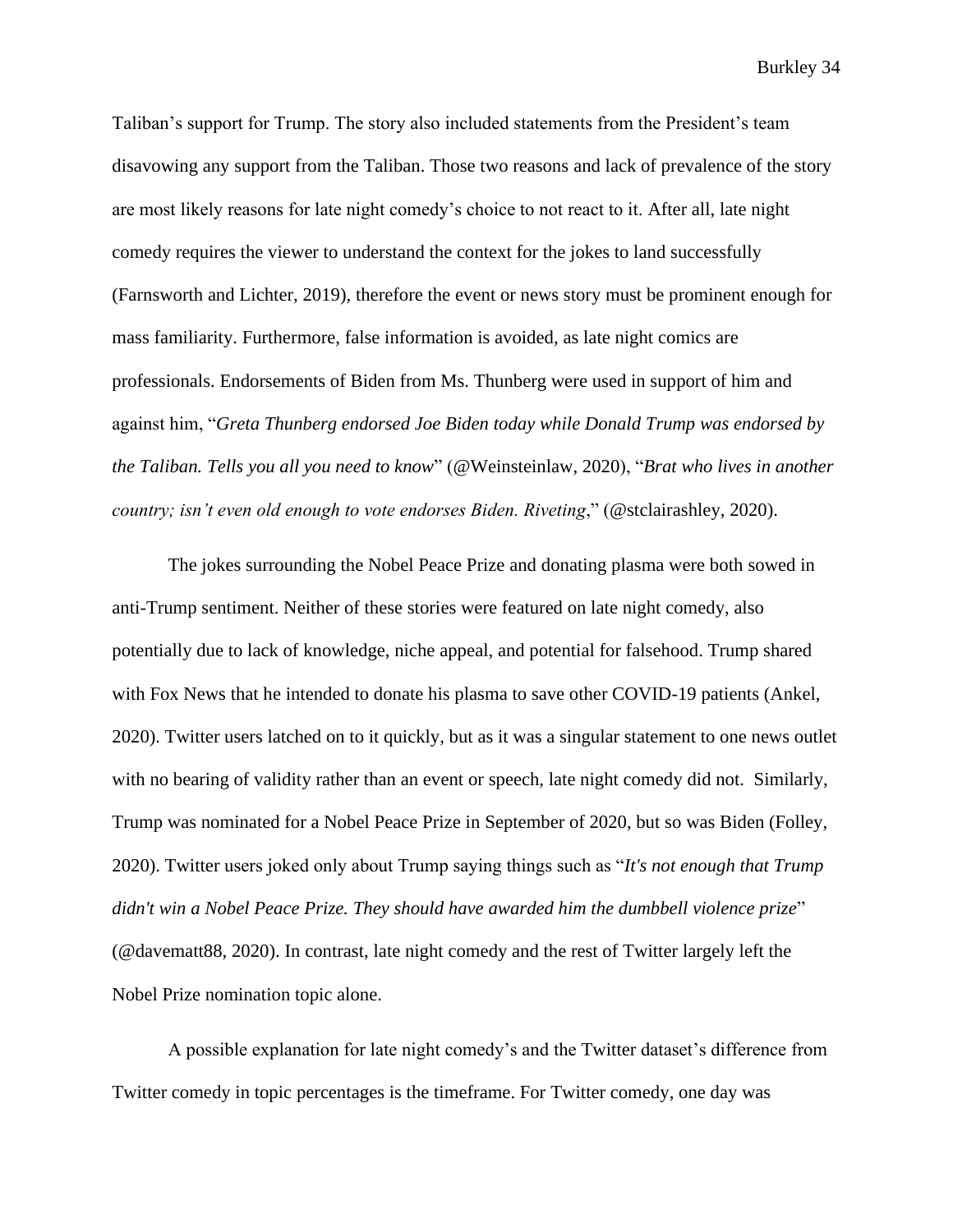considered. With Twitter's instantaneous nature of reaction, the Tweets concentrated on hot news topics of that specific day. Meanwhile, the other two datasets looked at the election as a whole over a longer period of time, which provides more diversity in news topics. But when the timeframe difference is removed the trends of late night comedy focusing solely on Trump and personal aspects is deepened. Furthermore, the overlaps of COVID-19, Trump's mental capacity, and both candidates' health, and the entire lack of mention of the smaller stories on general Twitter and late night comedy shows a focus on the bigger more well-known topics on those two mediums.

Late-night comedy is known for its entertainment and therapeutic qualities, releasing stress in a situation where individuals lack control over political developments (Farnsworth and Lichter, 2019). Twitter humor is known as a channel for opposing voices to "talk back" to candidates, parties, or news reports (Davis et al., 2018). But based on this study both mediums may similarly operate in a therapeutic way. For instance, one tweet simply stated, "*shut up*" using a gif from "Mean Girls" (@Merganszerinc, 2020) to respond to claims of harassment from Trump to Kamala Harris. Instead of viewing content and feeling relief at the humor in late night comedy, the individual themselves makes a joke, or share a gif or meme, for the therapeutic feeling of having a say in the matter – a sense of control. Thus ultimately Twitter has a similar therapeutic effect to late night.

One major difference between the two media formats is the type of humor most frequently used. Due to the short "talk back" nature of Twitter humor, some of them are both jokes and harsh responses. Sarcasm had the highest amount of retweets totaling 46,252. An example of one of these sarcastic tweets is by @erichirshberg and has 157 retweets,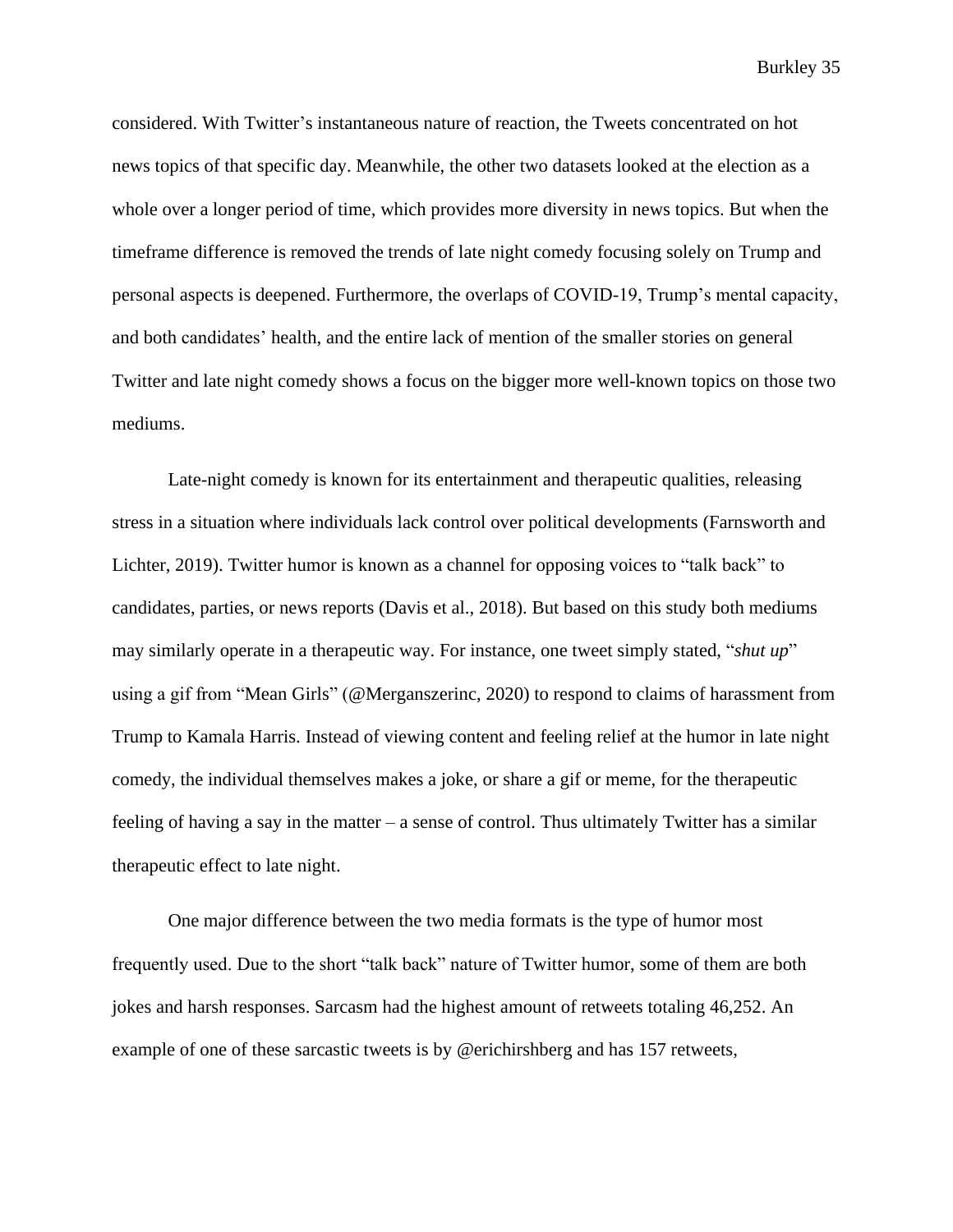*But yeah, man, I'm sure the Nobel Committee was super torn on whether or not to give the NOBEL PEACE PRIZE to Donald Trump. Anyway, I'm sure you're super busy looking for a new illegal, teenage troll farm to replace the one that just got shut down on you, so I'll let you go*. @erichirshberg

Reading this could be seen as an insult to Trump supporters, but the sarcastic use of "super" with the full capitalization of Nobel Peace Prize implies a humorous intent. Late night comedy is clear cut as humorous. It is labeled as such and generally follows the pattern of sketches or a single person offering responsive jokes mocking the news stories of the day.

Late night comedy aims to produce revenue and faces commercial pressures to stay "in line" with jokes and appeal to as large of an audience as possible. As seen with Stephen Colbert not accusing Trump of trying to get Biden sick during the debate, as many Twitter creators did (*LSWSC*, 2020). These pressures also push them to stay out of the more niche topics as they have a commercial incentive to draw more viewers, rather than discussing things that might matter only to specific individuals. Meanwhile, Twitter comedy does not have these same pressures. Creators want to share information their personal audience understands, or sometimes they simply express thoughts for their own relief. Creators also are less pressured to stay away from certain types of rant or offending humor as they do not have to fear offending a viewer and losing revenue or their job. But this does not apply to all creators. Creators who are public figures or want to reach a larger audience may be more inclined to stay in the same lines as a late-night comic. Further research on this area could reveal the different types of comedy within types of twitter creators.

As a participatory media format, Twitter has largely been recognized as a new phenomenon in political media. It allows everyday people to be authors, responders, and viewers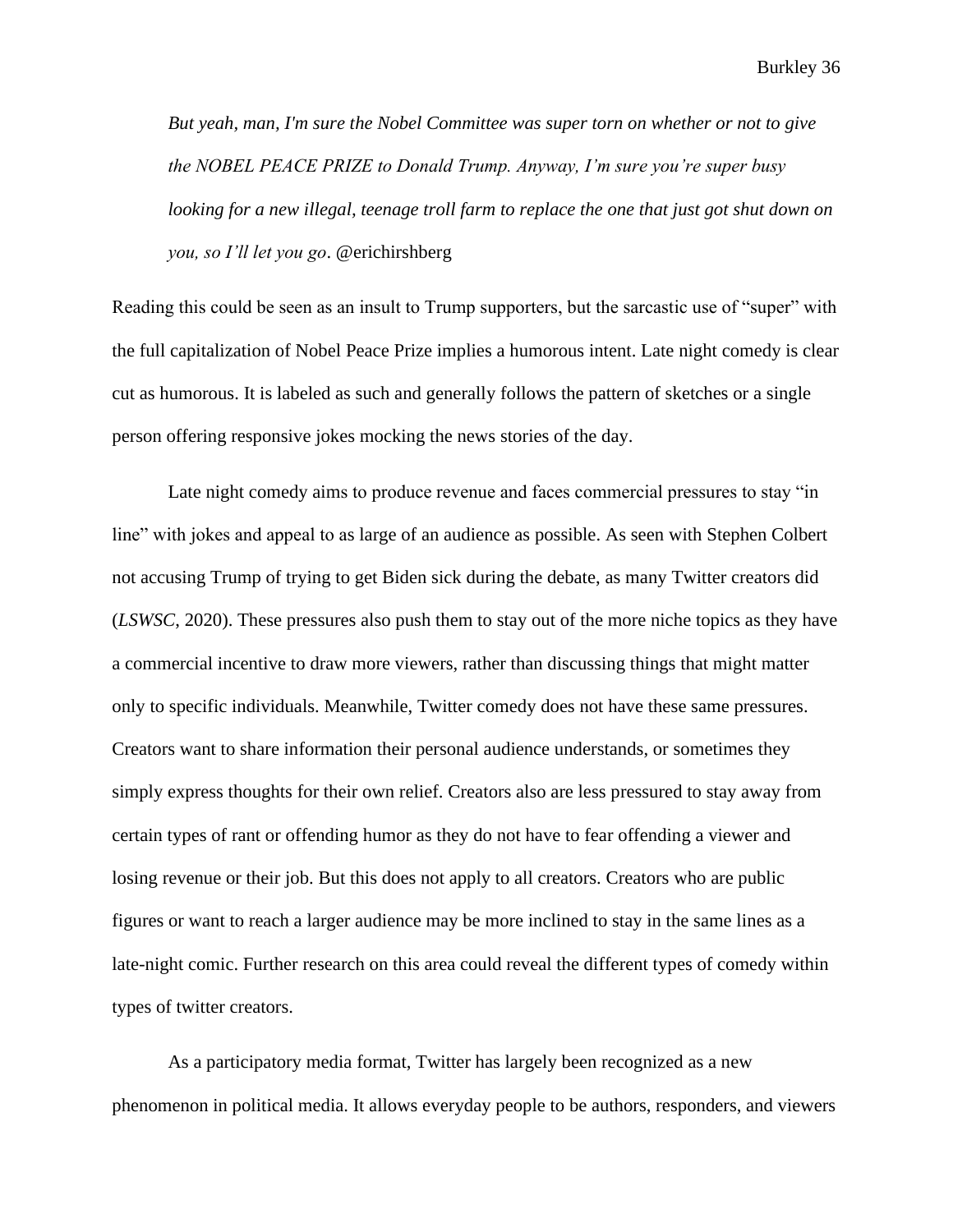of any story they wish. When it comes to humorous content, based on this research it is clear that it is more closely related to late-night comedy than previously thought. A majority of the time, comedic tweets follow the same news events as late-night comedy and focused on Trump more than Biden. Because Twitter humor creators generally lack the commercial demand to appeal to the majority of users and the format allows for individual response by anyone, there were more niche events mentioned, such as Trump donating his plasma and vying for a Nobel Peace Prize, and there was more focus on Biden. Lastly, despite the format and type of humor being different, Twitter humor requiring creation, and being more insult focused rather than watching a professional show, it still operates in a similar manner; responding to events or statements to gain a sense of having a say or control.

Much of what is found in this study is consistent with that of previous literature examining the content of political humor and Twitter. The Tweets were responsive almost "talking back" to the news event or candidate as Davis et al. (2018) had found, and there was a focus on discrediting the opponent – especially with regard to the Taliban and Greta Thunberg endorsements. With this focus on attacking or discrediting, offensive or insulting language was frequent in the sarcastic humor on Twitter which follows Mansour's (2017) study of political discourse.

Davis et al. (2018) and Graefer et al. (2019) said there was a focus on discrediting and degrading the opponent; and due to the largely attacking nature of Twitter humor none of the tweets in this study were directly supportive of a candidate. But, they were implicitly supportive of a candidate by discrediting the opponent. For example, "*If You're Dumb Enough To Think Trump/Pence Did A Heckuva Job ON ANYTHING Then You're Probably A Republican... The Rest Of Us Will Be Voting #BidenHarris2020*," (@RonHall46, 2020). This type of supportive yet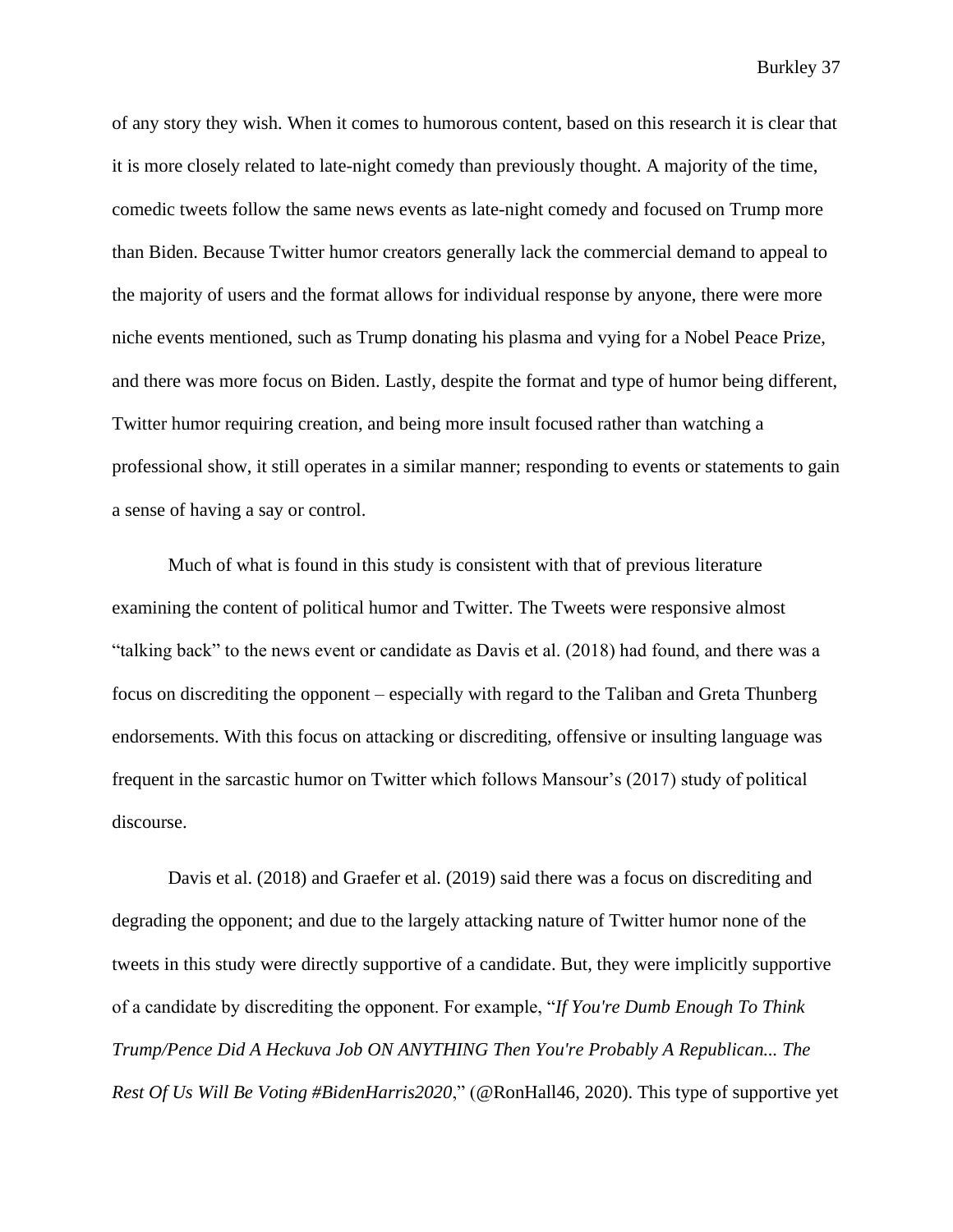discrediting commentary resembles that of attack campaign advertisements, but is created by individuals instead. This differs from previous research which found primarily attacking, with little mention of the other candidate (Davis et al., 2018).

Lastly, this study revealed very little to no mention of policy information in humorous tweets as Belt (2018) had found. But while they did not include further policy information, these tweets were reactions to news events during the campaign. Having the event hyperlinked or mentioned may spark an interest in consumers to look deeper into the issue. This could be an effect of the nature of the 2020 election being during the COVID-19 pandemic and Trump, so future studies should analyze policy humor on Twitter post-pandemic and Trump.

2. If they are similar in context, are Tweets impacting political literacy in the same way? Are people more informed, views reinforced, or more misinformed? Is there more bias/polarization and cynicism?

Previous literature found that humorous content received more interactions, reactionary, utilizes biases, and creates a "us vs. them" rhetoric. Primary tweet creators are older than 50, anti-Trump, and colder towards the other party, while consumers are younger with lower levels of education. These consumers are less worried about the impacts of false information despite being more likely to know of false claims and 57% score as "low political knowledge" on factbased questions related to the news (Mitchell et al. 2020). All of these ideas are reinforced by this research as the humorous tweets used antithesis rhetoric, were primarily against Trump, and contained more false or random information than true information. This leads to potentially low political knowledge due to the "it's just a joke" mindset and prominent false or random information.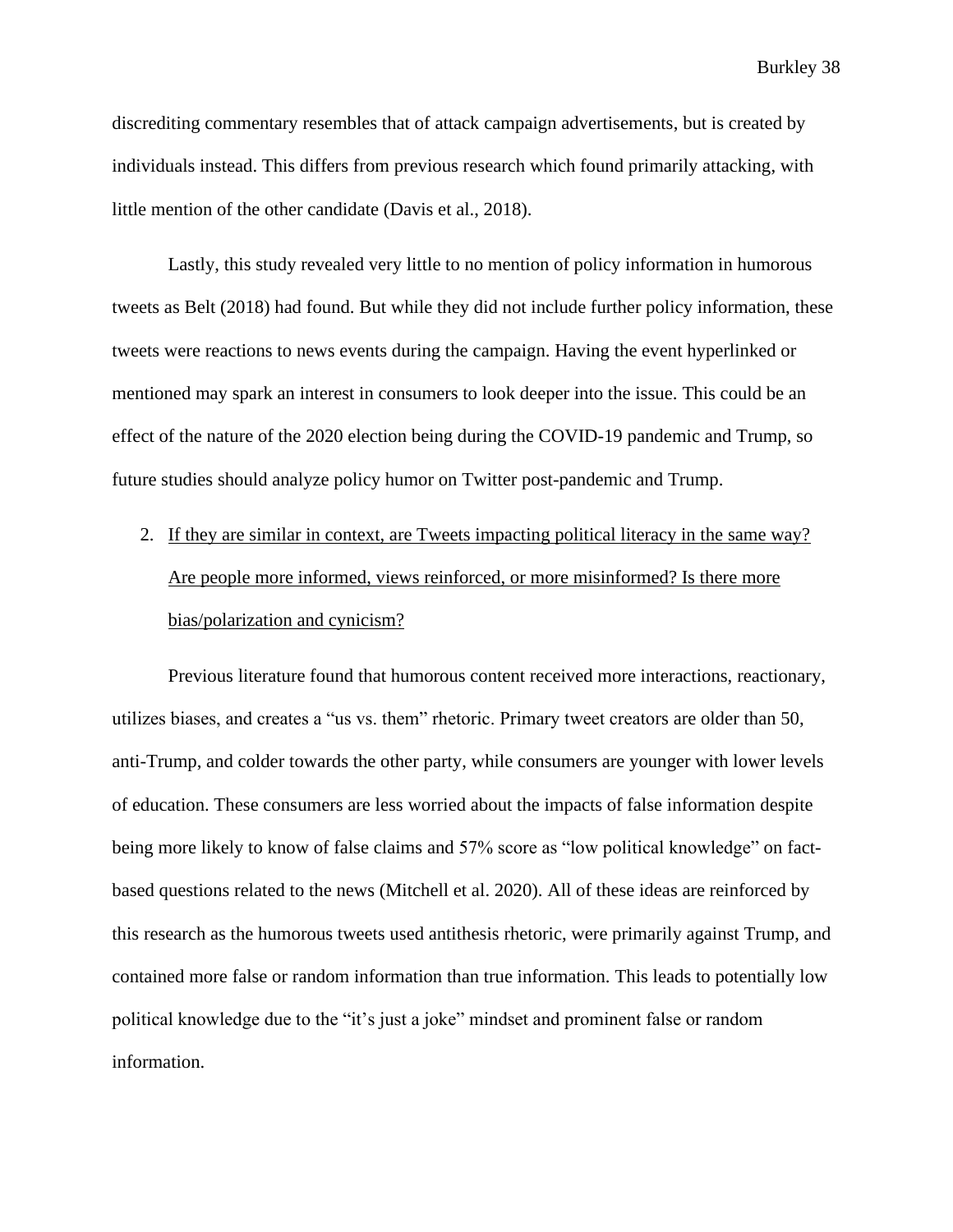With over fifty percent of the humorous tweets being false or completely random statements, humorous tweet viewers are slightly more likely to see false or irrelevant information than true information. Especially with the high retweet counts, false information is not only posted in humorous tweets but is highly spread. Based on the number of retweets, the question then leads to whether consumers are not fact checking the tweets they view prior to sharing them or if they are spreading it despite knowing it is false. Previous studies found most Twitter users report that they engage in fact checking but do not actually practice it (Geeng et al., 2020; Mitchell et al., 2019). Since humor is a therapeutic and entertainment tool, many jokes are outlandish for a laugh such as caricatures of Trump on *SNL* being painted completely orange. This may lead to viewers seeing extreme absurd claims and believing there is no harm in sharing it as it is "just a joke". Meanwhile, the process is one of actually spreading false information.

The extreme and partisan nature of the humorous tweets lends to the idea that they create in-groups and out-groups and thus more polarization. Karishma Sharma, Emilio Ferrara, and Yan Liu's (2021) findings showed that likes and retweets are done by supporters and responses are often done by the opposite party. This can be seen through humorous responses which are anti-Trump being done on news articles that are neutral or pro-Trump and the same towards Biden. Many of the jokes are attacking Trump through false stories meant to promote him which relates to Karishma Sharma, Emilio Ferrara, and Yan Liu's (2021) findings that there was a large amount of Democratic interaction with QAnon through responses. Twitter humor is highly responsive, so these left-leaning tweets are responding to right-leaning stories through humor, despite not agreeing with them. This spreads the story but also reframes it in a negative light.

With the extreme, partisan nature and grouping, it is possible to say that humorous tweets foster cynicism, as previous studies suggested. If politics is "just a joke" and everything is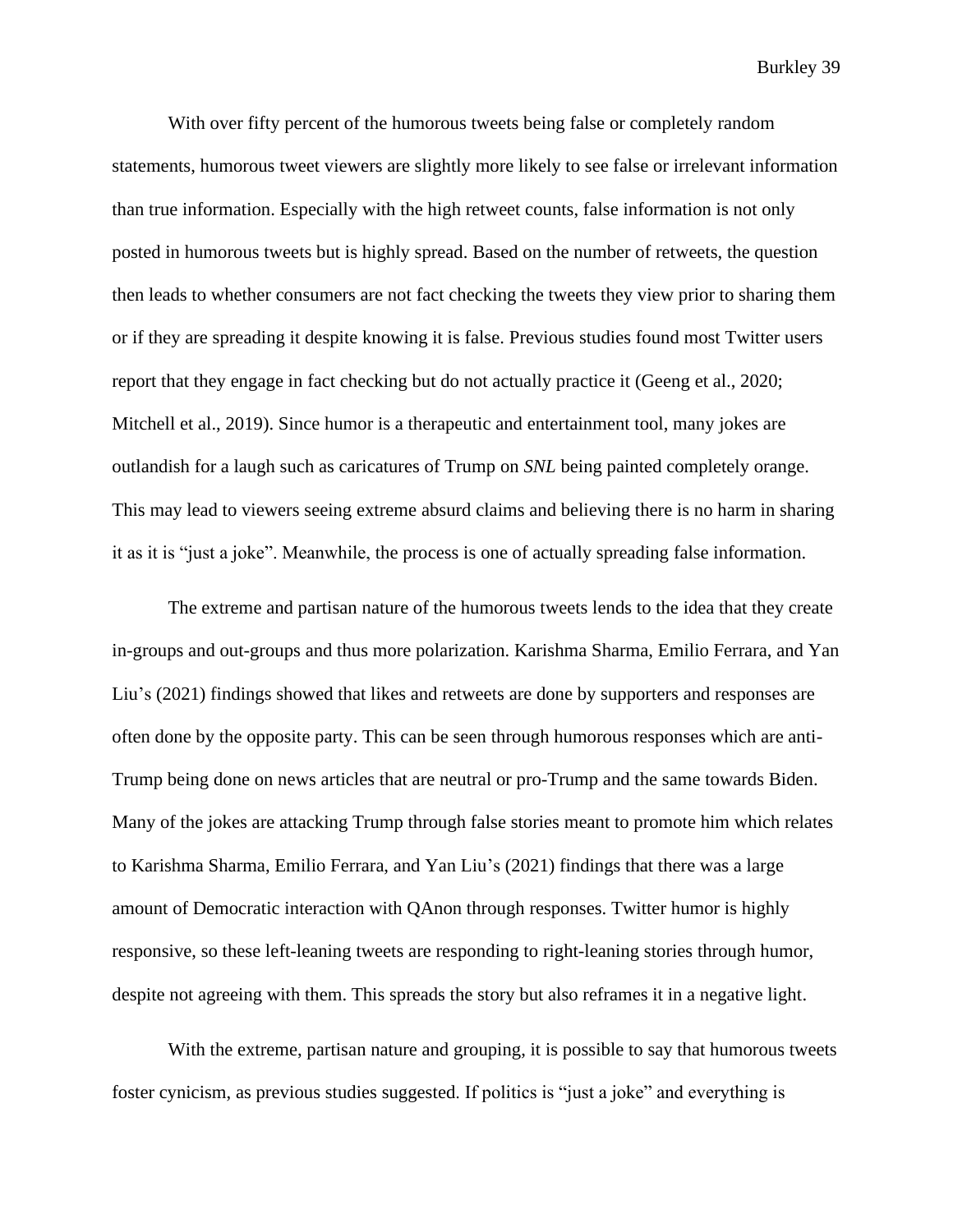extreme, a possible implication is viewers taking these views to the greater realm of politics overall. This concept is furthered by the findings that sarcasm and hyperbole made it harder for the two additional coders to agree on which tweets were funny. If a viewer does not know it is a joke, they could take it as true information; especially since Twitter is not a solely humorous platform. With news outlets, politicians, and citizens alike sharing information, feeds are mixed with humor and news and thus viewers may find it more difficult to separate the two.

Due to the focused nature of this study, a survey of political knowledge and cynicism of Twitter humor creators and consumers could not be conducted. Future studies could dive deeper into these humorous tweets, looking through each like and retweet for partisanship and association with groups such as QAnon. Furthermore, by expanding the overall Twitter dataset there would be more data points for falsehood and truth to see if the trends of the two day news cycle are consistent throughout the election.

Comparing Twitter to late night comedy, the greater participatory capacity and extreme nature of Twitter heightens the possibility of cynicism and polarization and there are more false statements. While late night comedy focuses on more headline broad topics and has to stay out of trouble with the FCC and broadcast executives, that also means they are more likely to focus on true stories. While their jokes are not necessarily "true" they are in the context of referring to true stories. Meanwhile Twitter humor is far looser and can include more falsehoods. Furthermore, the in-grouping and "us vs. them" creates more cynicism and polarization around topics. Late night comedy may aim to appeal to a left leaning demographic, but citizens cannot respond or attack back in the same way since it is a nightly show rather than real time statements with response capability. Also, since late night comedy is clearly identifiable as humorous, the jokes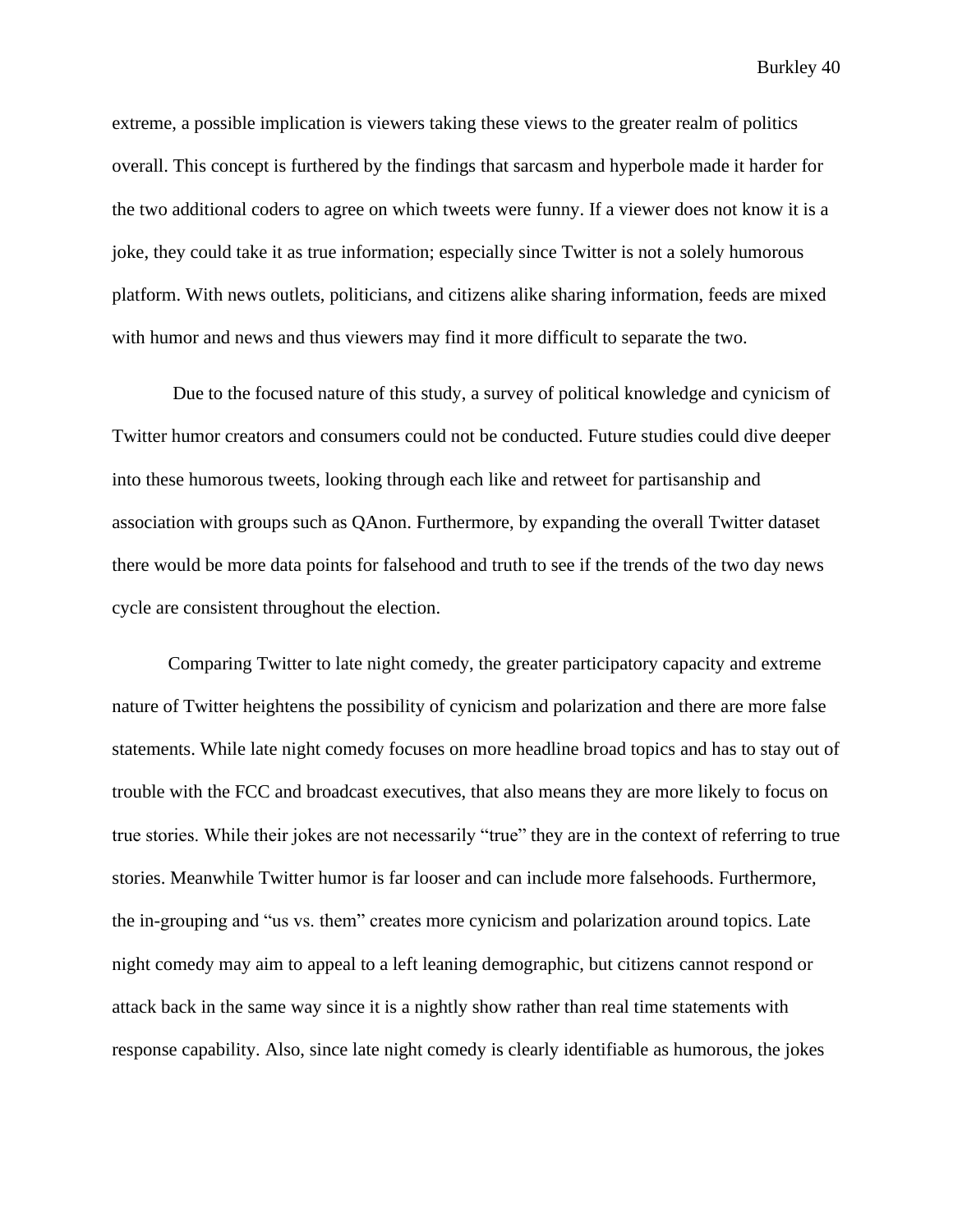made are seen as trivial because the audience knows it is a comedy show. In contrast Twitter contains a wide array of different creators and goals which are harder to separate.

One difference from past literature surrounds Davis et al.'s (2018) findings that Twitter discourse increased "meaningful political engagement". In their definition, this includes discrediting the opponent, identifying as political subjects, and exercising civic support through voting, fundraising, and collective action (Davis et al., 2018, 15). While most of these cannot be shown in this study, discrediting the opponent can be. A majority of the humorous tweets were attacking the opponent and name calling. But this study does not find this to be meaningful political engagement because it lacks the discourse and conversation of questioning and rather is one-word attacks with an antagonistic tone. It is not opening the door for discussion, rather it is polarizing and in-grouping, which is not politically healthy for a society.

The internet as a whole represents a marketplace of ideas, and Twitter follows this notion. Twitter humor is an opportunity for citizens with varying viewpoints to create entertainment and have therapeutic relief through getting to respond to politicians and news events on their own rather than watching someone else do it on late night comedy. While there are those benefits, it is a thin line to walk as Twitter possesses the dangers of cynicism and the risks of spreading misinformation. With the increasing use of Twitter for news, the risk of misinformation is critical to our democratic process to be sure. Informed and active voters are crucial to a democracy.

#### **Conclusion**

In conclusion, Twitter humor is an extension of late-night humor as late night comedy was of political newspaper comics prominent before television. Twitter humor is a cog in the evolving interactions the public have with political content, which is more open than late night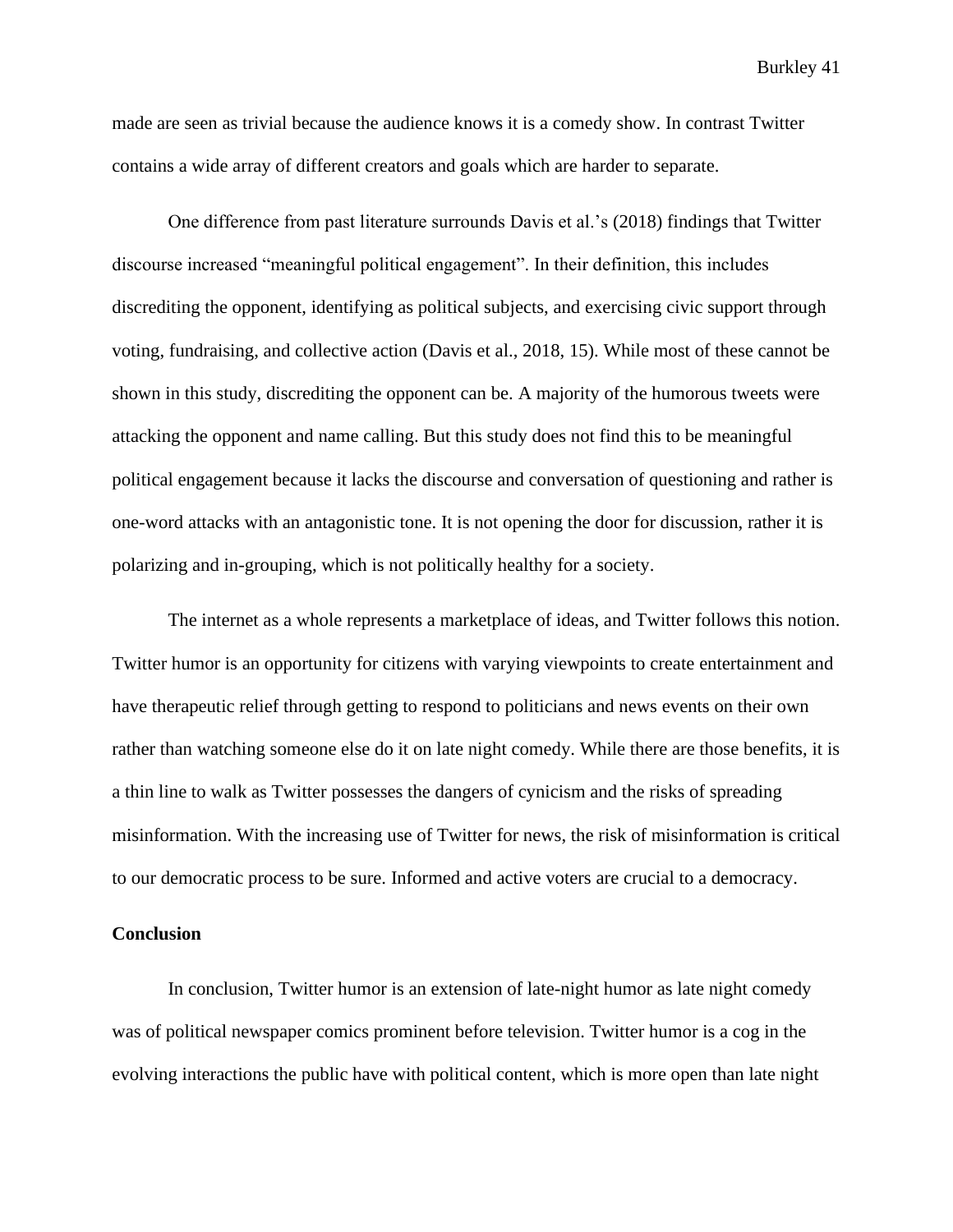comedy to lay-person creation and extreme but diverse views. This study furthered past literature by looking specifically at Twitter political humor. It also differed from previous studies as there was more specific news reaction content and candidate supportive content while still attacking the opposition.

Twitter humor is found to be potentially worse for political knowledge and cynicism than late night comedy as it is more likely to feature false stories than late night comedy and has the greater tendency to involve attacks on the opposition. Though late night comedy is found to lower assessments of the government and targeted candidates (Farnsworth and Litcher, 2019), Twitter's participation allows for negative assessments to be deepened through repeated reinforcement. The spiral effect of responses, news usage of Twitter, and in-grouping/outgrouping patterns of use further polarizes the public. Rather than a show and viewers or a discussion, Twitter pits one group against another. Because humorous Twitter content is individually created and shareable, the notion of politics being "just a joke" is heightened. Furthermore, since it is more difficult to identify tweets as humorous and they are mixed on the platform with actual news sites, it is harder for viewers to determine what is a joke or not. The mix of information, in-grouping, no check on false information, and short offensive jokes leads to a increased possibility of cynicism and low political knowledge.

Future research on this subject could use more humorous Twitter data as this study was limited by time and resources. Furthermore, the question arises of whether Twitter humor was a phenomenon that surrounded Trump or if it is continuing into Biden's term and the future. Incorporating Twitter into the world of political humor research is critical to understanding how new generations interact with and gain political knowledge via comedic content over time.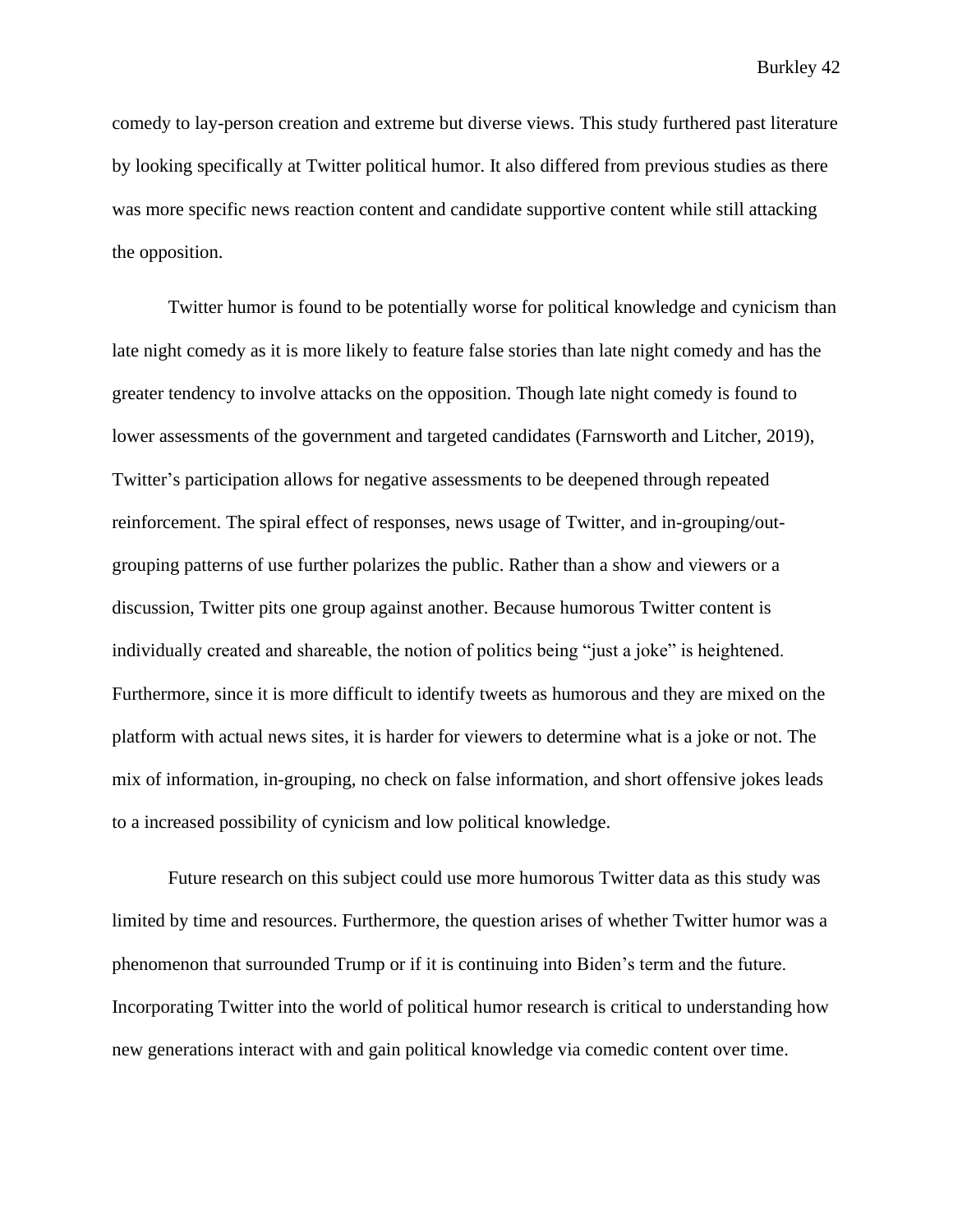### Appendix

Twitter data processing: hydrated data from tweet IDs into a CSV file from Chen, Emily, Ashok Deb, and Emilio Ferrara's dataset on GitHub (Chen et al., 2020) through a GUI provided by Documenting the Now. (2020). Hydrator [Computer Software]. Retrieved from [https://github.com/docnow/hydrator.](https://github.com/docnow/hydrator) To hydrate, open one of the tweet ID files from Chen et al. and select all and paste them into a text file. Upload the text file to the hydrator GUI and select CSV. Pandas Python library was used to organize, analyze, and process the data.

a\_file = pd.read\_csv("Tweet2020-10-10-01CSV")

a\_file2 = a\_file.drop(columns=['coordinates', 'place', 'source', 'retweet\_id', 'quote\_id', 'use r\_time\_zone', 'user\_urls',

 'user\_default\_profile\_image', 'retweet\_screen\_name', 'in\_reply\_to\_stat us\_id', 'in\_reply\_to\_screen\_name',

'user\_created\_at', 'lang', 'in\_reply\_to\_user\_id', 'media'])

a\_fileLimited =  $a$ \_file2.iloc[:20000]

Trump = a\_fileLimited.loc[a\_fileLimited['text'].str.contains("Trump", case=False)]

print("number mentions of Trump:  $" + str(len(Trump)))$ 

Biden = a\_fileLimited.loc[a\_fileLimited['text'].str.contains("Biden", case=False)]

print("number mentions of Biden: " $+ str(len(Biden)))$ 

Repeat this for the second dataset from 2020-10-10-21.

Determining false information: AllSides was used to determine the credibility of the mentioned news site. The particular story was searched on Reuters fact checker (Reuters, n.d.) and Sharma et al.'s (2021) fact checking for cross-examination.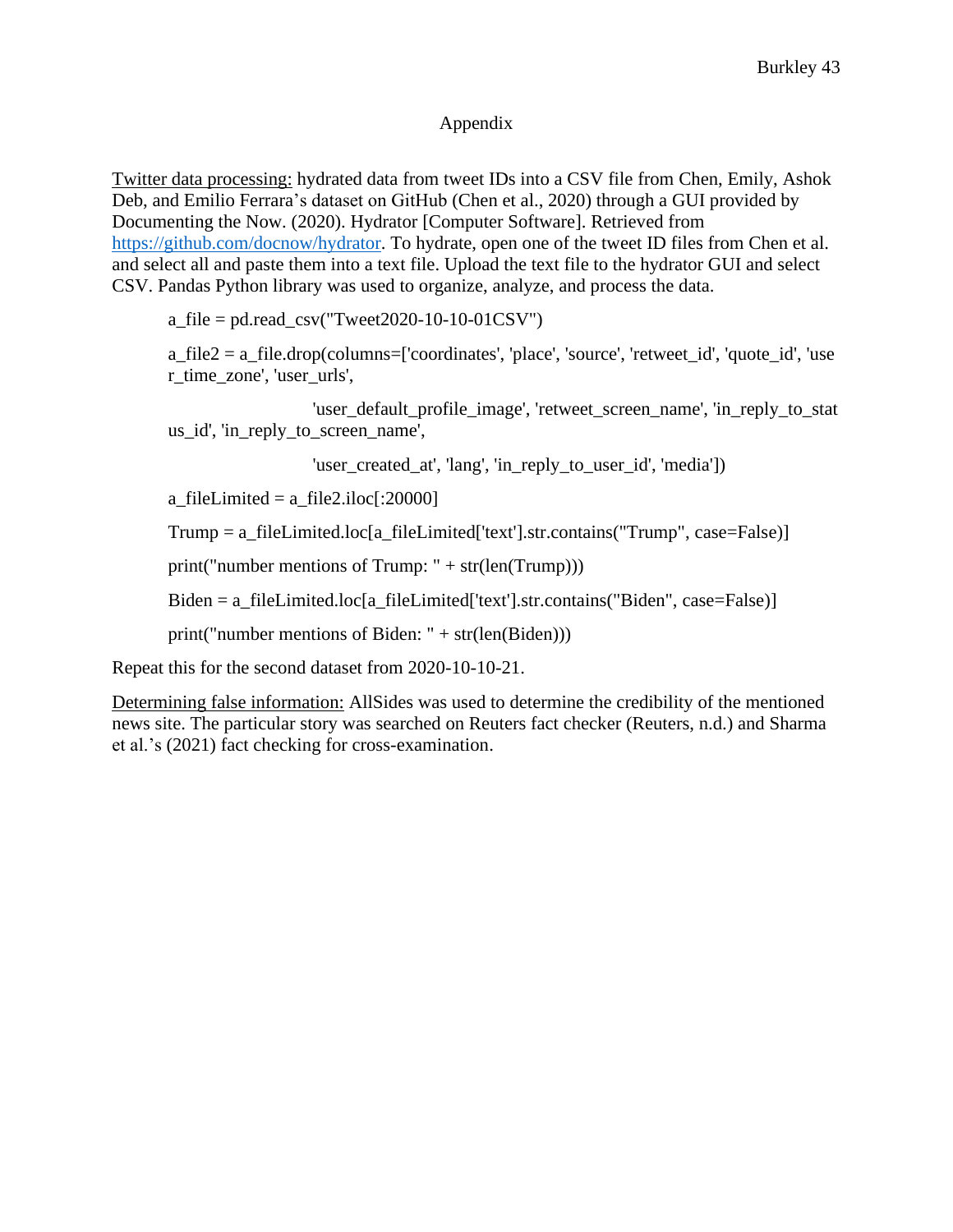## Bibliography

- Ankel, Sophia. 2020. "President Trump Says He Would 'love' to Donate His Plasma to COVID-19 Patients." *BusinessInsider*. October 10. [https://www.businessinsider.com/trump](https://www.businessinsider.com/trump-treatment-covid-19-ended-would-love-to-donate-plasma-2020-10)[treatment-covid-19-ended-would-love-to-donate-plasma-2020-10.](https://www.businessinsider.com/trump-treatment-covid-19-ended-would-love-to-donate-plasma-2020-10)
- Auxier, Brooke, and Monica Anderson. 2021. "Social Media Use in 2021." Pew Research Center, April 7. https://www.Pewresearch.org/internet/2021/04/07/social-media-use-in-2021/.
- Baumgartner, Jody C., and Jonathan S. Morris. 2011. "Stoned Slackers or Super Citizens? The Daily Show Viewing and Political Engagement of Adults." In *The Stewart/Colbert Effect: Essays on Real Impacts of Fake News* edited by Amarnath Amarasingam, 63-78. North Carolina: McFarland & Company.
- Belt, Todd L. 2018. "Can We at Least All Laugh Together Now? Twitter and Online Political Humor During the 2016 Election." In *The Role of Twitter in The 2016 US Election*, edited by Christopher J. Galdieri, Jennifer C. Lucas, and Tauna S. Sisco, 97–117. Cham, Switzerland: Springer International Publishing AG. [https://doi.org/10.1007/978-3-319-](https://doi.org/10.1007/978-3-319-68981-4) [68981-4.](https://doi.org/10.1007/978-3-319-68981-4)
- Chen, Emily, Ashok Deb, and Emilio Ferrara. 2020. "#Election2020: The First Public Twitter Dataset on the 2020 US Presidential Election." [https://github.com/echen102/us-pres](https://github.com/echen102/us-pres-elections-2020)[elections-2020.](https://github.com/echen102/us-pres-elections-2020)
- Chowdhury, Rumman, and Luca Belli. 2021. "Examining Algorithmic Amplification of Political Content on Twitter." Twitter.Com. October 21. https://blog.Twitter.com/en\_us/topics/company/2021/rml-politicalcontent.
- Davis, Jenny L., Tony P. Love, and Gemma Killen. 2018. "Seriously Funny: The Political Work of Humor on Social Media." *New Media & Society* 20 (10): 3898–3916. [https://d1wqtxts1xzle7.cloudfront.net/56201313/Davis\\_Love\\_and\\_Killen\\_2018-with](https://d1wqtxts1xzle7.cloudfront.net/56201313/Davis_Love_and_Killen_2018-with-cover-page-v2.pdf?Expires=1629989426&Signature=IW~uZUGeO63zFJZgS2faQFPFi8LfyiVLNYeii-QiBuLDjiD1dipzTT7fk9U53tbp5Sx3JTr~WSKDHoAb~REqJrehK5uJjUEJJvbbKkQeFVWRZYOy~efXRK0l9kaMsdKJ~5Tdwzqql-6877~Rf3p3Ie1hdeYiDsXsQbrvtlJFPyLdj2lDtEIBycWlgQnhLfXbr~r21vGFznKM8TNvhMJw627Sg2gqmK1mrDmNcE91MIo9-cjxOh7YCCRgH2axMS1cb3svxi6BEuH~wRBpWYw2y-sr6r4tv0D1g-cb6IJOzgvgQotIhDRhQNz5-gkQDwYszZhvmHTQsFECyNjSLBIYMg__&Key-Pair-Id=APKAJLOHF5GGSLRBV4ZA)[cover-page](https://d1wqtxts1xzle7.cloudfront.net/56201313/Davis_Love_and_Killen_2018-with-cover-page-v2.pdf?Expires=1629989426&Signature=IW~uZUGeO63zFJZgS2faQFPFi8LfyiVLNYeii-QiBuLDjiD1dipzTT7fk9U53tbp5Sx3JTr~WSKDHoAb~REqJrehK5uJjUEJJvbbKkQeFVWRZYOy~efXRK0l9kaMsdKJ~5Tdwzqql-6877~Rf3p3Ie1hdeYiDsXsQbrvtlJFPyLdj2lDtEIBycWlgQnhLfXbr~r21vGFznKM8TNvhMJw627Sg2gqmK1mrDmNcE91MIo9-cjxOh7YCCRgH2axMS1cb3svxi6BEuH~wRBpWYw2y-sr6r4tv0D1g-cb6IJOzgvgQotIhDRhQNz5-gkQDwYszZhvmHTQsFECyNjSLBIYMg__&Key-Pair-Id=APKAJLOHF5GGSLRBV4ZA)[v2.pdf?Expires=1629989426&Signature=IW~uZUGeO63zFJZgS2faQFPFi8LfyiVLNYe](https://d1wqtxts1xzle7.cloudfront.net/56201313/Davis_Love_and_Killen_2018-with-cover-page-v2.pdf?Expires=1629989426&Signature=IW~uZUGeO63zFJZgS2faQFPFi8LfyiVLNYeii-QiBuLDjiD1dipzTT7fk9U53tbp5Sx3JTr~WSKDHoAb~REqJrehK5uJjUEJJvbbKkQeFVWRZYOy~efXRK0l9kaMsdKJ~5Tdwzqql-6877~Rf3p3Ie1hdeYiDsXsQbrvtlJFPyLdj2lDtEIBycWlgQnhLfXbr~r21vGFznKM8TNvhMJw627Sg2gqmK1mrDmNcE91MIo9-cjxOh7YCCRgH2axMS1cb3svxi6BEuH~wRBpWYw2y-sr6r4tv0D1g-cb6IJOzgvgQotIhDRhQNz5-gkQDwYszZhvmHTQsFECyNjSLBIYMg__&Key-Pair-Id=APKAJLOHF5GGSLRBV4ZA) [ii-](https://d1wqtxts1xzle7.cloudfront.net/56201313/Davis_Love_and_Killen_2018-with-cover-page-v2.pdf?Expires=1629989426&Signature=IW~uZUGeO63zFJZgS2faQFPFi8LfyiVLNYeii-QiBuLDjiD1dipzTT7fk9U53tbp5Sx3JTr~WSKDHoAb~REqJrehK5uJjUEJJvbbKkQeFVWRZYOy~efXRK0l9kaMsdKJ~5Tdwzqql-6877~Rf3p3Ie1hdeYiDsXsQbrvtlJFPyLdj2lDtEIBycWlgQnhLfXbr~r21vGFznKM8TNvhMJw627Sg2gqmK1mrDmNcE91MIo9-cjxOh7YCCRgH2axMS1cb3svxi6BEuH~wRBpWYw2y-sr6r4tv0D1g-cb6IJOzgvgQotIhDRhQNz5-gkQDwYszZhvmHTQsFECyNjSLBIYMg__&Key-Pair-Id=APKAJLOHF5GGSLRBV4ZA)[QiBuLDjiD1dipzTT7fk9U53tbp5Sx3JTr~WSKDHoAb~REqJrehK5uJjUEJJvbbKkQeF](https://d1wqtxts1xzle7.cloudfront.net/56201313/Davis_Love_and_Killen_2018-with-cover-page-v2.pdf?Expires=1629989426&Signature=IW~uZUGeO63zFJZgS2faQFPFi8LfyiVLNYeii-QiBuLDjiD1dipzTT7fk9U53tbp5Sx3JTr~WSKDHoAb~REqJrehK5uJjUEJJvbbKkQeFVWRZYOy~efXRK0l9kaMsdKJ~5Tdwzqql-6877~Rf3p3Ie1hdeYiDsXsQbrvtlJFPyLdj2lDtEIBycWlgQnhLfXbr~r21vGFznKM8TNvhMJw627Sg2gqmK1mrDmNcE91MIo9-cjxOh7YCCRgH2axMS1cb3svxi6BEuH~wRBpWYw2y-sr6r4tv0D1g-cb6IJOzgvgQotIhDRhQNz5-gkQDwYszZhvmHTQsFECyNjSLBIYMg__&Key-Pair-Id=APKAJLOHF5GGSLRBV4ZA) [VWRZYOy~efXRK0l9kaMsdKJ~5Tdwzqql-](https://d1wqtxts1xzle7.cloudfront.net/56201313/Davis_Love_and_Killen_2018-with-cover-page-v2.pdf?Expires=1629989426&Signature=IW~uZUGeO63zFJZgS2faQFPFi8LfyiVLNYeii-QiBuLDjiD1dipzTT7fk9U53tbp5Sx3JTr~WSKDHoAb~REqJrehK5uJjUEJJvbbKkQeFVWRZYOy~efXRK0l9kaMsdKJ~5Tdwzqql-6877~Rf3p3Ie1hdeYiDsXsQbrvtlJFPyLdj2lDtEIBycWlgQnhLfXbr~r21vGFznKM8TNvhMJw627Sg2gqmK1mrDmNcE91MIo9-cjxOh7YCCRgH2axMS1cb3svxi6BEuH~wRBpWYw2y-sr6r4tv0D1g-cb6IJOzgvgQotIhDRhQNz5-gkQDwYszZhvmHTQsFECyNjSLBIYMg__&Key-Pair-Id=APKAJLOHF5GGSLRBV4ZA)[6877~Rf3p3Ie1hdeYiDsXsQbrvtlJFPyLdj2lDtEIBycWlgQnhLfXbr~r21vGFznKM8TNv](https://d1wqtxts1xzle7.cloudfront.net/56201313/Davis_Love_and_Killen_2018-with-cover-page-v2.pdf?Expires=1629989426&Signature=IW~uZUGeO63zFJZgS2faQFPFi8LfyiVLNYeii-QiBuLDjiD1dipzTT7fk9U53tbp5Sx3JTr~WSKDHoAb~REqJrehK5uJjUEJJvbbKkQeFVWRZYOy~efXRK0l9kaMsdKJ~5Tdwzqql-6877~Rf3p3Ie1hdeYiDsXsQbrvtlJFPyLdj2lDtEIBycWlgQnhLfXbr~r21vGFznKM8TNvhMJw627Sg2gqmK1mrDmNcE91MIo9-cjxOh7YCCRgH2axMS1cb3svxi6BEuH~wRBpWYw2y-sr6r4tv0D1g-cb6IJOzgvgQotIhDRhQNz5-gkQDwYszZhvmHTQsFECyNjSLBIYMg__&Key-Pair-Id=APKAJLOHF5GGSLRBV4ZA)

[hMJw627Sg2gqmK1mrDmNcE91MIo9](https://d1wqtxts1xzle7.cloudfront.net/56201313/Davis_Love_and_Killen_2018-with-cover-page-v2.pdf?Expires=1629989426&Signature=IW~uZUGeO63zFJZgS2faQFPFi8LfyiVLNYeii-QiBuLDjiD1dipzTT7fk9U53tbp5Sx3JTr~WSKDHoAb~REqJrehK5uJjUEJJvbbKkQeFVWRZYOy~efXRK0l9kaMsdKJ~5Tdwzqql-6877~Rf3p3Ie1hdeYiDsXsQbrvtlJFPyLdj2lDtEIBycWlgQnhLfXbr~r21vGFznKM8TNvhMJw627Sg2gqmK1mrDmNcE91MIo9-cjxOh7YCCRgH2axMS1cb3svxi6BEuH~wRBpWYw2y-sr6r4tv0D1g-cb6IJOzgvgQotIhDRhQNz5-gkQDwYszZhvmHTQsFECyNjSLBIYMg__&Key-Pair-Id=APKAJLOHF5GGSLRBV4ZA) [cjxOh7YCCRgH2axMS1cb3svxi6BEuH~wRBpWYw2y-sr6r4tv0D1g-](https://d1wqtxts1xzle7.cloudfront.net/56201313/Davis_Love_and_Killen_2018-with-cover-page-v2.pdf?Expires=1629989426&Signature=IW~uZUGeO63zFJZgS2faQFPFi8LfyiVLNYeii-QiBuLDjiD1dipzTT7fk9U53tbp5Sx3JTr~WSKDHoAb~REqJrehK5uJjUEJJvbbKkQeFVWRZYOy~efXRK0l9kaMsdKJ~5Tdwzqql-6877~Rf3p3Ie1hdeYiDsXsQbrvtlJFPyLdj2lDtEIBycWlgQnhLfXbr~r21vGFznKM8TNvhMJw627Sg2gqmK1mrDmNcE91MIo9-cjxOh7YCCRgH2axMS1cb3svxi6BEuH~wRBpWYw2y-sr6r4tv0D1g-cb6IJOzgvgQotIhDRhQNz5-gkQDwYszZhvmHTQsFECyNjSLBIYMg__&Key-Pair-Id=APKAJLOHF5GGSLRBV4ZA)

[cb6IJOzgvgQotIhDRhQNz5-gkQDwYszZhvmHTQsFECyNjSLBIYMg\\_\\_&Key-Pair-](https://d1wqtxts1xzle7.cloudfront.net/56201313/Davis_Love_and_Killen_2018-with-cover-page-v2.pdf?Expires=1629989426&Signature=IW~uZUGeO63zFJZgS2faQFPFi8LfyiVLNYeii-QiBuLDjiD1dipzTT7fk9U53tbp5Sx3JTr~WSKDHoAb~REqJrehK5uJjUEJJvbbKkQeFVWRZYOy~efXRK0l9kaMsdKJ~5Tdwzqql-6877~Rf3p3Ie1hdeYiDsXsQbrvtlJFPyLdj2lDtEIBycWlgQnhLfXbr~r21vGFznKM8TNvhMJw627Sg2gqmK1mrDmNcE91MIo9-cjxOh7YCCRgH2axMS1cb3svxi6BEuH~wRBpWYw2y-sr6r4tv0D1g-cb6IJOzgvgQotIhDRhQNz5-gkQDwYszZhvmHTQsFECyNjSLBIYMg__&Key-Pair-Id=APKAJLOHF5GGSLRBV4ZA)[Id=APKAJLOHF5GGSLRBV4ZA.](https://d1wqtxts1xzle7.cloudfront.net/56201313/Davis_Love_and_Killen_2018-with-cover-page-v2.pdf?Expires=1629989426&Signature=IW~uZUGeO63zFJZgS2faQFPFi8LfyiVLNYeii-QiBuLDjiD1dipzTT7fk9U53tbp5Sx3JTr~WSKDHoAb~REqJrehK5uJjUEJJvbbKkQeFVWRZYOy~efXRK0l9kaMsdKJ~5Tdwzqql-6877~Rf3p3Ie1hdeYiDsXsQbrvtlJFPyLdj2lDtEIBycWlgQnhLfXbr~r21vGFznKM8TNvhMJw627Sg2gqmK1mrDmNcE91MIo9-cjxOh7YCCRgH2axMS1cb3svxi6BEuH~wRBpWYw2y-sr6r4tv0D1g-cb6IJOzgvgQotIhDRhQNz5-gkQDwYszZhvmHTQsFECyNjSLBIYMg__&Key-Pair-Id=APKAJLOHF5GGSLRBV4ZA)

DiResta, Renee, Kris Shaffer, Becky Ruppel, David Sullivan, Robert Matney, Ryan Fox, Jonathan Albright, and Ben Johnson. 2019. "The Tactics & Tropes of the Internet Research Agency." U.S. Senate Documents. October. [https://digitalcommons.unl.edu/cgi/viewcontent.cgi?article=1003&context=senatedocs.](https://digitalcommons.unl.edu/cgi/viewcontent.cgi?article=1003&context=senatedocs)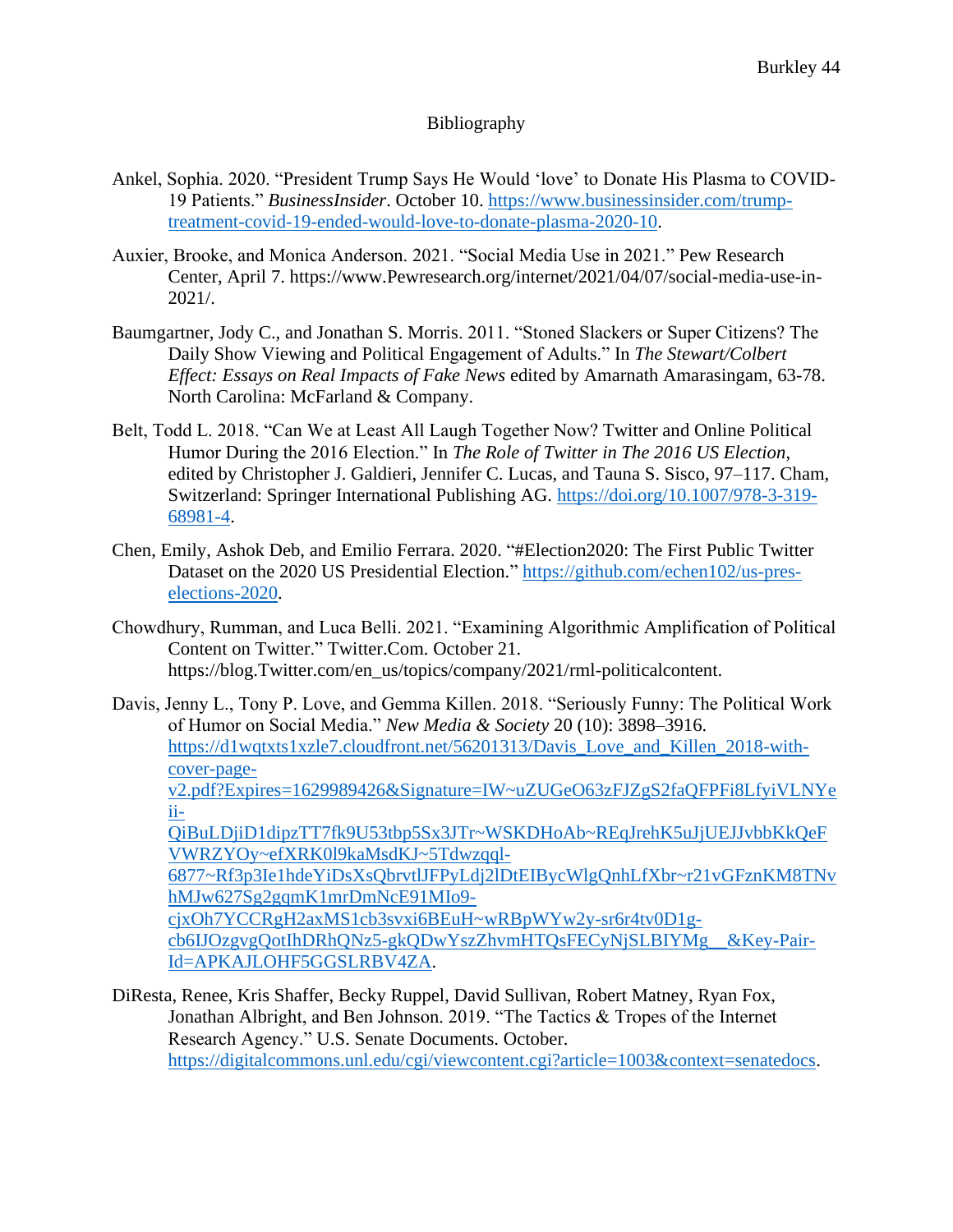- Erkel, Patrick F. A. van, and Peter Van Aelst. 2020. "Why Don't We Learn from Social Media? Studying Effects of and Mechanisms behind Social Media News Use on General Surveillance Political Knowledge." *Political Communication* 38 (4): 407–425.
- Farnsworth, Stephen J., and S. Robert Lichter. 2019. *Late Night with Trump: Political Humor and the American Presidency*. New York: Routledge, 2019.
- Farnsworth, Stephen J., S. Robert Lichter, Farah Latif, Kate Seltzer, and Sally Burkley. 2021. "Winning (and Losing) on Late Night: Political Humor and the 2020 Presidential Campaign." American Political Science Association Pre-conference in Political Communication. Seattle, WA. [online] September 2021.
- Folley, Aris. 2020. "Trump Nominated a Third Time for Nobel Peace Prize." *The Hill*, September 29. [https://thehill.com/homenews/administration/518842-trump-nominated-a](https://thehill.com/homenews/administration/518842-trump-nominated-a-third-time-for-nobel-peace-prize?rl=1)[third-time-for-nobel-peace-prize?rl=1.](https://thehill.com/homenews/administration/518842-trump-nominated-a-third-time-for-nobel-peace-prize?rl=1)
- Garrett, R. Kelly. 2019. "Social Media's Contribution to Political Misperceptions in U.S. Presidential Elections." *PloS One* 14 (3): e0213500.
- Geeng, Christine, Savanna Yee, and Franziska Roesner. 2020. "Fake News on Facebook and Twitter: Investigating How People (Don't) Investigate." In *Proceedings of the 2020 CHI Conference on Human Factors in Computing Systems*. New York: Association for Computing Machinery.
- Gottfried, Jeffrey, and Elisa Shearer. 2016. "News Use across Social Media Platforms 2016." Pew Research Center's Journalism Project. May 26. [https://www.pewresearch.org/journalism/2016/05/26/news-use-across-social-media](https://www.pewresearch.org/journalism/2016/05/26/news-use-across-social-media-platforms-2016/)[platforms-2016/.](https://www.pewresearch.org/journalism/2016/05/26/news-use-across-social-media-platforms-2016/)
- Graefer, Anne, Allaina Kilby, and Inger-Lise Kalviknes Bore. 2019. "Unruly Women and Carnivalesque Countercontrol: Offensive Humor in Mediated Social Protest." *The Journal of Communication Inquiry* 43 (2): 171–93.
- Highfield, Tim. 2015. "Tweeted Joke Life Spans and Appropriated Punch Lines: Practices around Topical Humor on Social Media." *International Journal of Communication* 9: 2713–2734. [https://ijoc.org/index.php/ijoc/article/viewFile/3611/1450.](https://ijoc.org/index.php/ijoc/article/viewFile/3611/1450) [https://ijoc.org/index.php/ijoc/article/viewFile/3611/1450.](https://ijoc.org/index.php/ijoc/article/viewFile/3611/1450)
- Hughes, Adam, Brad Jones, Alec Tyson, Emma Remy, and Aaron Smith. 2019. "Small Share of U.S. Adults Produce Majority of Political Tweets." Pew Research Center, October 23. [https://www.Pewresearch.org/politics/2019/10/23/national-politics-on-Twitter-small](https://www.pewresearch.org/politics/2019/10/23/national-politics-on-Twitter-small-share-of-u-s-adults-produce-majority-of-Tweets/)[share-of-u-s-adults-produce-majority-of-Tweets/.](https://www.pewresearch.org/politics/2019/10/23/national-politics-on-Twitter-small-share-of-u-s-adults-produce-majority-of-Tweets/)
- Hughes, Adam, and Stefan Wojcik. 2019. "10 Facts about Americans and Twitter." Pew Research Center. August 2. [https://www.pewresearch.org/fact-tank/2019/08/02/10-facts](https://www.pewresearch.org/fact-tank/2019/08/02/10-facts-about-americans-and-twitter/)[about-americans-and-Twitter/.](https://www.pewresearch.org/fact-tank/2019/08/02/10-facts-about-americans-and-twitter/)
- Karami, Amir, Spring B. Clark, Anderson Mackenzie, Dorathea Lee, Michael Zhu, Hannah R. Boyajieff, and Bailey Goldschmidt. 2021. "2020 U.S. Presidential Election: Analysis of Female and Male Users on Twitter." *ArXiv [Cs.SI]*. [http://arxiv.org/abs/2108.09416.](http://arxiv.org/abs/2108.09416)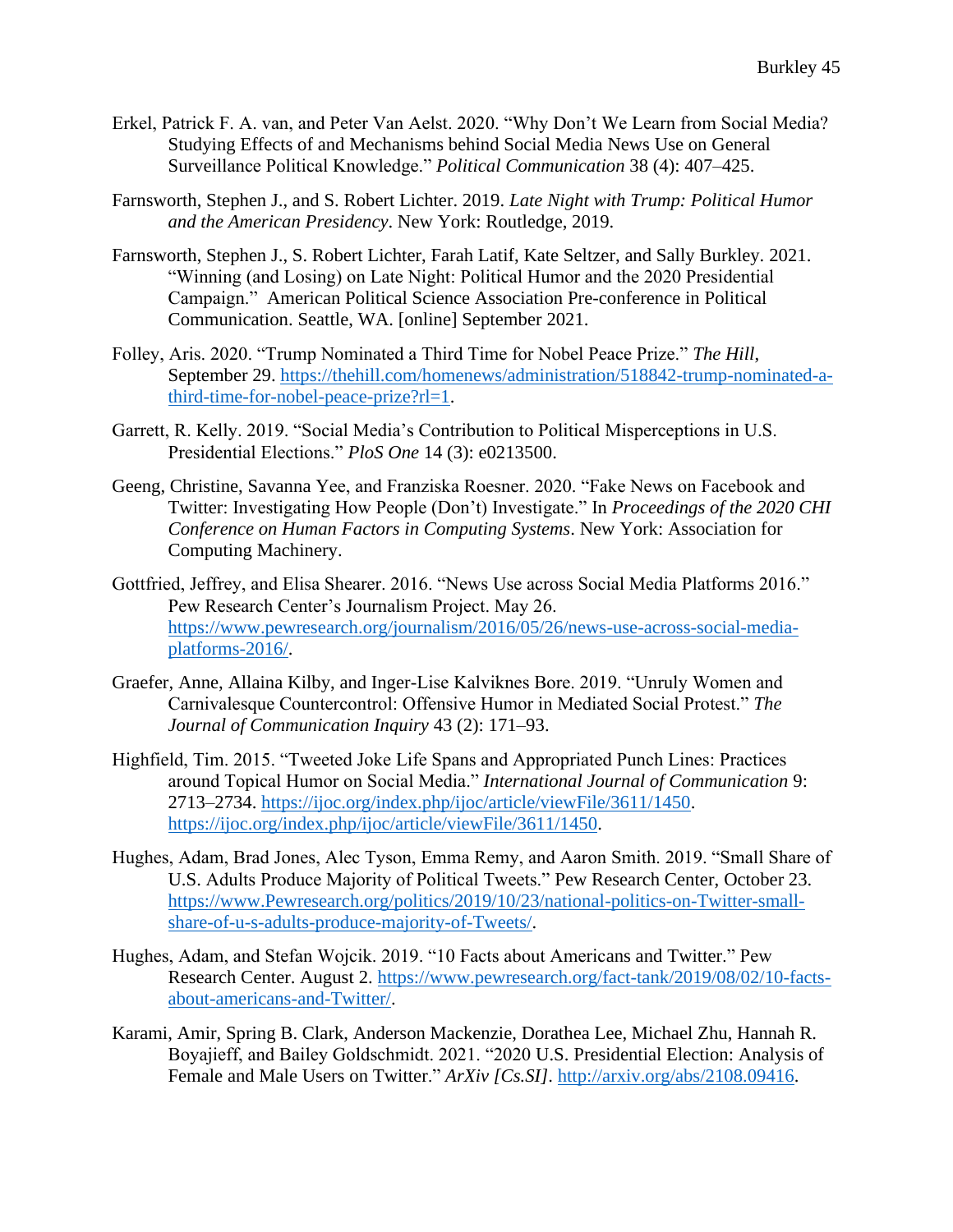- Kim, S., and Haley, E. 2018. "Propaganda Strategies of Korean War-Era Leaflets". *International Journal of Advertising.* 37: 937–57. doi: 10.1080/02650487.2017.134843
- Kolluri, Satish. 2015. "Humoring Youth in Political Engagement through *The Daily Show* and *The Colbert Report*: Satire as Political Critique." In *Media Education for a Digital Generation*, edited by Julie D. Frechette and Rob Williams, 15. London, England: Routledge.
- *Last Week Tonight with John Oliver*. 2020. "Election 2020." YouTube Video, 20:30. October 5. <https://www.youtube.com/watch?v=AytDzZ2ecCc>
- Li, Jianing, and Min-Hsin Su. 2020. "Real Talk about Fake News: Identity Language and Disconnected Networks of the US Public's 'Fake News' Discourse on Twitter." *Social Media + Society* 6 (2): 205630512091684.
- Mansour, Deena. 2017. "Functions and contextual triggers of offensive language on Twitter." Master's thesis, the American University in Cairo. [https://fount.aucegypt.edu/etds/683.](https://fount.aucegypt.edu/etds/683)
- "Media Bias." 2021. AllSides. July 12, 2021. https://www.allsides.com/media-bias.
- Meel, Priyanka, and Dinesh Kumar Vishwakarma. 2020. "Fake News, Rumor, Information Pollution in Social Media and Web: A Contemporary Survey of State-of-the-Arts, Challenges and Opportunities." *Expert Systems with Applications* 153 (112986): 112986. [https://prohic.nl/wp-content/uploads/2020/11/2020-10-26-](https://prohic.nl/wp-content/uploads/2020/11/2020-10-26-FakeNewsOverviewMeta.2020.pdf) [FakeNewsOverviewMeta.2020.pdf.](https://prohic.nl/wp-content/uploads/2020/11/2020-10-26-FakeNewsOverviewMeta.2020.pdf)
- Mitchell, Amy, Jeffrey Gottfried, Galen Stocking, Mason Walker, and Sophia Fedeli. 2019. "2. Political Leaders, Activists Viewed as Prolific Creators of Made-up News; Journalists Seen as the Ones to Fix It." Pew Research Center, June 5. https://www.Pewresearch.org/journalism/2019/06/05/political-leaders-activists-viewedas-prolific-creators-of-made-up-news-journalists-seen-as-the-ones-to-fix-it/.
- Mitchell, Amy, Mark Jurkowitz, J. Baxter Oliphant, and Elisa Shearer. 2020a. "Americans Who Mainly Get Their News on Social Media Are Less Engaged, Less Knowledgeable." Pew Research Center, July 30. [https://www.Pewresearch.org/journalism/2020/07/30/americans-who-mainly-get-their](https://www.pewresearch.org/journalism/2020/07/30/americans-who-mainly-get-their-news-on-social-media-are-less-engaged-less-knowledgeable/)[news-on-social-media-are-less-engaged-less-knowledgeable/.](https://www.pewresearch.org/journalism/2020/07/30/americans-who-mainly-get-their-news-on-social-media-are-less-engaged-less-knowledgeable/)
- Mitchell, Amy, Mark Jurkowitz, J. Baxter Oliphant, and Elisa Shearer. 2020b. "Americans Plan to Follow Election Returns Closely; Biden Supporters More Confident Their News Sources Will Make Right Call." Pew Research Center's Journalism Project. October 19. https://www.pewresearch.org/journalism/2020/10/19/americans-plan-to-follow-electionreturns-closely-biden-supporters-more-confident-their-news-sources-will-make-rightcall/.
- Molyneux, Logan, and Shannon C. McGregor. 2021. "Legitimating a platform: evidence of journalists' role in transferring authority to Twitter, Information, Communication & Society." *Information, Communication & Society*. doi: 10.1080/1369118X.2021.1874037
- Newman, Nic, Richard Fletcher, Anne Schulz, Simge Andi, Craig T. Robertson, and Rasmus Kleis Nielsen. 2021. "Reuters Institute Digital News Report 2021."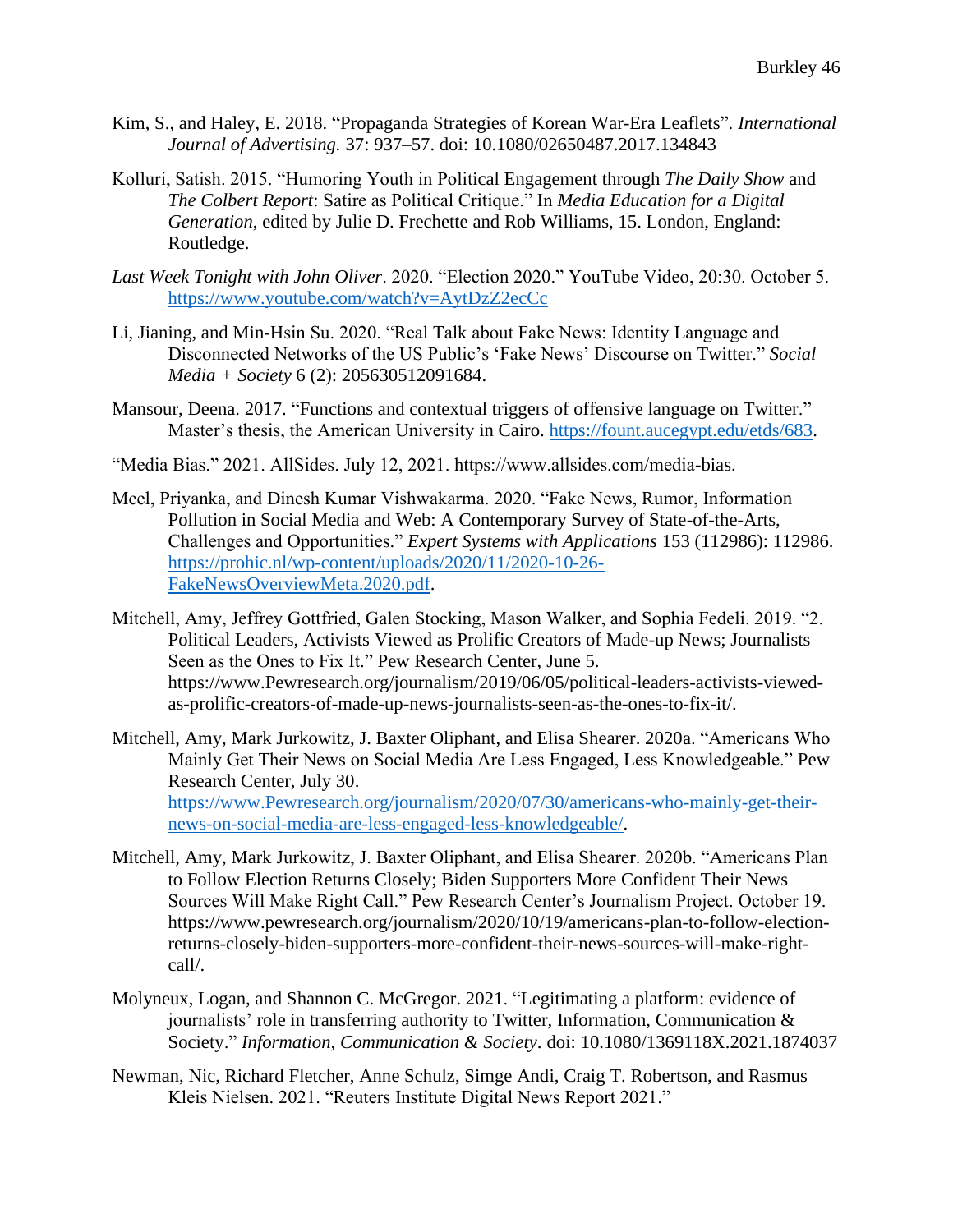https://reutersinstitute.politics.ox.ac.uk/sites/default/files/2021- 06/Digital\_News\_Report\_2021\_FINAL.pdf.

- Nieubuurt, Joshua Troy. 2021. "Internet Memes: Leaflet Propaganda of the Digital Age." *Frontiers in Communication* 5. https://doi.org/10.3389/fcomm.2020.547065.
- Osmundsen, Mathias, Alexander Bor, Peter Bjerregaard Vahlstrup, Anja Bechmann, and Michael Bang Petersen. 2021. "Partisan Polarization Is the Primary Psychological Motivation behind Political Fake News Sharing on Twitter." *The American Political Science Review* 115 (3): 999–1015.
- Penney, Joel. 2020. "It's So Hard Not to Be Funny in This Situation': Memes and Humor in U.S. Youth Online Political Expression." *Television & New Media* 21 (8): 791–806.
- Pew Research Center. 2012. "Section 1: Campaign Interest and News Sources." 2012. Pew Research Center, February 7. [https://www.Pewresearch.org/politics/2012/02/07/section-](https://www.pewresearch.org/politics/2012/02/07/section-1-campaign-interest-and-news-sources/)[1-campaign-interest-and-news-sources/.](https://www.pewresearch.org/politics/2012/02/07/section-1-campaign-interest-and-news-sources/)
- Reuters. 2020. "Partly False Claim: Trump Fired Entire Pandemic Response Team in 2018." *Reuters*, March 25, 2020. [https://www.reuters.com/article/uk-factcheck-trump](https://www.reuters.com/article/uk-factcheck-trump-fired-pandemic-team/partly-false-claim-trump-fired-entire-pandemic-response-team-in-2018-idUSKBN21C32M)[fired-pandemic-team/partly-false-claim-trump-fired-entire-pandemic-response-team-in-](https://www.reuters.com/article/uk-factcheck-trump-fired-pandemic-team/partly-false-claim-trump-fired-entire-pandemic-response-team-in-2018-idUSKBN21C32M)[2018-idUSKBN21C32M.](https://www.reuters.com/article/uk-factcheck-trump-fired-pandemic-team/partly-false-claim-trump-fired-entire-pandemic-response-team-in-2018-idUSKBN21C32M)
- Reuters. n.d. "Reuters Fact Check." Accessed April 6, 2022. [https://www.reuters.com/fact-check.](https://www.reuters.com/fact-check)
- Rosman, Katherine. 2022. "Kathy Griffin Is Trying to Get Back on the D-List." *The New York Times*, January 19. [https://www.nytimes.com/2022/01/19/arts/television/kathy](https://www.nytimes.com/2022/01/19/arts/television/kathy-griffin.html)[griffin.html.](https://www.nytimes.com/2022/01/19/arts/television/kathy-griffin.html)
- *Saturday Night Live*. 2020. "VP Fly Debate Cold Open." NBC Video, 12:10. October 10. [https://www.nbc.com/saturday-night-live/video/vp-fly-debate-cold-open/4246186.](https://www.nbc.com/saturday-night-live/video/vp-fly-debate-cold-open/4246186)
- Shah, Sono, Emma Remy, and Aaron Smith. 2020. "How Democrats and Republicans Use Twitter." Pew Research Center, October 15. https://www.Pewresearch.org/politics/2020/10/15/differences-in-how-democrats-andrepublicans-behave-on-Twitter/.
- Shanks, Chad. 2010. "Informative Humor: *The Daily Show*'s Emergence as a Credible News Source." Master's Thesis, Baylor University, Waco, TX. [https://baylor](https://baylor-ir.tdl.org/bitstream/handle/2104/7947/chad_shanks_masters.pdf?sequence=1)[ir.tdl.org/bitstream/handle/2104/7947/chad\\_shanks\\_masters.pdf?sequence=1.](https://baylor-ir.tdl.org/bitstream/handle/2104/7947/chad_shanks_masters.pdf?sequence=1)
- Sharma, Karishma, Emilio Ferrara, and Yan Liu. 2021. "Characterizing Online Engagement with Disinformation and Conspiracies in the 2020 U.S. Presidential Election." *ArXiv [Cs.SI]*. [http://arxiv.org/abs/2107.08319.](http://arxiv.org/abs/2107.08319)
- Shearer, Elisa, and Jeffrey Gottfried. 2017. "News Use across Social Media Platforms 2017." Pew Research Center's Journalism Project. September 7. [https://www.pewresearch.org/journalism/2017/09/07/news-use-across-social-media](https://www.pewresearch.org/journalism/2017/09/07/news-use-across-social-media-platforms-2017/)[platforms-2017/.](https://www.pewresearch.org/journalism/2017/09/07/news-use-across-social-media-platforms-2017/)
- Shearer, Elisa, and Elizabeth Grieco. 2019. "Americans Are Wary of the Role Social Media Sites Play in Delivering the News." Pew Research Center, October 2.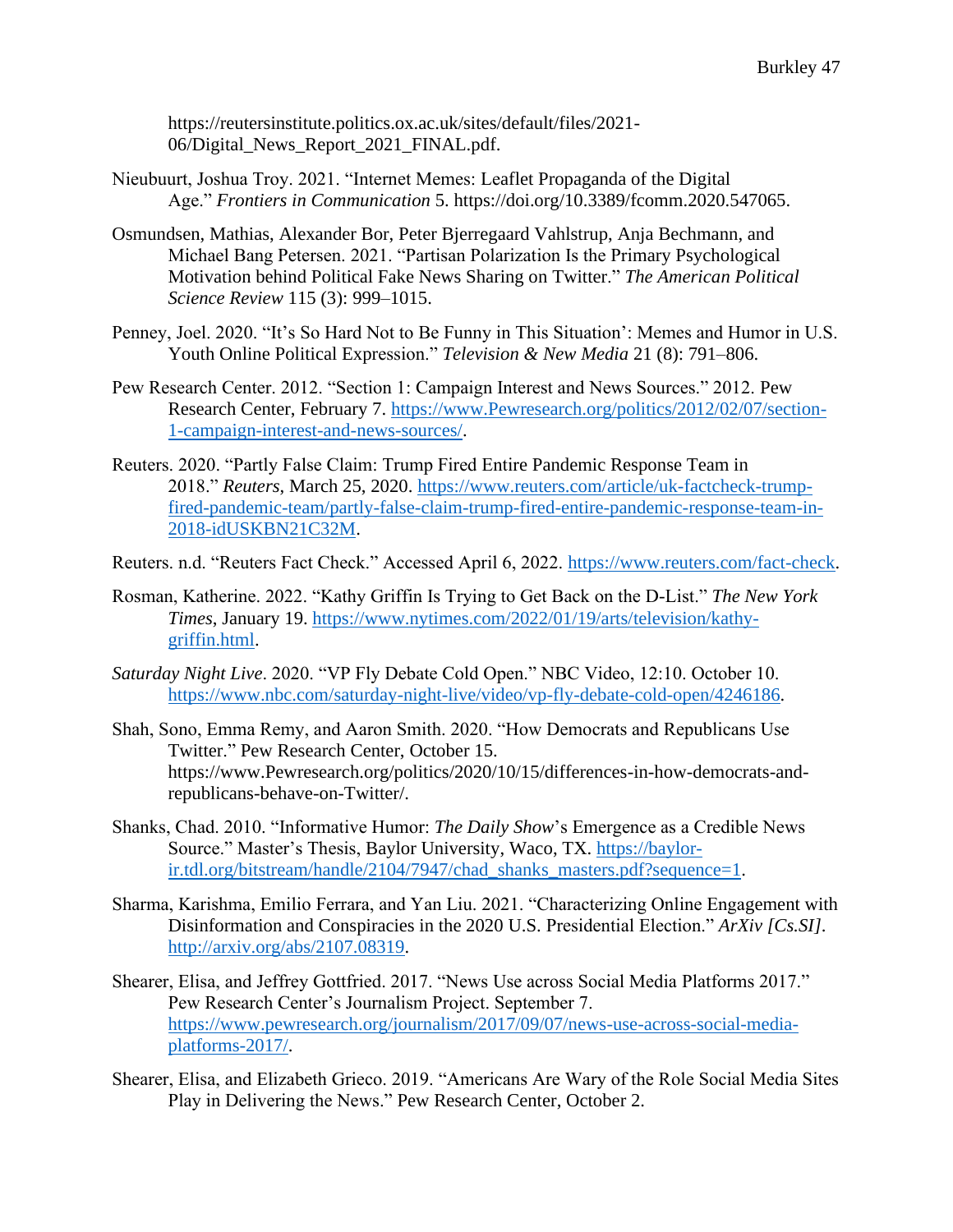[https://www.Pewresearch.org/journalism/2019/10/02/americans-are-wary-of-the-role](https://www.pewresearch.org/journalism/2019/10/02/americans-are-wary-of-the-role-social-media-sites-play-in-delivering-the-news/)[social-media-sites-play-in-delivering-the-news/.](https://www.pewresearch.org/journalism/2019/10/02/americans-are-wary-of-the-role-social-media-sites-play-in-delivering-the-news/)

- *The Late Show with Stephen Colbert*. 2020. "The Most Epic Drama To Ever Occupy The White House - The West Wing Cast Takes Over A Late Show." YouTube, 13:36. October 9. [https://www.youtube.com/watch?v=jDKpq0ditcE&list=PLiZxWe0ejyv92\\_jSNGoTBd-](https://www.youtube.com/watch?v=jDKpq0ditcE&list=PLiZxWe0ejyv92_jSNGoTBd-EIy7vCxmd9&index=2)[EIy7vCxmd9&index=2.](https://www.youtube.com/watch?v=jDKpq0ditcE&list=PLiZxWe0ejyv92_jSNGoTBd-EIy7vCxmd9&index=2)
- "The Twitter Rules: Safety, Privacy, Authenticity, and More." 2021. Twitter. October 20, 2021. [https://help.Twitter.com/en/rules-and-policies/Twitter-rules.](https://help.twitter.com/en/rules-and-policies/twitter-rules)
- "Twitter: Number of Monetizable Daily Active U.S. Users 2017-2021." 2021. Statista.Com. Accessed November 11, 2021. [https://www.statista.com/statistics/970911/monetizable](https://www.statista.com/statistics/970911/monetizable-daily-active-twitter-users-in-the-united-states/)[daily-active-Twitter-users-in-the-united-states/.](https://www.statista.com/statistics/970911/monetizable-daily-active-twitter-users-in-the-united-states/)
- University of Mary Washington, 2021 Virginia Statewide Survey. (Fredericksburg, VA. September 2021).
- Varol, Onur, Emilio Ferrara, Clayton A. Davis, Filippo Menczer, and Alessandro Flammini. 2017. "Online Human-Bot Interactions: Detection, Estimation, and Characterization." *ArXiv [Cs.SI]*. http://arxiv.org/abs/1703.03107.
- Walker, Mason, and Katerina Eva Matsa. 2021. "News Consumption across Social Media in 2021." Pew Research Center, September 20, 2021. [https://www.Pewresearch.org/journalism/2021/09/20/news-consumption-across-social](https://www.pewresearch.org/journalism/2021/09/20/news-consumption-across-social-media-in-2021/)[media-in-2021/.](https://www.pewresearch.org/journalism/2021/09/20/news-consumption-across-social-media-in-2021/)
- Watson, Amy. 2021. "Network News Consumption Frequency in the U.S. 2021." Statista. June 10, 2021. [https://www.statista.com/statistics/946580/network-news-usage-frequency/.](https://www.statista.com/statistics/946580/network-news-usage-frequency/)
- Williams, Michelle. 2020. "The Fly Trends on Twitter after Landing on Vice President Mike Pence during Debate." *The Republican*, October 8. [https://www.masslive.com/politics/2020/10/the-fly-trends-on-Twitter-after-landing-on](https://www.masslive.com/politics/2020/10/the-fly-trends-on-twitter-after-landing-on-vice-president-mike-pence-during-debate.html)[vice-president-mike-pence-during-debate.html.](https://www.masslive.com/politics/2020/10/the-fly-trends-on-twitter-after-landing-on-vice-president-mike-pence-during-debate.html)
- Wojcik, Stefan, and Adam Hughes. 2019. "How Twitter Users Compare to the General Public." Pew Research Center, April 24. [https://www.Pewresearch.org/internet/2019/04/24/sizing](https://www.pewresearch.org/internet/2019/04/24/sizing-up-Twitter-users/)[up-Twitter-users/.](https://www.pewresearch.org/internet/2019/04/24/sizing-up-Twitter-users/)
- Young, Dannagal Goldthwaite. 2004. "Late-Night Comedy in Election 2000: Its Influence on Candidate Trait Ratings and the Moderating Effects of Political Knowledge and Partisanship." *Journal of Broadcasting & Electronic Media* 48 (1): 1–22. https://doi.org/10.1207/s15506878jobem4801\_1.
- Young, Dannagal Goldthwaite. 2020. *Irony and Outrage: The Polarized Landscape of Rage, Fear, and Laughter in the United States*. Cary, NC: Oxford University Press. [https://doi.org/10.1093/oso/9780190913083.001.0001.](https://doi.org/10.1093/oso/9780190913083.001.0001) [https://oxford.universitypressscholarship.com/view/10.1093/oso/9780190913083.001.000](https://oxford.universitypressscholarship.com/view/10.1093/oso/9780190913083.001.0001/oso-9780190913083) [1/oso-9780190913083.](https://oxford.universitypressscholarship.com/view/10.1093/oso/9780190913083.001.0001/oso-9780190913083)
- Yousafzai, Sami. 2020. "The Taliban on Trump: 'We Hope He Will Win the Election' and Withdraw U.S. Troops." CBS News. October 10.